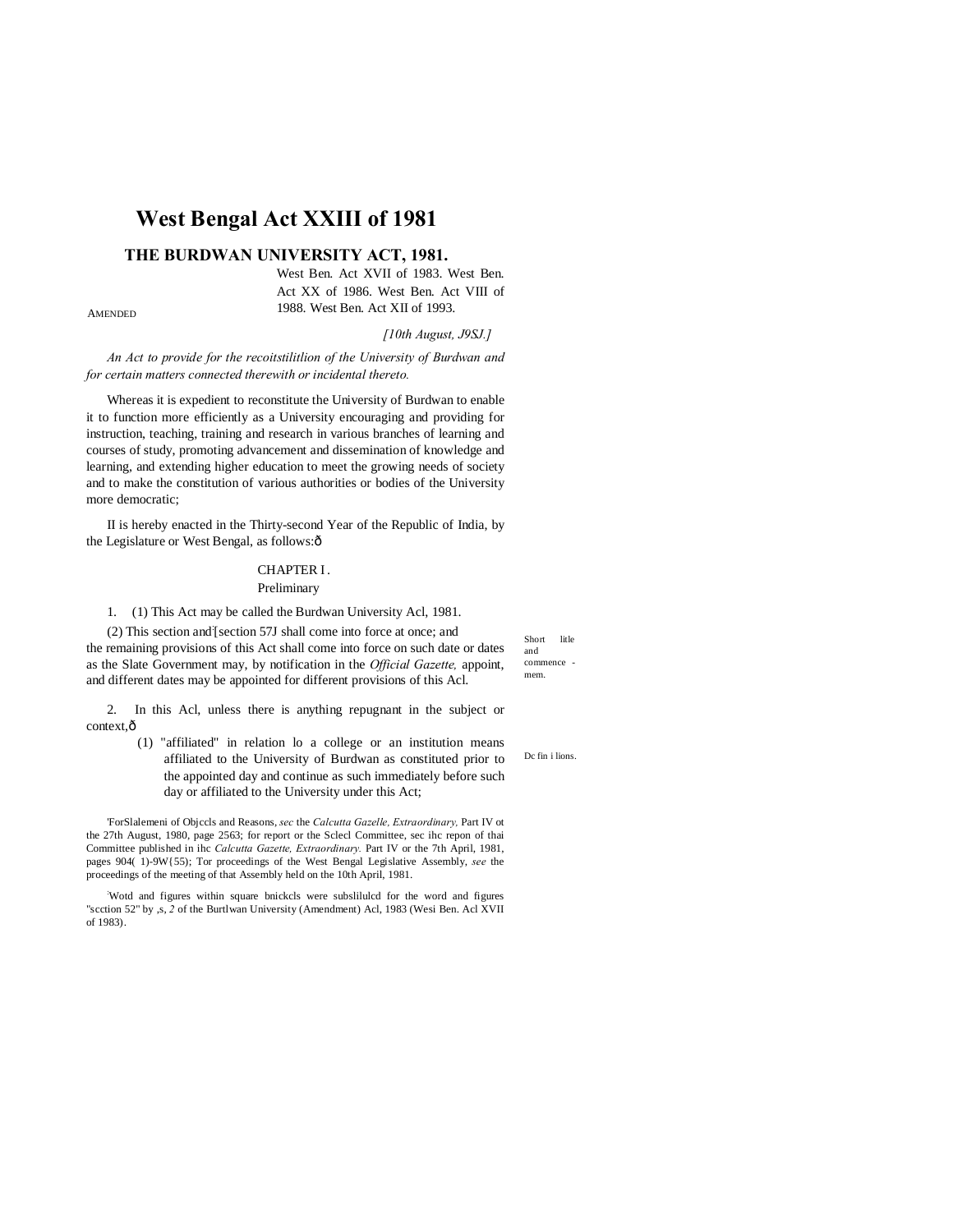#### 110 *The Burdwan University Art, 1981,*

[West Ben. Act

*(Chapter I.*—*Preliminary.—Section 2.)*

- (2) "appointed day" means the date referred to in subsection (5) of section 57;
- (3) "constituent college" means an affiliated college in which instruction is provided, under prescribed conditions, for honours as well as far post-graduate courses of study, and which is declared as such by the University:

Provided that, if in any professional subject no honours courses of study have been prescribed, a professional col lege may be a constituent college although no instruction is provided in that college for honours courses of study in that subject;

- (4) "convocation" means a meeting of the Court for the purpose of conferring degrees, titles, diplomas, certificates or other academic distinctions;
- (5) "district" means any of the districts of Bankura, Birbhum, Burdwan, Hooghly and Purulia or any district which may be created in future out of any part or parts of one or more of the abovementioned districts;
- (6) "employee" in relaLion to the University means any person employed by the University;
- (7) "financial year" means the year ending on the 31st day of March;
- (8) "Government Col lege ".means a college maintained and managed by the State Government;
- (9) "Governor" means the Governor of the Slate of West Bengal; \*
- (10) "Hall" or "Hostel" means a unit of residence for siudems.
- Teachers, officers or non-leaching staff recognised by the University;
- '(11) "Librarian" means, ô
	- (a) in relation to the University, Librarian, Deputy Librarian, Assistant Librarian or any other person discharging the functions of a Librarian on whole-time basis, by whatever name called, appointed or recognised as such by the University, and
	- (b) in relation to a college affiliated to the University, a Librarian, Deputy Librarian, Assistant Librarian or any other person discharging the functions of a Librarian on whole-lime basis, by whatever name called,

appointed or recognised by Die University or appointed by such college;

'Clause (J I) was substiiuicd for origin a J clausc by s. 3 of the Burdwan University (Amendment) Acu 1983 (West Ben. Act XVH of J9831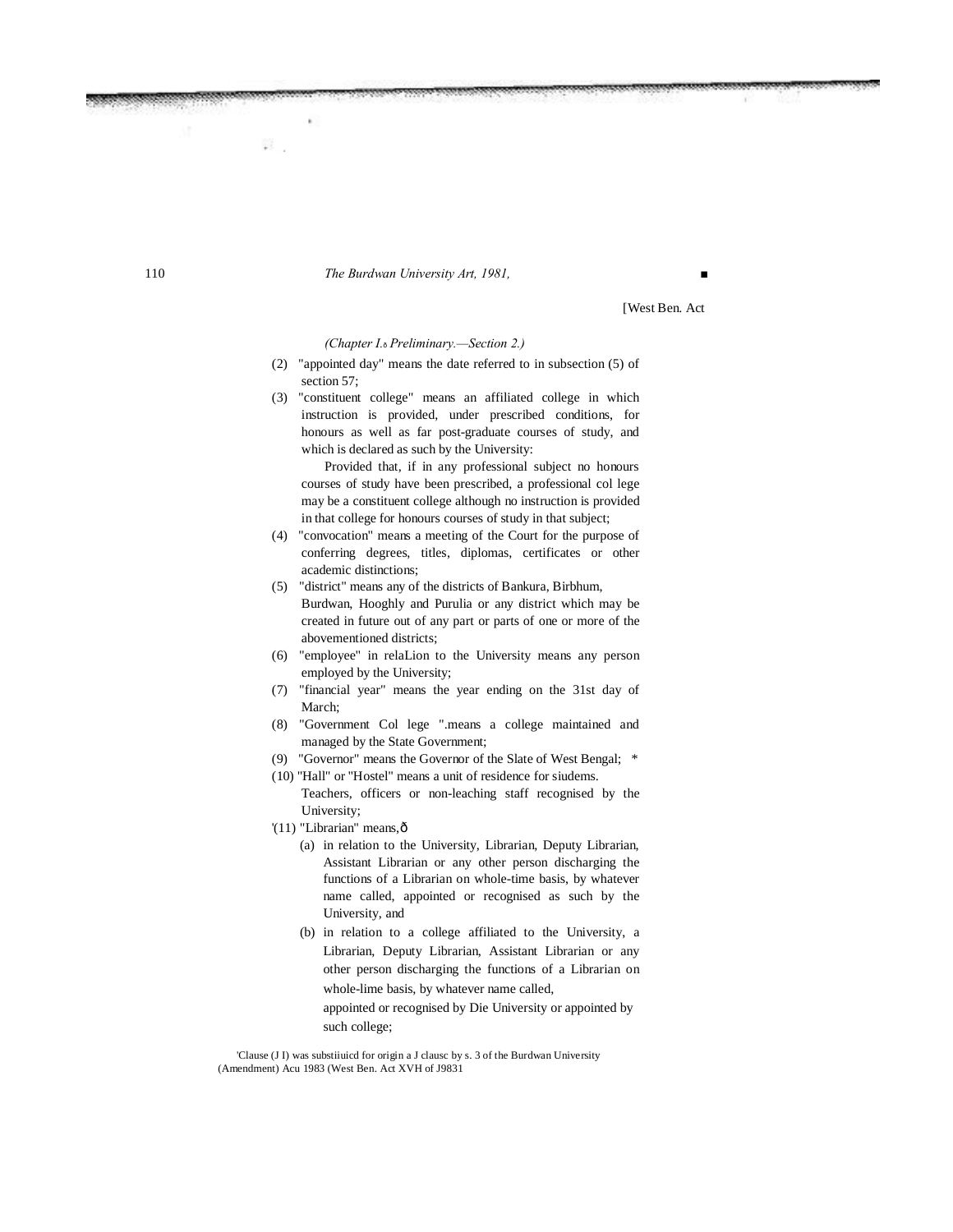*(Chapter /.—Preliminary.—Section 2.)*

(12) "Minister" means the Minister-in-charge of Higher . Education appointed as such by the Governor;

(13) "non-ieaching staff' means, $\hat{\text{o}}$ 

**XXin of 1981.]** The Burdwan University Act, teller ling post (including part-time teaching post), appointed or recognised (a) in relation to the University, the non-teaching staff, not holding any as such by the University, and

> (b) in relation to an affiliated college, the non-leaching staff, not holding any leaching post (including part- time leaching post), appointed or recognised by the University or appointed by such college,

but does not include an officer or a Librarian;

- (14) "prescribed" means prescribed by the Statutes, Ordinances, Regulations or Rules made under this Act;
- (15) "Principal" means the head of a college or of an institution, by whatever name called;
- (16) "professional college" means a University college or an affiliated college in which instruction is provided primarily for courses of study leading to any degree, diploma or certificate of the University in any professional subject and which is recognised under this Act as a professional college;
- (17) "professionalsubject"meansanyoflhefollowingsubjects, namely, Law, Medicine, Engineering, Teachers\* Training, Physical Education. Agriculture, Technology, Journalism, Management Studies or such other subjects as may be prescribed by Regulations;
- (18) "registered graduate" means a graduate registered under Ihis Act, at least three months prior to the date of election of members to the Court, on application in the prescribed form and on payment of a fee of one rupee:

Provided that no person shall be eligible lo be registered under this Act unless he has graduated himself from the University at least three years prior to the date of election of members lo the Court;

(19) "Statutes", "Ordinances", "Regulations" and "Rules" mean, respectively, the Statutes, Ordinances, Regulations and Rules of the University made under this Act;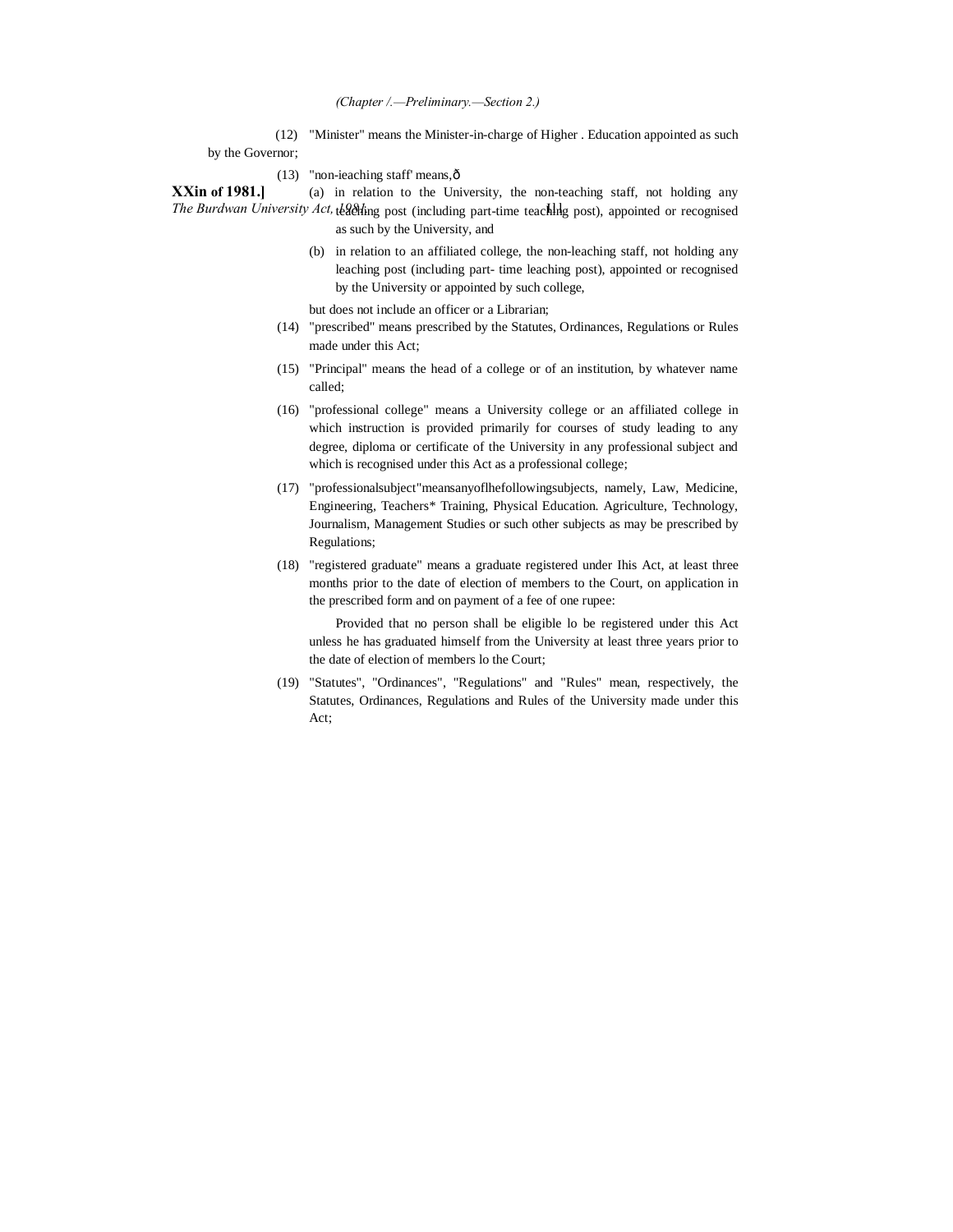#### *(Chapter II.— The University and its officers.—Section 3.)*

(20) "Students' Union" means, ô

- (i) in relation lo the University, the Students' Union constituted in the manner prescribed.
- (ii) in relation lo an affiliated college, the Students' Union constituted in the manner prescribed;
- (21) "Teacher" means a Principal, Professor, Assistant Professor,
	- Reader, Lecturer, Demonstrator, Tutor, Instructor or any other person appointed or recognised as such by the University, either whole-time or pan-time, for the purpose of imparting instruction or conducing research in ihe University or appointed by an affiliated college or institution;
- (22) "Teacher of the University" means a Professor, Reader,

Lecturer or any olher person appointed or rccogniscd as such by the University, either whole-lime or part-time,

for the purpose of imparting instruction or conducting research in the University;

- (23) "University" means theUniversity of Burdwan as constituted under this Act;  $\blacksquare$
- (24) "University Laboratory", "UniversityLibrary", "University Museum" or "University Institution" means a laboratory,

a library, a museum or an institution, as the case may be,

maintained and managed by the University, whether established by it yr not;

(25) "University Professor", "University Reader" or "University Lecturer" means a Professor, Reader or Lecturer appointed or recognised as such by the University.

#### **CHAPTER n The University and its officers**

^ 3. (1) The first Chancellor and the first Vice-Chancellor or the

m creiiy. University and the first members of the Court andthe Executive Council and all persons who may hereafter become the Chancellor of or the Vice- Ch an eel lor of the University or the members of the. Court or ihe Executi ve Council so long as they continue lo hold such office or membership,

shall constitute a budy corporate by the name of the University of Burdwan.

(2) The University shall have perpetual succession and a common seal and shall sue and be sued by Ihe name of the University of Burdwan.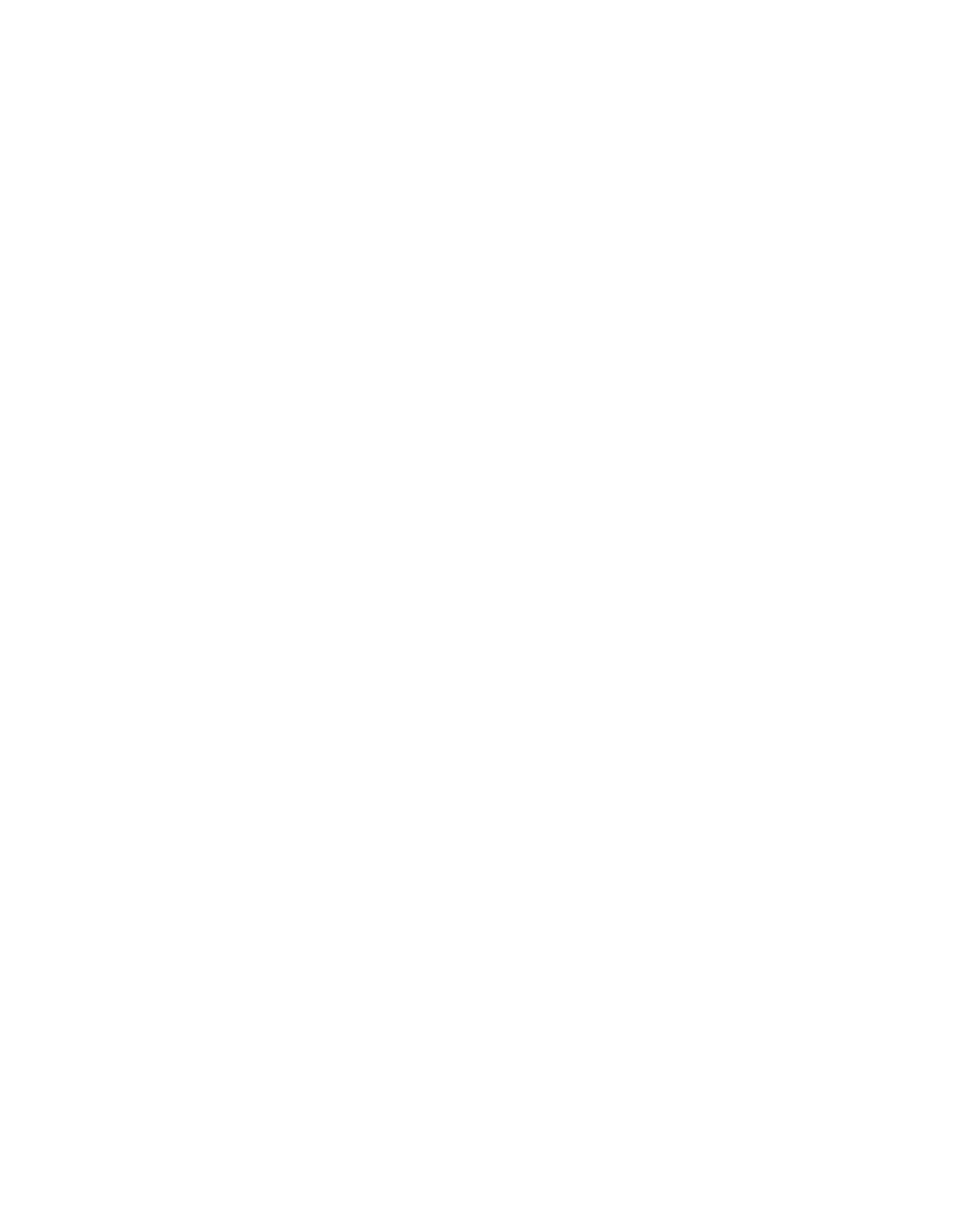#### **xxm** of **1981.]** *The Burdwan University Act, 198!.* L13 *(Chapter II.—The University and its officers.—Section 4.)*

4. The UniversiLy shall have the following powers, namely: $\hat{o}$  Powers

- (1) to provide for instruction and training  $\int_0^t$  such branches of University. learning as it may think fil and to make provisions for research and for the advancement and dissemination of knowledge;
	- (2) to establish, maintain and manage colleges, libraries, museums and such other institutions or centres as it may consider fit;
	- (3) to recognise any college as a constituent college or a professional college and lo withdraw such recognition;
	- (4) to affiliate to itself or to recognise colleges or institutions or
	- centres;<br> $\frac{1}{5}$  lo prescribe for colleges, other than Government Colleges, ô (a) the constitution, powers and functions of their
		- Governing Bodies, and
		- (b) with the approval of the State Government, $\hat{o}$
		- (i) the terms and conditions of service of Teachers, .
	- Librarians and non-teaching staff, and
		- (ii) rules for pnovidenL fund;
		- (6) to prescribe for colleges the rules for Teachers\* Councils;
		- (7) lo provide for the inspection or investigation irno ihe affairs of colleges or institutions or centres recognised by it or affiliated to it and lo exercise general supervision and control over them;
		- (8) to lake over for a period not exceeding twelve months the management of any affiliated, constituent or professional college, institution or centre other than a Government College, institution or centre in order lo ensure that proper standard of teaching, training or instruction is maintained therein:

Provided that the University may, if it considers it necessary so to do, extend such period so, however, that ihe aggregate period shall not exceed eighteen months;

(9) to dissolve the Governing Body of any affiliated, constituent or professional college or institution or centre other than a Government College and pending reconstitution of the Governing Body thereof in such manner as may be prescribed lo appoint an Administrator or an ad hoc Governing Body:

Provided thai reconstitution of the Governing Body shall be made within a period of twelve months from the date of iLs dissolution:

'Clause (5) was subsiiiuicd for original clause by s. 4(a) of ihe West Bengal University Laws (Amendment) Act, 1988 (West Ben. Act VIII of 1988). w.c**.r.** 15.4.19S4.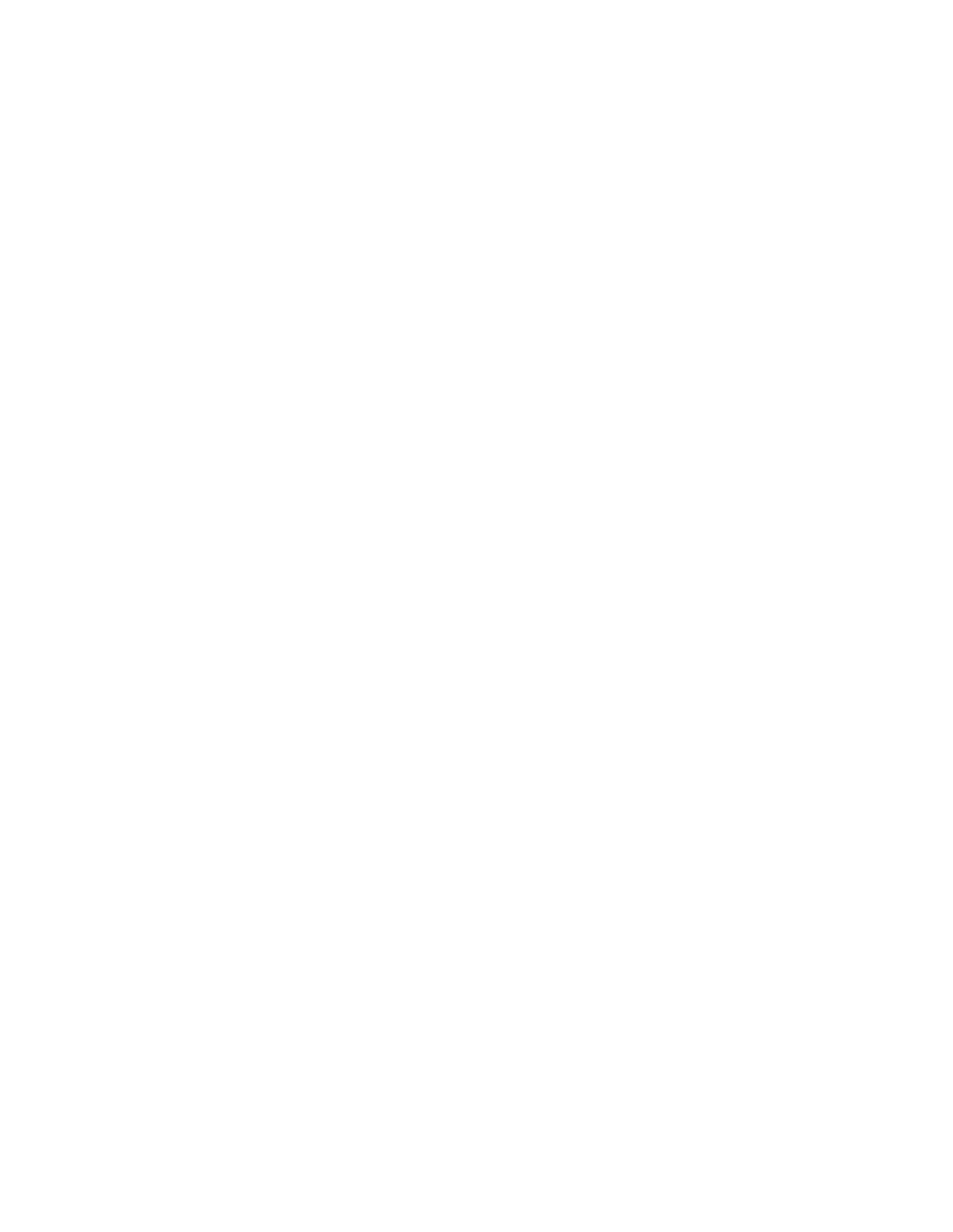**114** *The Burdwan University Acl. 1981.* Provided funher thai the University may, if il considers necessary so lo do, extend such period so, however, that Ihc aggregate period shall not exceed eighteen months;

- (10) to institute degrees, titles, diplomas, certificates and other academic distinctions;
- (11) to hold exa mi nat ion s and lo con fer d cgrees, ti tl es, diplomas, certificates and other academic distinctions to persons whoô
	- (a) shall have pursued an approved course of study in the University or in an affiliated, constituent or professional  $\acute{E}$ college or Univerisly Library unless exempted therefrom in the manner prescribed

and shall have passed prescribed examinations of the University, or

(b) shall have carried on research under conditions prescribed;

- (12) to withdraw or cancel degrees, titles, diplomas, certificates or other academic distinctions under such conditions as may be prescribed by Statutes and after giving the person affected reasonable opportunity to present his case;
- (13) to confer honorary degrees or other academic distinctions under conditions prescribed;
- (14) to institute and make appointment to Professorship, Readership, Lectureship and other posts required by Ihe University for the purpose of imparling instruction or conducting research in the University;
- (15) to create posts as and when required of officers and employees of the University besides those provided for in this Act and to appoint persons to such posts;
- (16) lo institute awards, fellowships, travelling fellowships,, scholarships, studentships, stipends, bursaries, exhibitions, medals and prizes;
- (17) to prescribe, subject Lo the provisions of this Acl, the constitution, powers and duties of the Boards of Studies,

Finance Committee and other bodies;

- (18) lo prescribe the powers and duties of officers of the University;
- (19) to prescribe, subject to the provisions of this Act, the terms and conditions of service, including the rales of conduct and discipline, and the emoluments for all posts of Teachers and other employees of the University;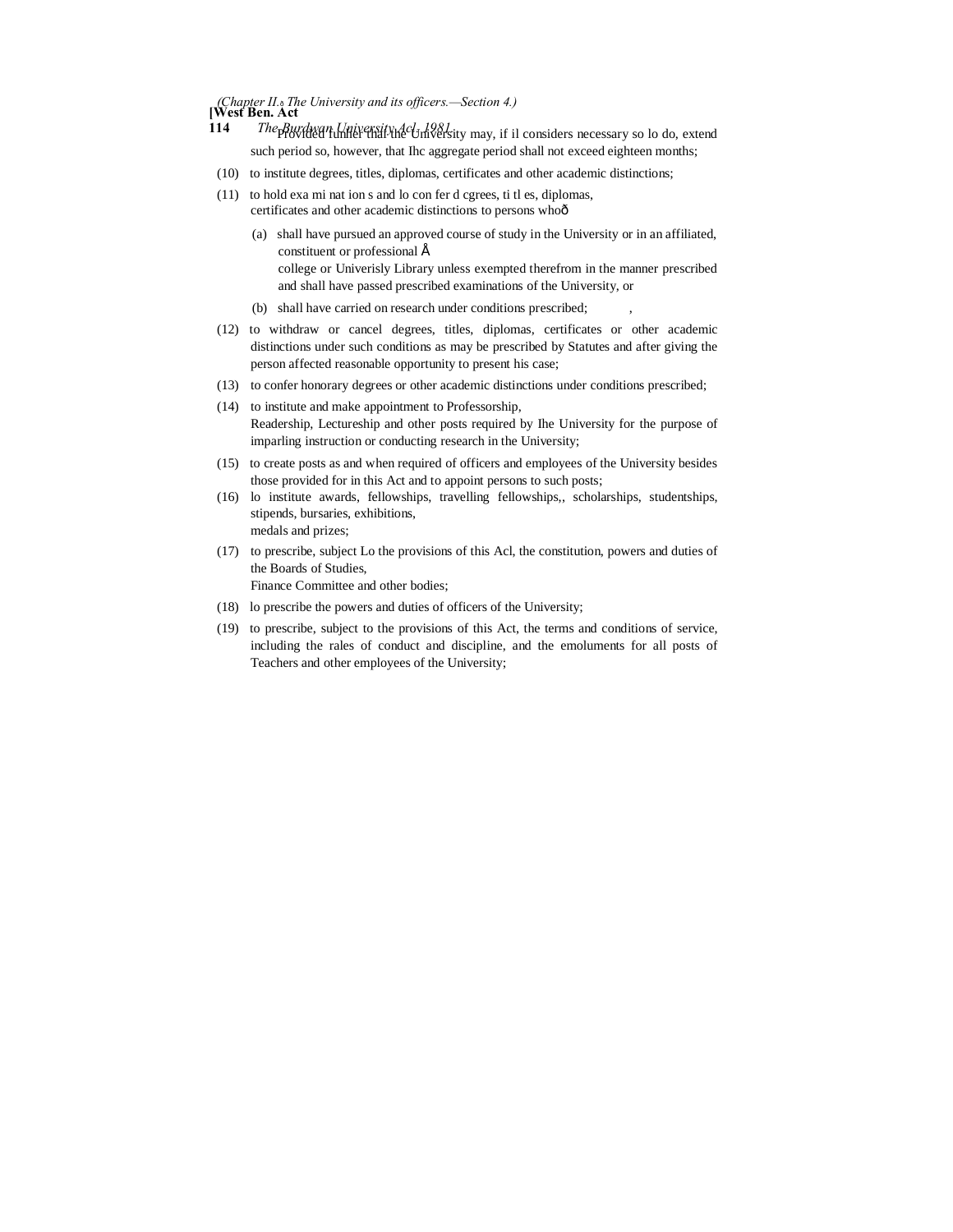*(Chapter II.—The University and its officers.—Section 4.)*

- (20) lo make provisions Tor provideni fund and other funds for the employees of the University;
- (21) to establish, maintain, manage or recognisc Halls, Hostels and other places of residence for the students, Teachers, officers or non-teaching staff of the University, lo withdraw such recognition, and to take over the management and maintenance of existing Halls, Hostels or places of residence for students. Teachers, officers or non-tcaching staff of the University with the consent of the authorities thereof;
- (22) to recognize such hostels and other places of residence and withdraw recognition [herefrom;
- (23) to prescribe, demand and receive fees, fines and other charges;
- (24) lo provide for the promotion of the health and welfare of students and of discipline among them;
- (25) lo conduct, co-ordinate, regulate and control the postgraduate research work and Leaching in the University, the constituent, professional and affiliated colleges and the institutions recognised by the University;
- (26) to make grants Lo the National Cadet Corps and National Social Service from the University Fund;
- (27) to enter into an agreement with the Slate Government or, with the approval of the Stale Government, with any other Government or with any person, body or authority for the taking over by the University of the management of any college or institution, including its assets and liabilities, or for any other purpose not repugnant to the provisions of this Act;
- (28) lo acquire, hold and dispose of property, movable and immovable, and to make grants and advances for furthering any of its objects;
- (29) lo accept and administer gifts, endowments and benefactions, for the furtherance of any of its objects, for the University or on behalf of any college or institution established by, affiliated to, or recognized by, Lhe University, and to institute awards, fellowships, travelling fellowships, scholarships, studentships, stipends, bursaries, exhibitions, medals and prizes;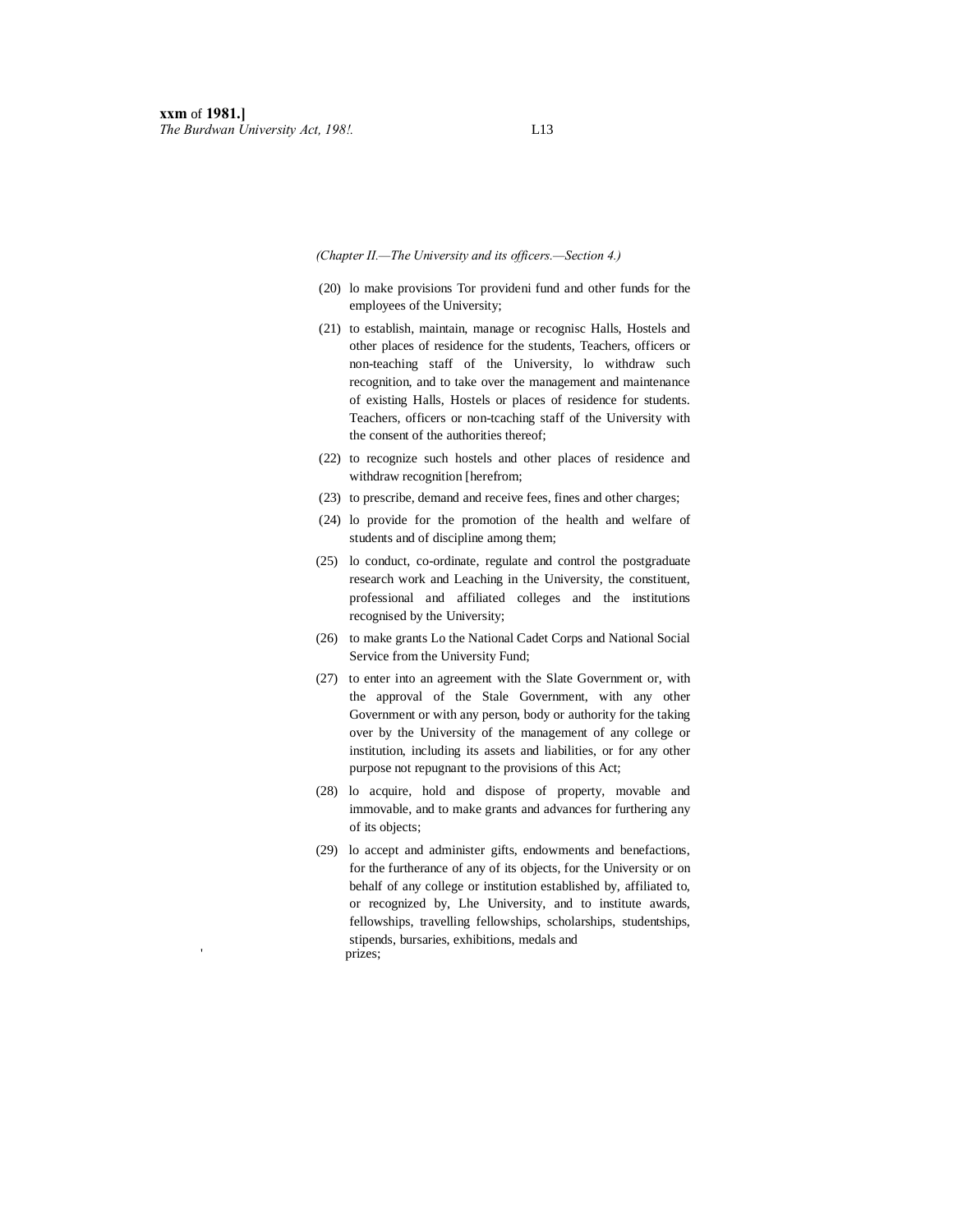**[West Ben. Act**

116 *The Bu*(30) was a compensional from *DBL*. Central or any Stale Government or the University Grants Commission, and, w'uh the approval

> of ihe State Government, also from other sources, lo raise loans, or lo accept loans from the Central or the State Government or the University Grants Commission and from other sources:

> Provided thai raising or loans and acceptance of loans from other sources shall require the approval of the State Government;

- (31) lo co-operate with other universities, institutions and educational authorities in matters that relate to and further Ihe educational objectives of Ihe University;
- (32) generally to do all such acts and ihings as may be necessary or desirable for. or incidental lo, the advancement of the objects or purposes of the University.

 $\mathrm{of}^{\mathrm{F}}$ 'iht $^{\mathrm{c}}$ 5. (1) Save as otherwise provided in this Act, the powers of the

Un iversity. University conferred by or under this Act shall extend lo Ihe whole of each of the districts referred lo in clause (5) of section 2.

> (2) Notwithstanding anything contained in sub-section (1), the territorial limits of the University shall not include any area which, for the time being, is included within Ihe local limits of jurisdiction of any other University established by law within West Bengal.

(3) Nothing in this Act shall affect ihe powers exercised by ihe Visva 29 of 1951. Bharali at Santinikelan in the district of Birbhum under Ihe Visva Bharati Act, 1951.

(4) The University shall not exercise any power conferred by or under this Acl in respect of any college situated in any area included

within the limits of the Serampore subdivision of the district of Hooghly.

(5) Notwithstanding anything contained in sub-section (1) any college or institution situated beyond ihe limits of any district referred lo in clause (5), of section 1 may, with the sanction of the Stale Government,

apply to Ihe University for affiliation and the University may, subject lo such conditions and restrictions as it may with ihe approval of the Slate Government think fit lo impose, affiliate to itself such college or institution and admit the same to all the privileges of Ihe University.

**Dele gallon** 6. The University may delegate such of its powers as it may deem

' expedient **Lo** any of the authorities constituted under section 16 or to any of its officers, and may, at any time, withdraw at its discretion any power so delegated.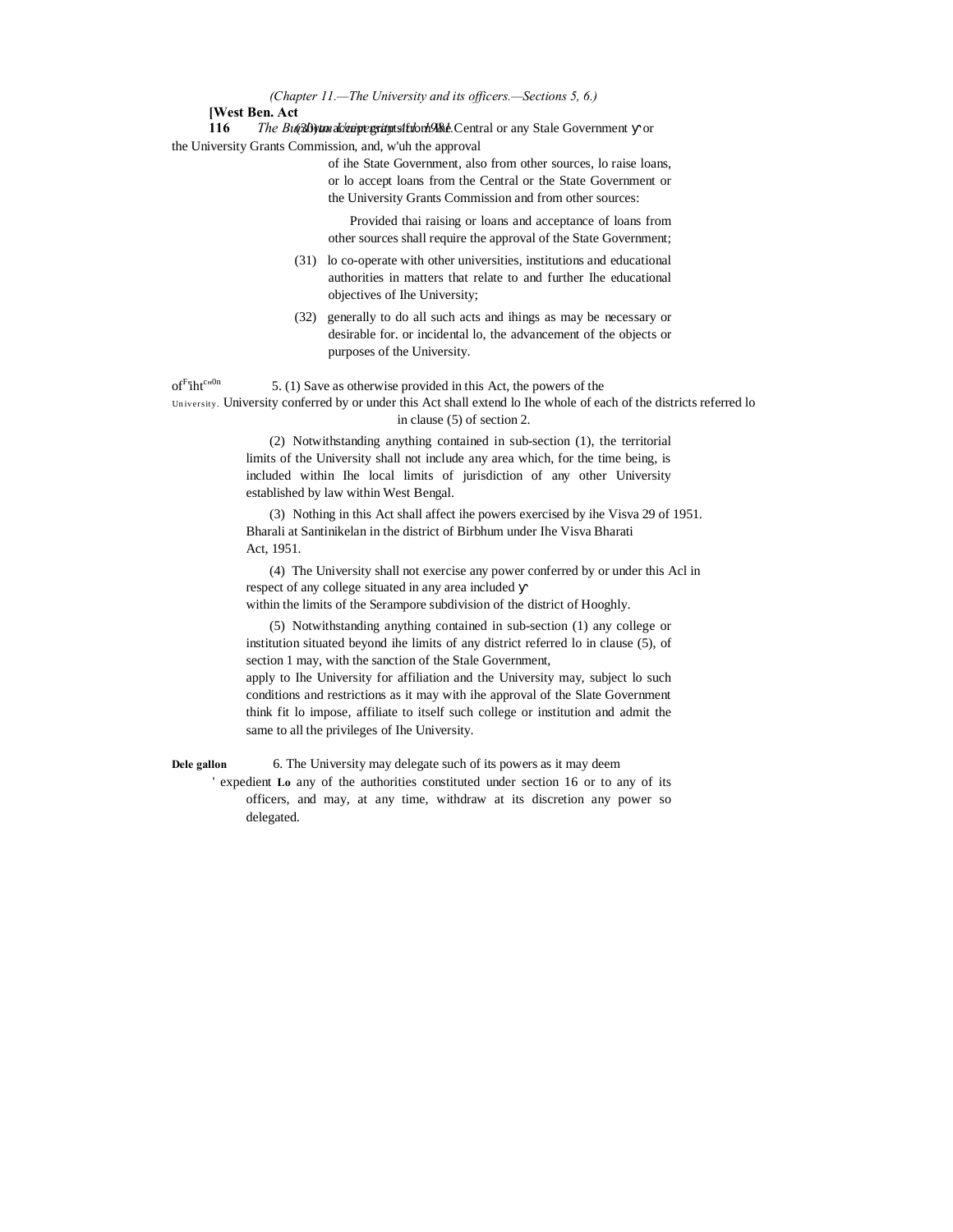. » » - > X v > :

#### *The Burdwan University Act, J98J.* **117**

#### **XXIU of 1981.]**

#### *{Chapter //.—The University and its officers.—Suctions 7-9.)*

7. The following shall be the officers oF ihe University: $\hat{o}$ 

(i) the Vice-Chancellor,

- (ii) the Registrar,
- (iii) the Finance Officer, and
- (iv) persons holding such other pasts as may be declared by Statutes to be pasts of officers of lite UniversiLy..

8. (1) The Governor shall, by virtue of his office, be ihe Chancellor  $^{Ttlc}$  of ihe University. He shall be Ihe Head of (he University and the President of the Court and shall, when present, preside over ihe meeLings of the Court.

(2) The Chancellor shall exercise such powers as may be conferred on him by or under the provisions of this Act.

(3) Where power is conferred upon the Chancellor to make nominations to any authority or body or the University, the Chancellor shall, to the extent necessary, nominate persons Lo represent interests not otherwise adequately represented.

(4) Every proposals to confer any honorary degree shall be subject lo con firm all on by the Chancellor.

9. (1) The Vice-Chancel lor shall be appointed by the Chancellor The v iceon the unanimous recommendation of the Court, ir the Court fails to Chancelle" make any such recommendation, the Vice-Chancellor shall be appointed by the Chancellor in consultation with the Minister from a panel or three persons to be elected by the Court in accordance wilh the system of proportional representation by means of the single transferable vole.

(2) (a) The Vice-Chancel lor shall hold office for a term of four years or till he attains the age of 65 years, whichever is earlier, and shall be eligible for re-appointment for only another term or four years or till he attains the age of 65 years, whichever is earlier.

(b) The Chancellor may, notwithstanding the expiration of Ihe term of the office of the Vice-Chancellor or his attaining the age of 65 years, allow him to continue in office till a successor assumes office, provided that he shall not continue as such for any period exceeding six months,

(3) The Vice-Chancellor shall be a whole-time officer of the University and shall be paid from the University Fund such salary and allowances as the Chancellor may decide in consultation wilh the State Government.

**Officers** ofthi: University.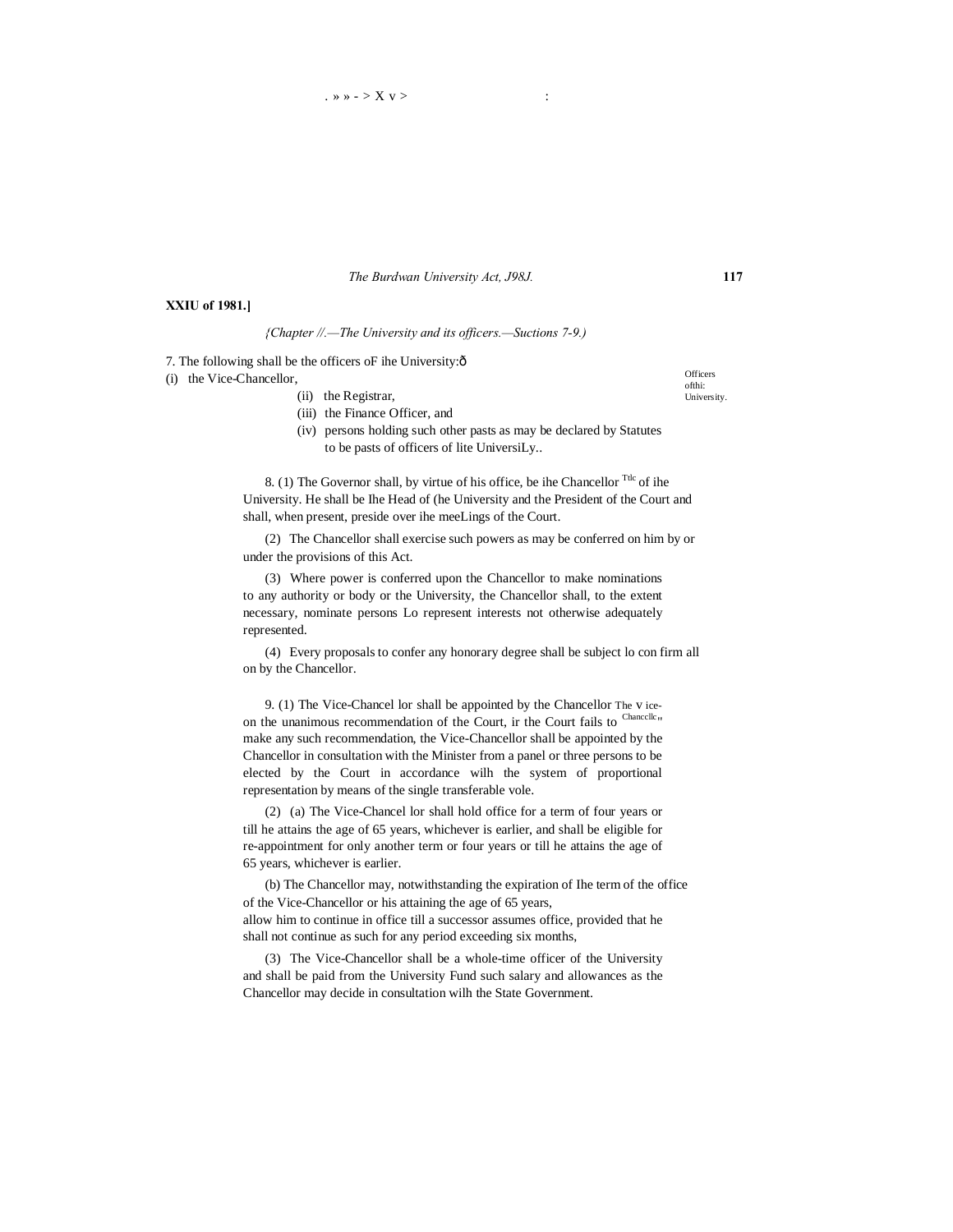*(Chapter It.—The University and its officers,—Section 10. j*

- $<$ 5) Ifô
	- (a) ihe Vice-Chancellor is, by reason of leave, illness or oilier cause, temporarily unable locxercise Ihc powers and perform ihe dunes of his office, or
	- (b) a vacancy occurs in Ihe office of ihe Vice-Chancellor by reason of death, resignation or expiry of Lhe lerm of his office or otherwise.

ihen, during ihe period of such temporary inability or pending lhe appointment of a Vice-Chancellor, as lhe case may be, the Chancellor in consuliaiicin with the MinisKr may appoint person 10 exercise lhe powers and perform lhe duties of the Vice-Chancel lor.

(6) The vacancy in ilie office of the Vice-Chancellor occurring by reason of deaih, resignation or expiry of ihc lerm or his office or otherwise shall be filled up by appointment of a Vice-Chancellor in accordance with the provisions of snb-sccLion (1) within a period of six months from the dale of occurrence or the vacancy

10. (1) The Vice-Chancellor shall be the principal executive and academic officer of lhe University and shall in the abscnce of (he Chancellor, preside over ihe meeting of the Couii. He shall, by virtue of his officc, be *a* member and the Chairman of lhe Executive Council and the Faculty Councils for Post-Graduate Studies and also ihc Chairman of any other authority or body of the University of which he may be a member. He shall also be entitled ty be present at and to address any meeting or any other authority or body of the University of which he may not be a member, but shall not be enlilled to vote thereat.

Pmvcss nnd duiic.<sup>1</sup>; of ihc<br>Vicc- Ch.i rice] lor.

(2) The Vice-Chanccllor shall have the power to convene meetings of lhe Coun, lhe Executive Council, the FatulLy. Councils for PostGraduate Studies and Council for under-graduate studies and of any other authority or body of lhe Uuiversiiy.

. (3) II shall be ihe duly of lhe Vice-Chancellor to ensure lhat lhe provisions of this Act, and lhe StaLutes, (he Ordinances, the Regulations and the Rules arc faithfully observed and to take such action as may be necessary for this purpose.

(4) The Vice-Chancel I or shall have the power lo exercise general control and supervision over all other officers of the University and over all teachers and employees of the Universiiy and generally over all the affairs of lhe University.

(5) The Vice-Chanccllor shall exercise such other powers and discharge such other duties as may be delegated lo him by any authority or body or the University or as may be prescribed by Statutes,

Ordinances and Regulations.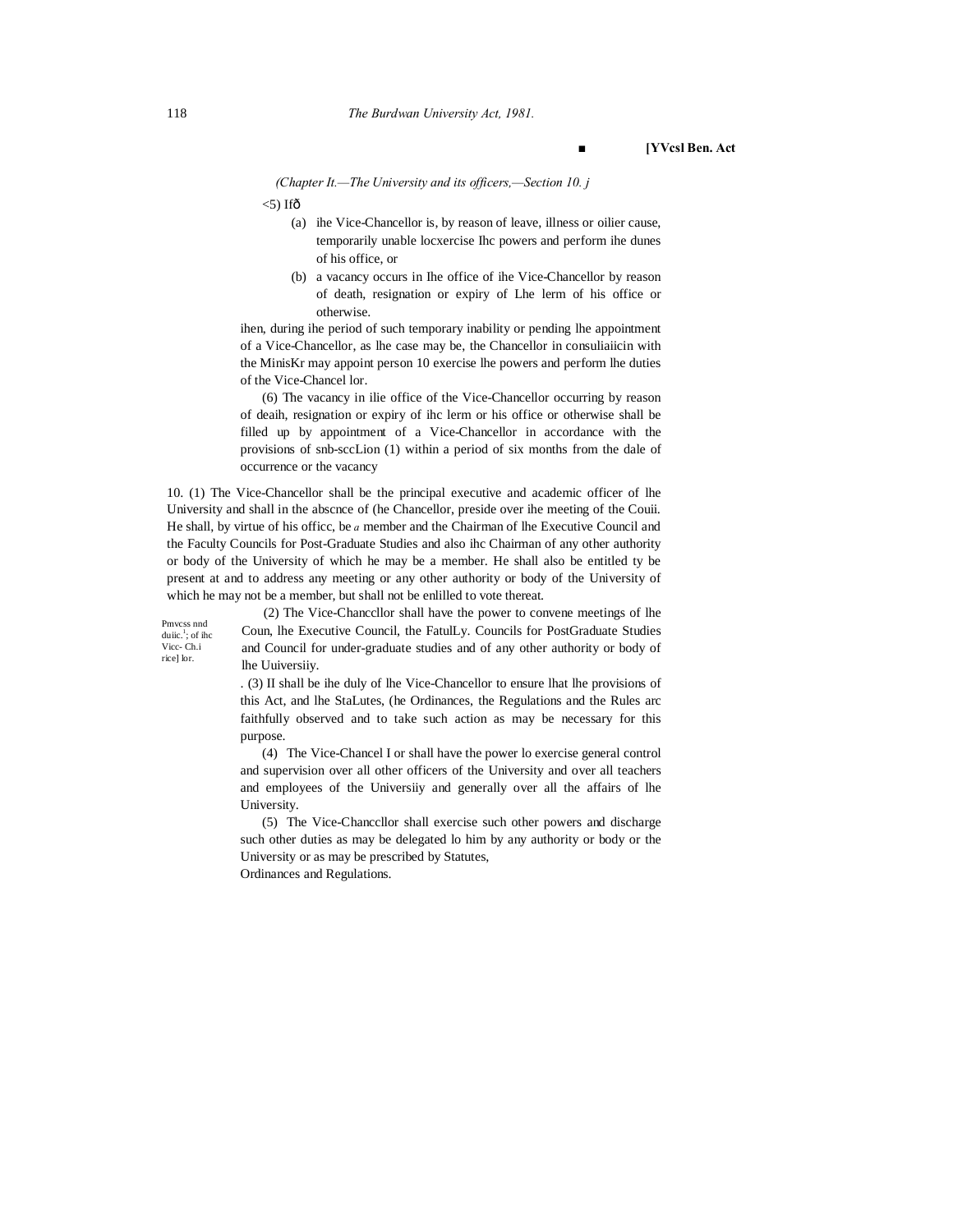#### *(Chapter II.—The University and its officers.—Sections IJ-J3.)*

(6) The Vice-Chancellor may take on behalf of the University such action as may deem expedient in any matter which, in his opinion, is either urgent or of an emergent nature and shall report the same for confirmation at the next meeting or the authority or body which in the ordinary course, would have dealt with the matter:

Provided that if the action taken by the Vice-Chancellor is not approved by the authority or body concerned, the matter shall immediately be referred to (he Chancellor whose decision thereon shall be final.

(7) The Vice-Chancellor may, with the approval of Ex ecu live Council, at any lime delegate any of his powers other than Ihe powers referred to in subseciion (6) lo any other officer subordinate to him.

11. (1) The Registrar shall be a wholetime officer of the University. He shall be appointed by the Executive Council on ihe recommendation of a committee consisting of the Vice-Chancellor as Chairman, a nominee or the Chancellor, two nominees of the Executive Council and a nominee or the State Government.

(2) The Registrar may resign his office by writing under his hand addressed to the Vice-Chancellor.

(3) If the Registrar is for any reason temporarily unable lo exercise ihe powers or perform the duties or his office, ihe Vice-Chancellor, wilh the approval of Ihe Executive Council, may appoint a Teacher of ihfe Univereity or an officer of the University temporarily for a total period not exceeding six months .to exercise the powers and perform ihe dulies of the Registrar.

12. Subject lo the supervision, direction and general control of the Vice-Chancellor, the Registrar shall act as Ihe Secretary of the Court as also of the Executive Council and shall exercise such powers and perform such dulies as may be prescribed or delegated to him by or under the provisions of this Act, the Statutes, the Ordinances or the Regulations, as the case may be.

13. (1) The Finance Officer shall be a wholelime officer of the University. He shall be appointed by the Executive Council on the recommendation of a committee consisting of the Vice-Chancellor as Chairman, a nominee or the Chancellor, (wo nominees or the Executive Council and a nominee of (he Slate Governmenl.

(2) The Finance Officer may resign his office by wriLing under his hand addressed to the Vice-Chancellor.

(3) If the Finance Officer is for any reason temporarily unable to exercisc the powers Dr perform the duties of his orfice, the Vice- Chancellor, wilh Ihe approval or the Executive Council, may appoint a person temporarily Tor a total period not exceeding six months to exercise the powers and perform the dulies of the Finance Officer.

Powers and dulies of I lie Refcisirar.

The Finance .<br>Oltlccr.

The Registrar.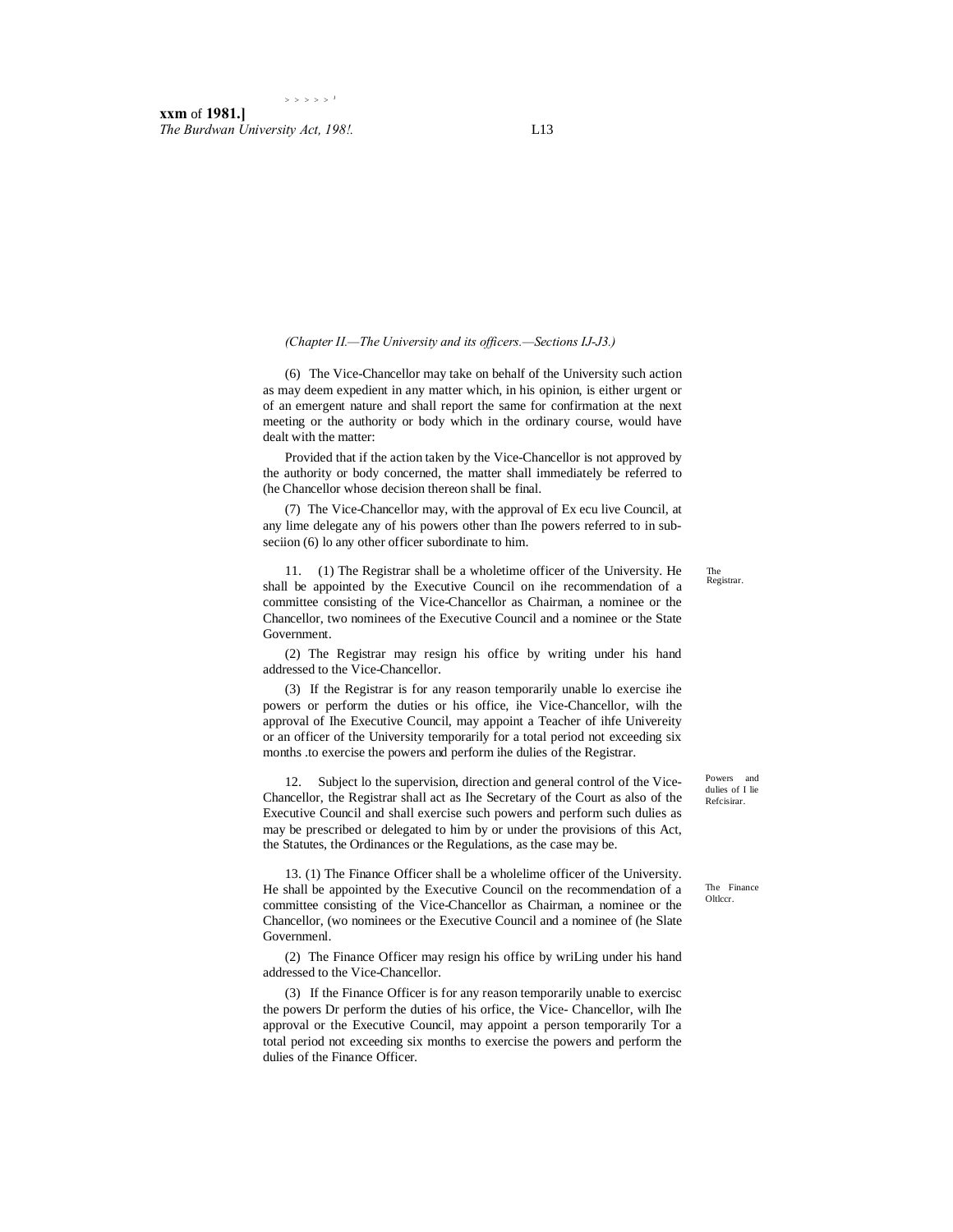#### **[West Ben. Act 120** *The Burdwan University Acl. 1981. (Chapter 11—The University cind its officers—Sections 14, 15,— Chapter*  ...... ................... \*...... *111.—Authorities of the University.—Scdions 16, 17.)*

Powers and dulies of l]W Tinaricc Officcr.

14. (1) Subject to the supervision, direction and general control or the Vice-Chancellor, the Finance Officer shall be in charge of the

administration or the funds, the finances and the properties and assets of Ific University and of alf trusts and endowments; and he shall lake special interest in activities thai aim at raising funds for the purpose of the University and augmenting resources of the University.

(2) The Finance Officcr shall exercise such other powers and perform such olher dulies as may be prescribed or delegated to him by or under the provisions of this Act, the Statutes, the Ordinances or the Regulations, as the case may be.

Supervisory powers of ihe RcfiisLnr ar<i lt\c Fin mice Officcr.

15. In their respective spheres of duties, the Registrar and ihe Finance Officcr shall, subject to ihe provisions of this Acl, have the power of supervision and control over alt officers and employees serving in departments under their charge and shall exercise such

disciplinary power as may be conferred on ihcm by or under this Acl or the Statutes and Ordinances made thereunder.

#### **CHAPTER III Authorities of (he University**

Authorises. 16. The following shall be ihe authorities of the University: $\hat{o}$ 

- (1) (he Court;
- (2) the Exequlive Council;
- (3) ihe Faculty Councils for Post-Oraduate Studies;
- (4) the Councils for undergraduate Studies;
- (5) the Boards of Studies;
- (6) the Finance Committee; and
- (7) such other authorities as may be established under the Statutes.
- 17. (i) The Court shall consist of the following members,— (a) ex *officio* membersô
	- (i) the Chancellor;
	- (ii) the Vice-Chancellor;
	- (iii) the immediately preceding Vice-Chancellor;
	- (iv) ihe Deans of the Faculty Councils for PostGraduate Studies;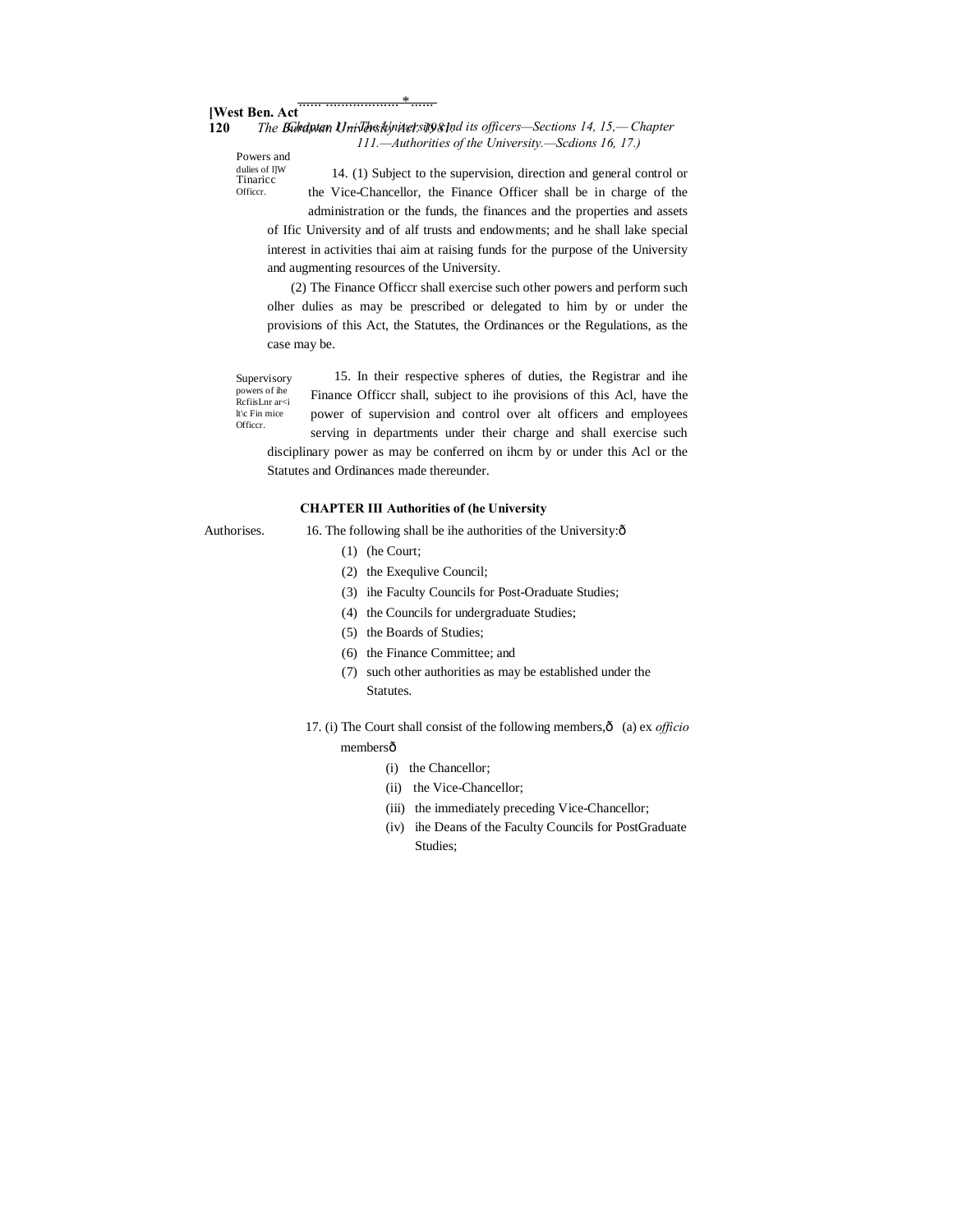#### *(Chapter HI.—Authorities of the University,—Section 17.)*

(v) lhe Secretary, Education Department, Government \_ of West Bengal '[or his nominee nol below the

rank of Deputy Secretary to the Government of West Bengal];

- (vi) the Secretary, Finance Department, Government of West Bengal or his nominee not below the rank of Deputy Secretary to the Government of West Bengal;
- (vii) the President, West Bengal Council of Higher Secondary Education;
- (viii) the President, West Bengal Board of Secondary Education;
- (ix) the Principal, Burdwan Medical College;
- (x) the Principal, Regional Engineering College, Durgapur;

(b) *elected members—*

- (xi) four Professors of the University Departments elected by such Professors of whom at least one shall belong to any Department under each Faculty Council;
- (xii) eleven Teachers or the University Departments other than Professors elected by such Teachers from amongst themselves of whom at least three shall belong **I**<sub>D</sub> lhe Departments under each Faculty Council;
- (xiii) ten teachers olher than principals of whom at least one shall be a woman elected by the teachers of affiliated colleges (other than teachers' traning, engineering and medical colleges) from amongst themselves;
- (xiv) one teacher elected by the teachers of lhe Teachers' Training Colleges and other affiliated professional colleges (other than engineering and medical colleges) from amongst themselves;
- (xv) two teachers of whom not more than one shall be a professor elected by the leachers of the engineering colleges from amongst themselves;
- (xvi) two teachers of whom not more than one shall be a professor elected by the teachers of medical colleges from amongst themselves;

'Words wilhin ihc square h rackets were inserted by s. 4(a) of lhe West Bengal University Laws (Amendment Acl, 1986 (We.il Ben. Acl XX of 1986).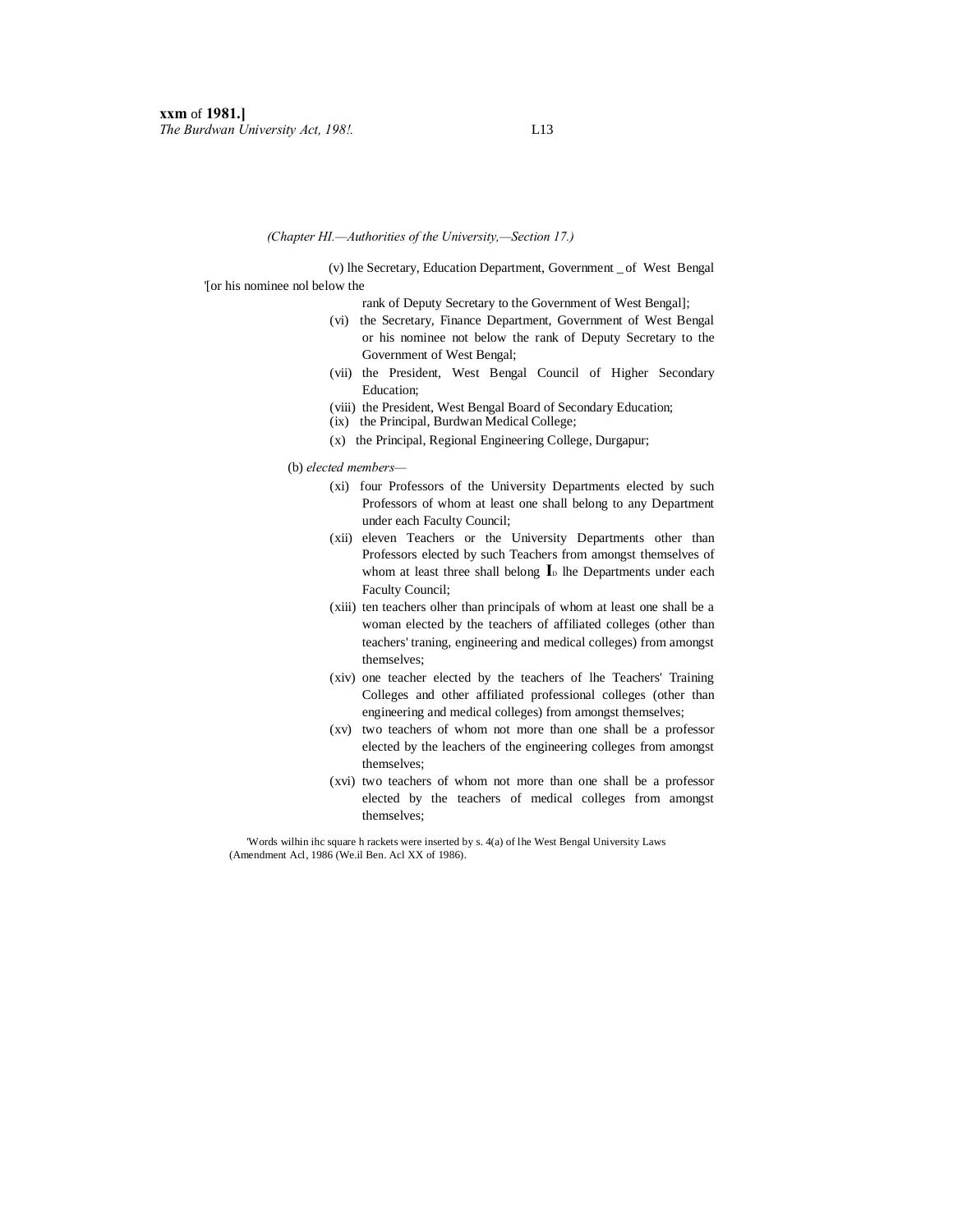*(Chapter 111.—Authorities of the University.—Section !7.)*

- (xvii) three principals of affilialed colleges (oiher than medical and engineering colleges) of whom one shall be a principal of a Teachers' Training CoJIegc elecledby ihc principals orsuch affilialed colleges;
- (xviii) three persons elected by the registered graduates From amongst themselves;
- (xix) ihree members of lhe Wesl Bengal Legislative Assembly representing the territorial jurisdiction of the University elected by the members of the Wesl Bengal Legislative Assembly;
- (xx) three regular Posi-Graduale students of the University of whom one shall be a lady student,

elected by such students of the University from amongst themselves;

*Explanation* /.ô "Regular Post-Graduate student" shall mean a student who has been prosecuting his studies in a Post-Graduate Department or the University under any Faculty Council for Post-Graduate Studies and who is not in default of payment of the prescribed tuition fees and other dues of the University till such dale as may be notified by Lhe University for the purpose;

*Explanation II.* $\hat{o}$  Notwithstanding anything contained elsewhere in this Act, a regular PostGraduate student elected under this clause shall hold office for a period of two years from lhe dale of his election or till such time he ceases to be a regular Post-Graduale student of the University,

whichever is earlier;

'(xxi) two regular students prosecuting their studies in undergraduate or postgraduate degree classes of affiliated colleges, elected jointly by such undergraduale and post-graduate students from amongst Ihemsclves;

*Explanation* /.ô "Regular student" shall mean a student who has been prosecuting his studies in any stream in an undergraduale or Post-Graduale Degree classes of an affiliated college and who is not in default -[of] paymenl of prescribed tuition fees and other dues of such college till such dale

'Clause (xxi) was substituted Tor original clause by s. 4(.i)(i) of ihe Burdwan University (Amendment) Act, 1983 (West Ben. Act XVII of I9R3).

: WortI wirhin the square brackets was inserted by s. 4(j)[ii)(a), *ibid.*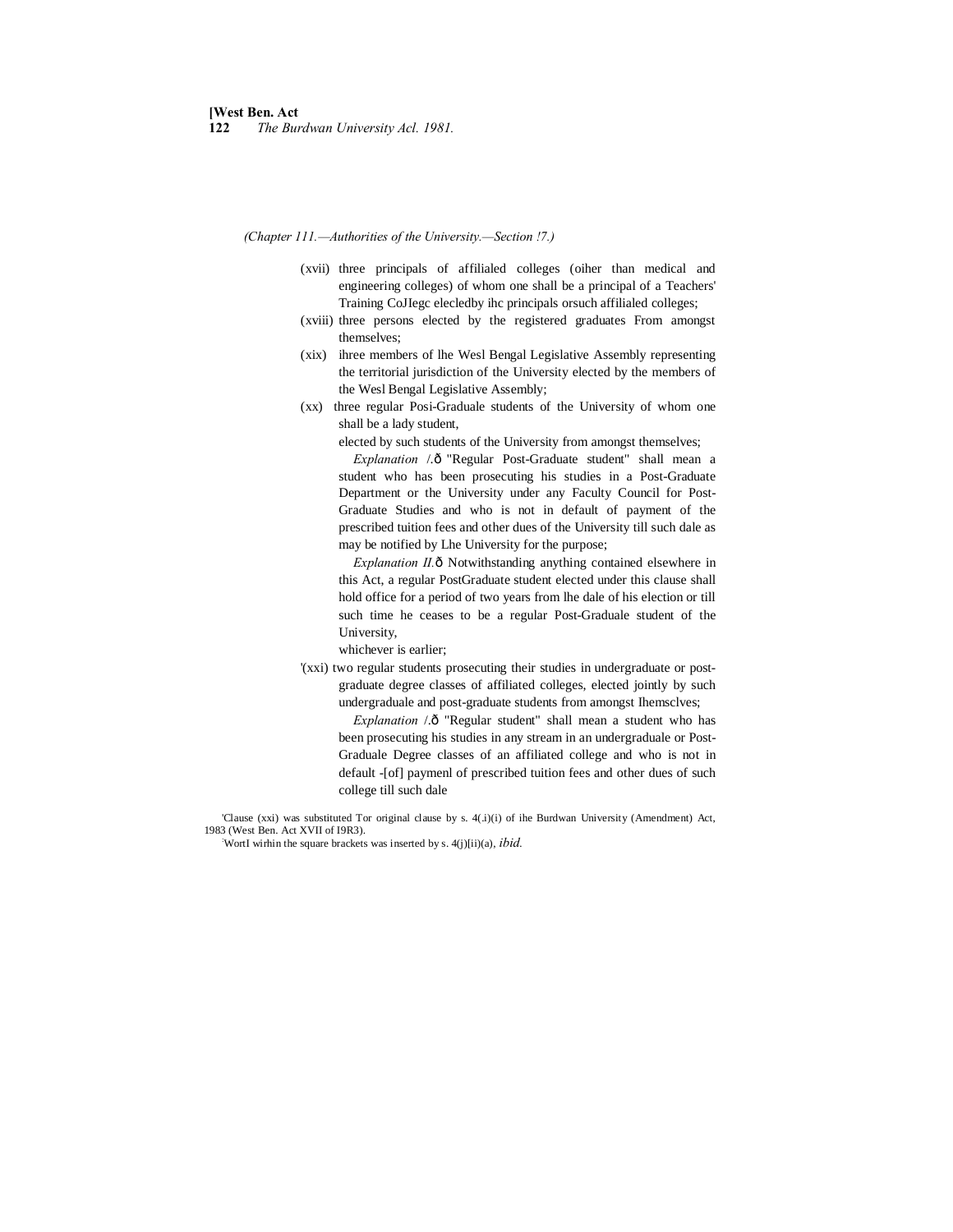*(Chapter III.—Authorities of the University.—Section 17.)*

as may be notified by '[the University or lhe Slale Government, as lhe case may be,] in this behalf;

*Explanation II.* $\delta$  Notwithstanding anything contained elsewhere in this Act, a regular student elected under Ihis clause shall hold office for a period of Lhree years from lhe dale of his elecLion or till he ceases to be a regular sludenl, whichever is earlier;

(xxii) one Research Scholar or Research Fellow oF the University elected by such Research Scholars and Research Fellows in the manner prescribed;

> *Explanation 1.* $\hat{o}$  "Research Scholar or Reacherch Fellow of the University" shall mean a wholetime Research Scholar or Research Fellow of lhe University who receives a stipend from lhe University.

> *Explanation II.* ô Notwithstanding anything contained elsewhere in ihis Act, n Research Scholar or a Research Fellow of the University elected under this clause shall cease to hold office on the expiration of the term of Research Scholarship or Research Fellowship, as the case may be;

- (xxiii) one member to be elected by the librarians of the University and of the colleges affiliated lo the University from amongst themselves;
- (xxiv) three members elected by the members of the non- teaching staff of the University from amongst themselves;
- (xxv) two members elected by lhe members of the non- teaching staff of the colleges affiliated to the University from amongst themselves;
- (xxvi) one member elecled by the officers of the University from amongst themselves;

(c) *nominated members—*

 $(xxvii)$  four persons to be nominated by the State Govmment of whom: $\hat{o}$ 

(a) one shall be a member of a registered trade union within the territorial jurisdiction of the University,

'Tlic words within ihc square brackets were substituted for ihc words "the State Government" by s. 4(n)(ii)(b) of the Burdwan University (Amendment) Act, 19S3 (West Ben. Act XVil of 1983).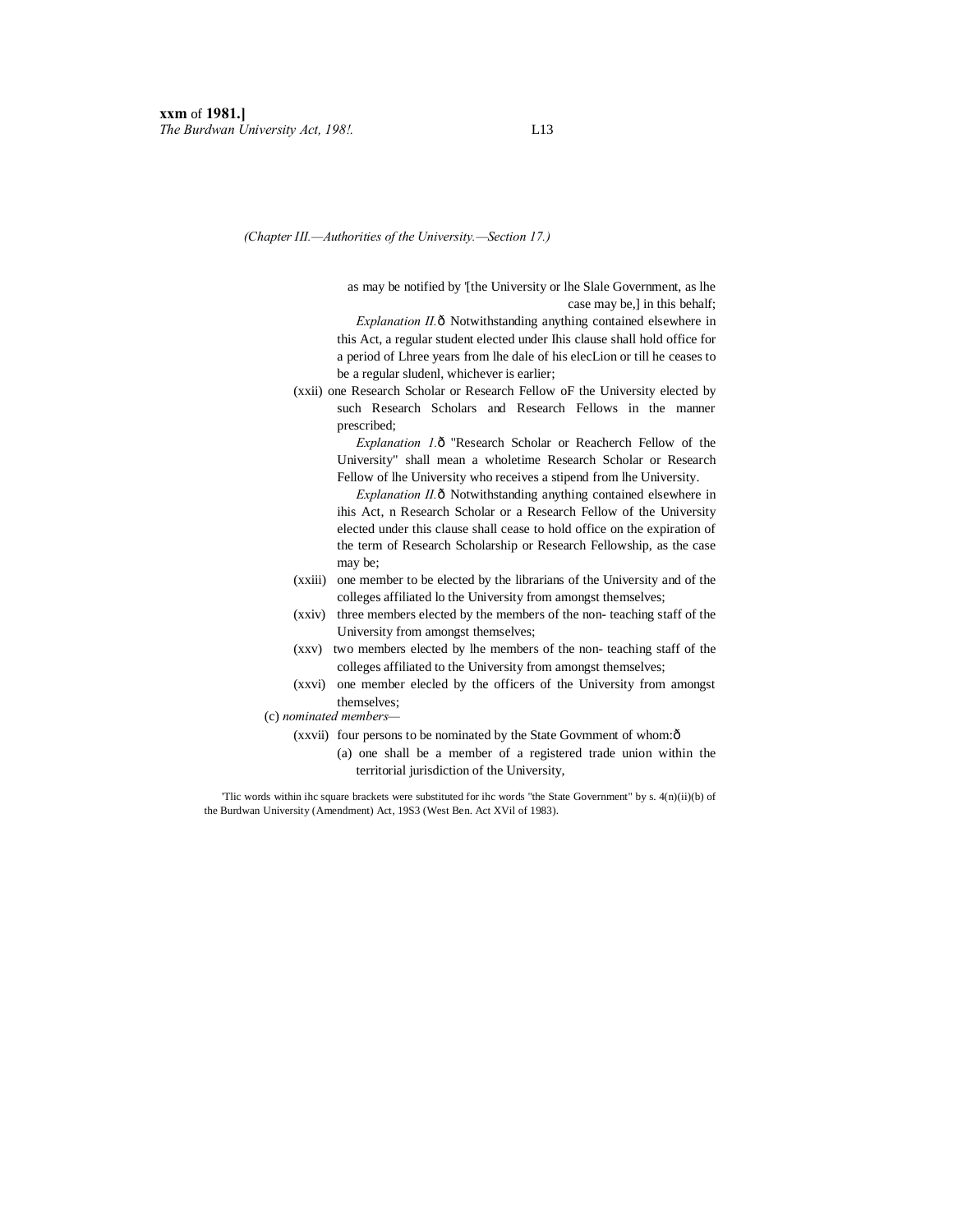*(Chapter III.—Authorities of the University.—Section JS.)*

- (b) one shall be a member of a peasants' association wilhin the territorial jurisdiction of the University,
- (c) one shall be a member of a primary school teachers' association within [he [erritorial jurisdiction of the University, and
- (d) one shall be a member of a secondary school teachers' association within the territorial jurisdiction of the University;

| one person nominaled by<br>(xxviii)<br>Mines and Fuel;         | the Government of India in the Ministry or Steel,                  |
|----------------------------------------------------------------|--------------------------------------------------------------------|
| three<br>having<br>persons<br>(xxix)<br>education nominated by | special interest in University or technological<br>the Chancellor; |
| the Principal, Hooghly                                         | Mohsin College or the Principal,<br>Durgapur                       |
| Government College,<br>(xxx)                                   |                                                                    |
|                                                                | appointed by rotation in the manner prescribed by                  |
|                                                                | Statutes.                                                          |
| (2)                                                            | All elections 10 the Court shall be held in the manner             |
| prescribed                                                     | by Statutes.                                                       |

Powers and 18. (J) Subject lo such conditions as may be provided by or under

ihe Coon  $\circ$ <sup>f tie</sup> P<sup>r0v<sub>81</sub>0I<sub>)</sub>s this Acl, the Court shall exercise the following powers and perform the</sup> following functions: $\hat{o}$ 

- (i) to establish University Departments, institutions, centres, libraries, laboratories and museums for study and research;
- (ii) lo create and institute, wilh the approval of the State Government, Professorships, Readerships, Lectureships, and such posts including posts of officers as may be necessary for the establishment of the University Departments, institutions, centres, libraries, laboratories and museums referred to in clause (i);
- (iii) lo institute degrees, titles, diplomas, certificales and olher academic distinctions;
- (iv) to institute followships, travelling fellowships, scholarships, studentships, stipends, bursaries, exhibitions, medals and prizes to be awarded oul of the University Fund;
- (v) to confer degrees, titles, diplomas, certificates and other academic distinctions on persons who—
	- (a) have pursued prescribed courses of studies or have been exempted therefrom in the manner prescribed, and have passed such examinations as may be prescribed, or
	- (b) have carried on research in accordance with such conditions as may be prescribed;

'Clause (xxx) was substituted for original c'ausc by s. 4(b) of (he Burilwan University (A mend men!) Acl, 1953 (Wcsl Ben. Acl XVII of 1983).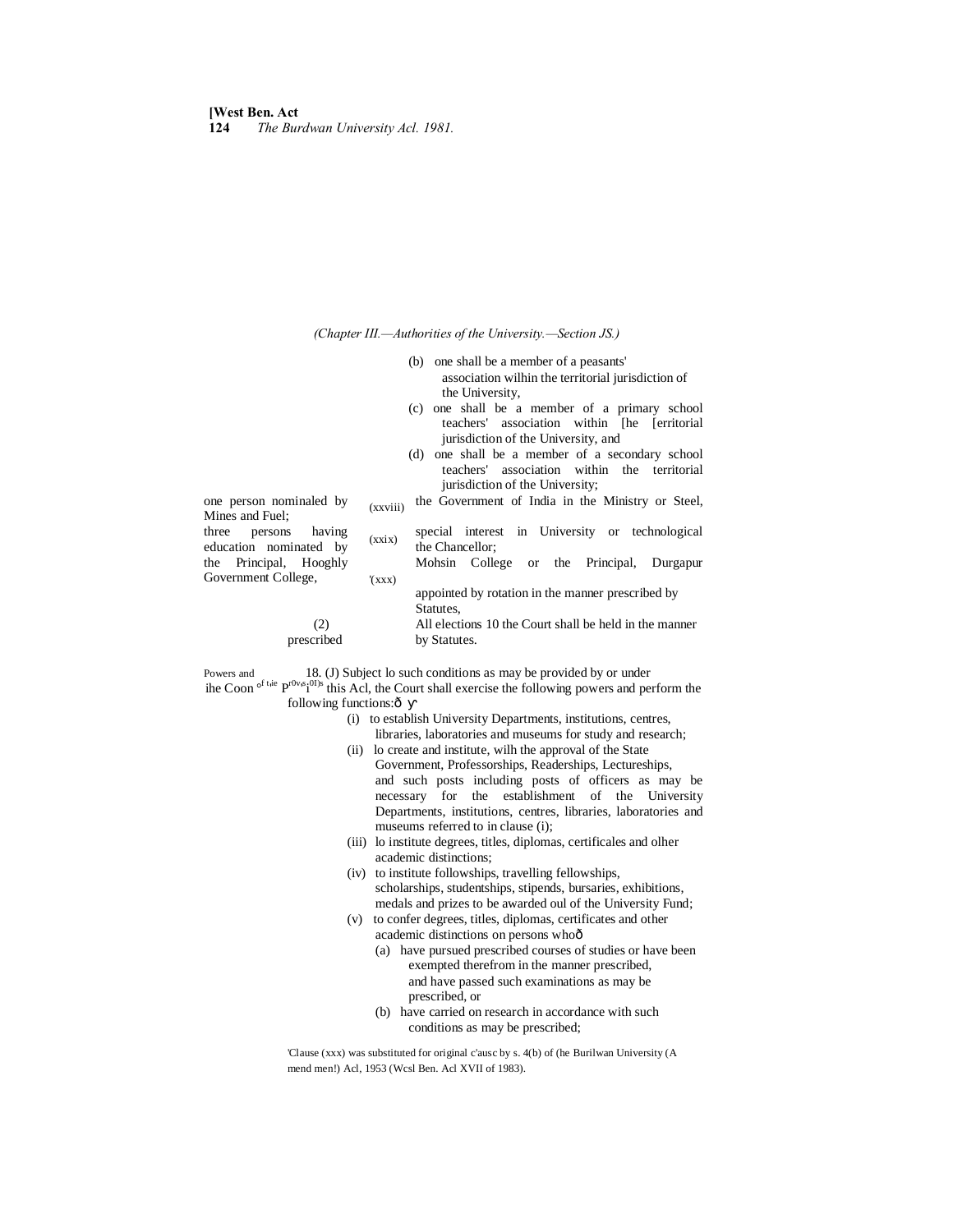$\mathbf{r}$ 

#### *(Chapter III.—Authorities of the University.—Section IS.)*

- (vi) to withdraw or lo cancel degrees, titles, diplomas, certificates or other academic distinctions under such conditions as may be prescribed by Statutes and after giving the person affected a reasonable opportunity to present his case;
- (vii) to confer honorary degrees or other academic distinctions;
- (viii) to consider the Annual Statement of Accounts and lhe Annual Financial Estimates approved by the Executive Council and to pass such resolutions relating thereto as may be considered necessary:

Provided that Tor the purpose of passing a resolution modifying or rejecting any such Annual Financial Estimates it shall be necessary for a majority of the total number of members or the Court, existing at the lime of vote in favour or Ihc resolution;

- (ix) lo consider the Annual Report as prepared by the
- . Executive Council and to pass such resolutions relating thereto as may be considered necessary;
- (x) to consider and advise on such other reports from lhe Executive Council or any other body as may be made to it;
- (xi) to consider, and advise on, proposals from the Executive Council for entering into agreement with the Government or with any person, body or authority, wiLh the approval of the Stale Government for the taking over by the University of the management or any college or institution, including its assets and liabilities, or for any other purpose not repugnant to the provisions of Ihis 'AcL;
- (xii) to consider, and advise.on, proposals from the Executive Council for cooperation with other universities, institutions and educational authorities in mailers (hat relate to or further Lhe educational objectives of the universities;
- (xiii) to consider and suggest measures for lhe improvement of the administration and finances or lhe University and generally for the furtherance of its objectives;
- (xiv) lo make rules for the transaction of its own business;
- (xv) to exercise all other powers and perform alt other functions conferred and imposed on the Court by or under this Act.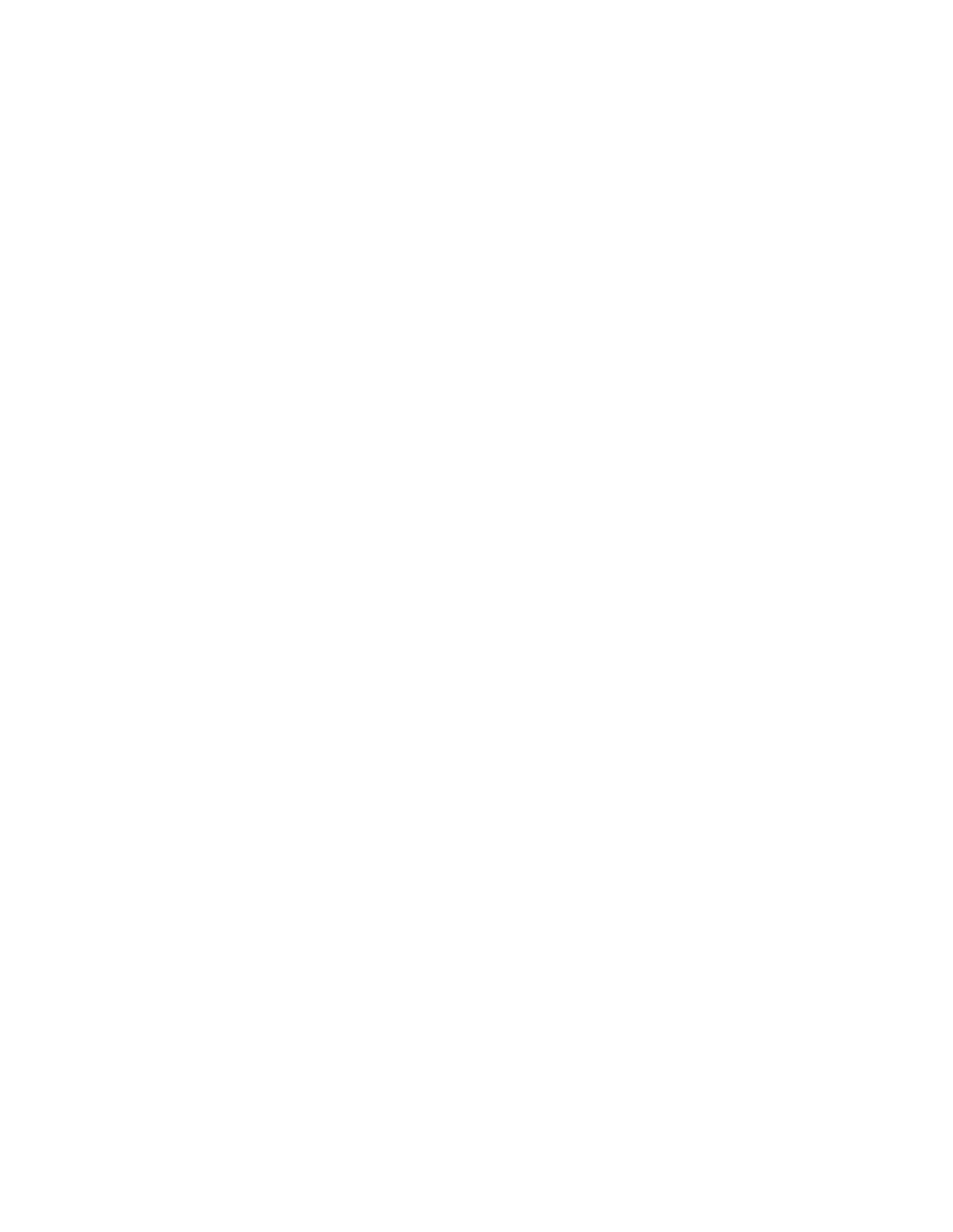126 *The Burdwan University Act. 1981.*

rWest **Ben.** Act

#### *(Chapter III.—Authorities of the University.—Sections 19, 20.}*

(2) The Court shall **noL** exercise the powers rind perform the functions referred to in clauscs (i) to (vii) of sub-section (1) except on the recommendation of the Executive Council, but may send proposals in respect thereof to the Executive Council for its recommendation.

(3) The Court shall have the power to review ihe action of the Executive Council, save where the Executive Council has acted in accordance with powers conferred on ii by or under this Act;

Provided that if any question arises as to whether the Executive Council has acted in accordance wilh powers conferred on it by or under this Acl, the question shajl be decided by reference to the Chancellor whose decision shall be final.

Meeting of J9, (i) The Court shall meel al leasi thrice in a financial year, other (han for convocation, on dales lo be fixed by Ihe Vice-Chancellor. One of such meetings shall be held before March and shall be called the Annual Meeting. The Court may also meet at such olher limes as it may, from time lo time, decide.

> (2) One-lhird of ihe total number of members of the Court *phis* one shall be a quorum for a meeting of the Court:

> Provided that such quorum shall not be required at a convocation of the Court.

(3) The Vice-Chancellor may, whenever he thinks fit, and shall,

upon a requisition in writing signed by not less than one-third or the members of the Court, convene a meeting of the Court. A meeting on such requisition shall be held within fifteen days of the receipt of the requisition by the Vice-Chancel lor.

20. (1) The Executive Council shall consist of the following Cuincil. members: ô

#### *ex officio members*

- (i) the Vice-Chanccllor;
- (ii) the Deans of the Faculty Councils;
- (iii) the Secretary, Education Department, Government of West Bengal <sup>1</sup>[or his nominee not below the rank of Deputy Secretary to ihe Government of West Bengal];
- (iv) the Secretary, Finance Department Government of West Bengal or his nominee not below the rank of Deputy

Secretary to the Government of West Bengal;

'The Words within the square brackets were inserted by s, 4(b) of the West Bengal UflivifSily Laws (AmtnjmtnO Act, 1986 (West Ben. Act XX of 1586),

Bsccutivc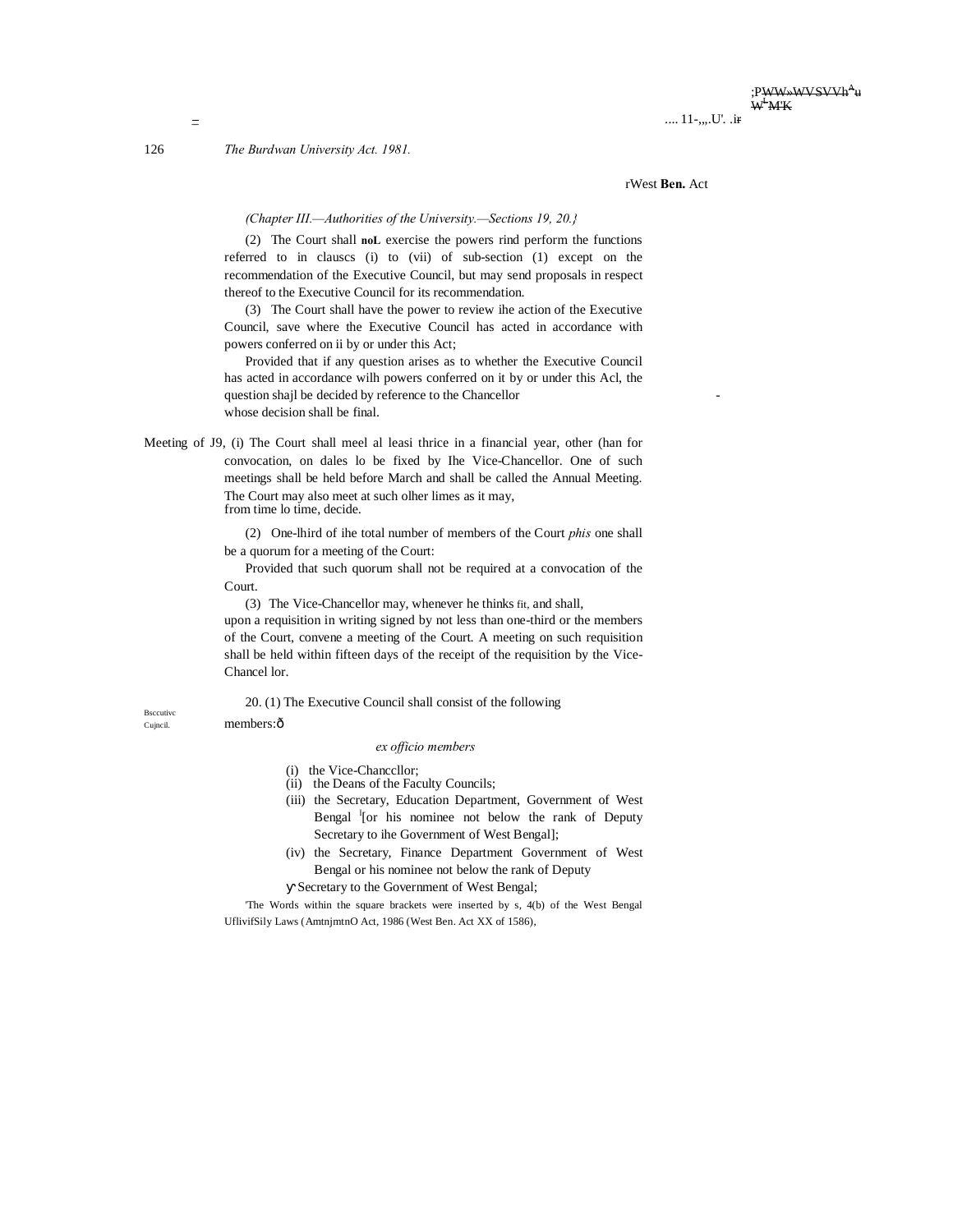**1981.)**

*(Chapter HI.—Authoriiics of the University.—Section 20.)*

- (v) [he President, West Bengal Council of Higher Secondary Education;
- (vi) lhe Principal, Regional Engineering College, Durgapur;
- (vii) lhe Principal, Burdwan Medical College;

#### *Elected members*

- (viii) (a) one Professor or the University elected by such Professors of the University as are members of lhe
	- Faculty Councils for Post-Graduate studies from amongst themselves, (b) Iwo Readers or Lecturers of the University elected by
	- such Readers and Lecturers of the University as are members of the Faculty Councils for PostGraduate Studies from amongst themselves;
- (ix) (a) one Professor of the University eleclcd by such
	- Professors of the University as are members of lhe Court from amongst themselves,
	- (b) iwo Readers or Lecturers of the University elected by such Readers and Lecturers of the University as are members of the Court from amongst themselves;
- (x) one Teacher or undergraduate colleges elected by such Teachers of undergraduate colleges as are members of the Court from amongst themselves;
- (xi) one person olher than teachers, students, non-teaching . staff and officers elected by the members of the Court from amongst themselves;
- \*  $(xii)^{1}(a)$  one member of non-leaching staff of the University elected jointly by such non-teaching staff of the University and lhe affiliated colleges as are members of the Court from amongst themselves,
	- '(b) one post-graduate siudenl elected jointly by such poslgraduaie students of the University and students or lhe affilialed colleges as are members of the Court from amongst themselves,
	- (c) one member of the Wesl Bengal Legislative Assembly elected by such members of the West Bengal Legislative Assembly as are members of the Court from amongst themselves;

(xiii) six persons elected by the Teacher members of the Councils for Undergraduate Studies of whomô (a) four being Teachers other lhan Principals from the Undergraduate Council of Arts, Science, Commerce, Law, Fine Arts and Music,

'Clauses (a) and (b) were substituted for original clauses by s. 5(a) of the Burdwan University (Amendment) Act, 1933 (Wesl Ben. Act XVII of 1983),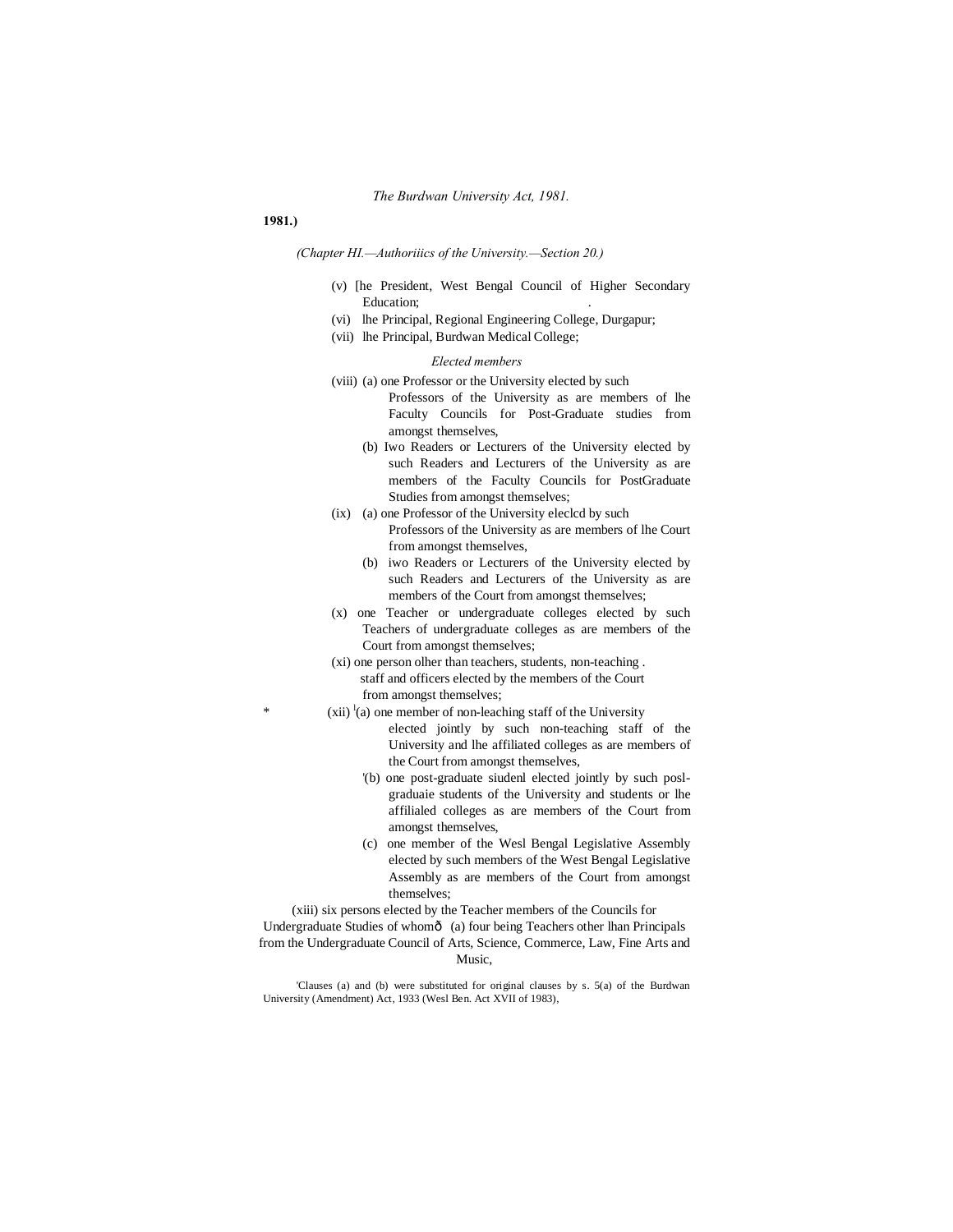#### **[Wesl Ben. Act**

**i**

*(Chapter II!.—Authorities of the University.—Section 21.)*

- (b) one being a Teacher other lhan Principal from the Undergraduate Council of Engineering and Technology, and
- (c) one being a Teacher olher than Principal from the Undergraduate Council of Medicine;
- (xiv) one Principal elected by Ihe members of the UnderGraduate Council of Arts, Science, Commerce, Law,

Fine Arts and Music from amongst the Principals of such colleges;

#### *Nominated members*

(xv) one person nominated by the Chancellor;

(xvi) Ihe Principal, Hooghly Mohsin College and the Principal, Durgapur Government College, by rotation.

#### *1 Other members*

 $\frac{1}{x}$ (xvii) the member elected under clause (xxvi) of subsection (1) of section 17.

(2) AH elections lo the Executive Council shall be held in the manner prescribed by Statutes.

(3) One-third of Ihe total number of members oF the Executive Council *plus* one shall be a quorum for a meeting of Ihe Executive Council.

21. Subject to ihe provisions of this Act, the Executive Council shall exercise (he following powers and perform the following functions: $\hat{o}$ 

Power and functions<br>of ( (he Executive Council.

(i) to initiate proposals for the making or Statutes and Ordinances including proposals for amendment or repeal thereof, in the manner hereinafter provided; (ii) to recommend to (he Court after consulting the respective Faculty Councils forPost-Graduale Studies, the establishment of University Departments, . institutions, centres, libraries, laboratories and museums for study and research; (iii)to main lain University Depart men is, University ' Institutions, University Libraries, University Laboratories and University Museums; (iv)LO establish, maintain, manage and recognize Halls and Hostels;

'The heading and eJaus; (xvii) were inserted by s. 5(b) of ihe Buidwan University (Amendment] ACL, 1983 (Wcsi Ben. Acl XVII of (983).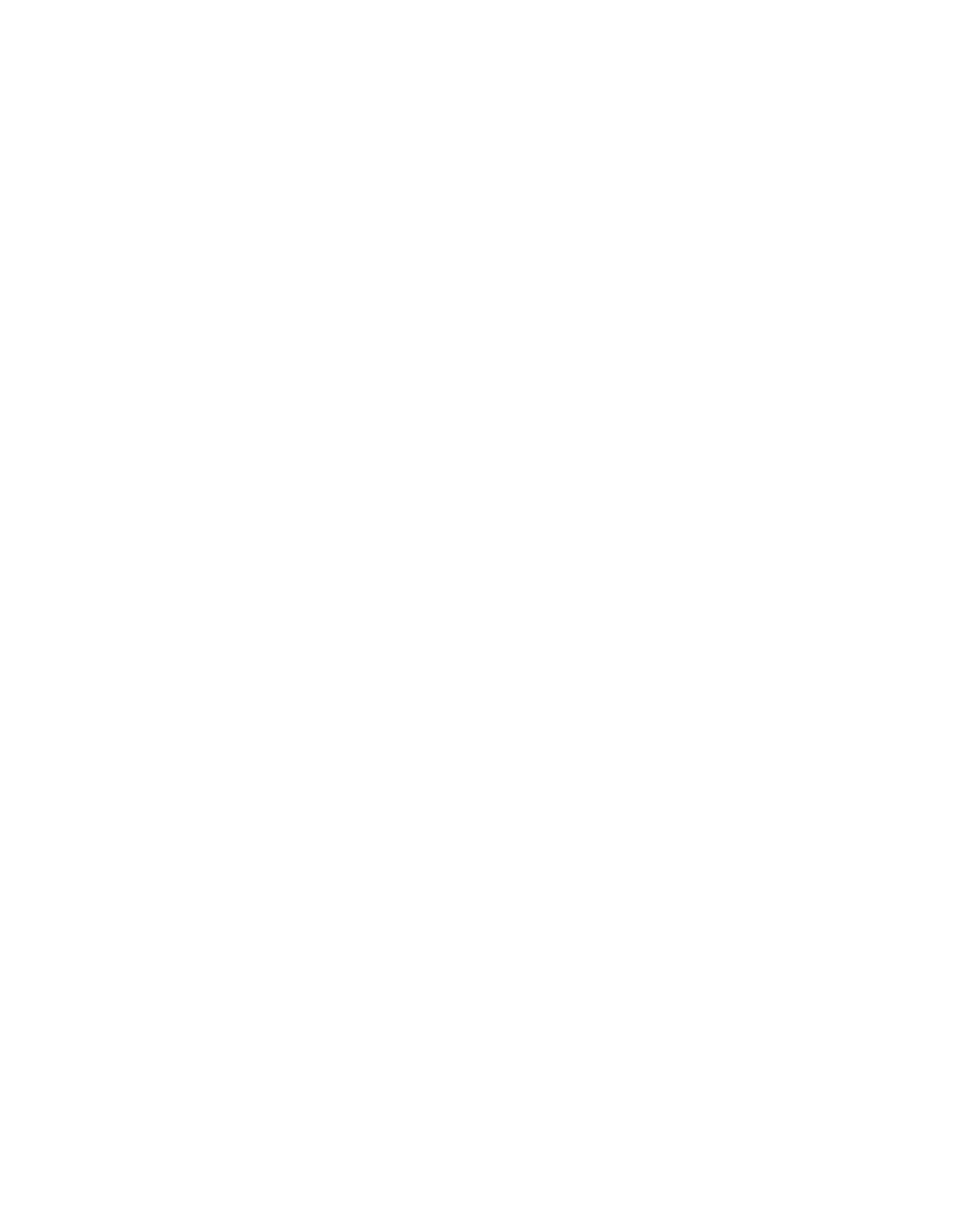### **XXin of 1981.**] *The Burdwan University Acl, J98J.* 129 *(Chapter III.—Authorities of the University.—Section 21.)*

(v) lo direct the inspection of University Libraries, " University

Laboratories, University Museums and

Halls and Hostels;

(vi) [o recommend to the Court after consulting the respective Faculty Councils for Post-Graduale Studies, the institution of fellowships, travelling fellowships, scholarships, studentships, stipends, bursaries,

exhibitions, medals and prizes, the expenses of which shall be met from the University Fund, and to award the same after institution thereof by the Court;

(vii) lo recommend to the Court, after consulting the respective Faculty Councils for Post-Graduale Studies,

lhe creation and institution of Professorships,

Readerships, Lectureships and such posts as may be necessary for the establishment of lhe University Departments, instituions, centres, libraries, laboratories and museums referred to in clause (i) of sub-scction (1) of section 18;

(viii) to create, with the approval of lhe Slate Government,

posts of officers, Teachers and other employees of the University or to recommend lo the Court for creation of posts of officers and Teachers of the UniversiLy;

- (ix) lo prescribe the minimum qualifications for posts of officers, Teachers and other employees of the University;
- (x) to appoint Teachers, officers and employees of the University and to fix their emoluments and define their duties and other terms and conditions of service in accordance with the Statutes and the Ordinances and to suspend, discharge or otherwise punish in accordance with lhe Statutes and the Ordinances such Teachers, officers and employees;
- (xi) to pass appropriate orders on lhe basis of the recommendation of the respective Faculty Council for undergraduate studies regarding affiliation of a college or an institution in one or more subjects or withdrawal of affiliation or recognition of a college or an institution or temporary take over of lhe management of an affiliated or a recognised college or institution;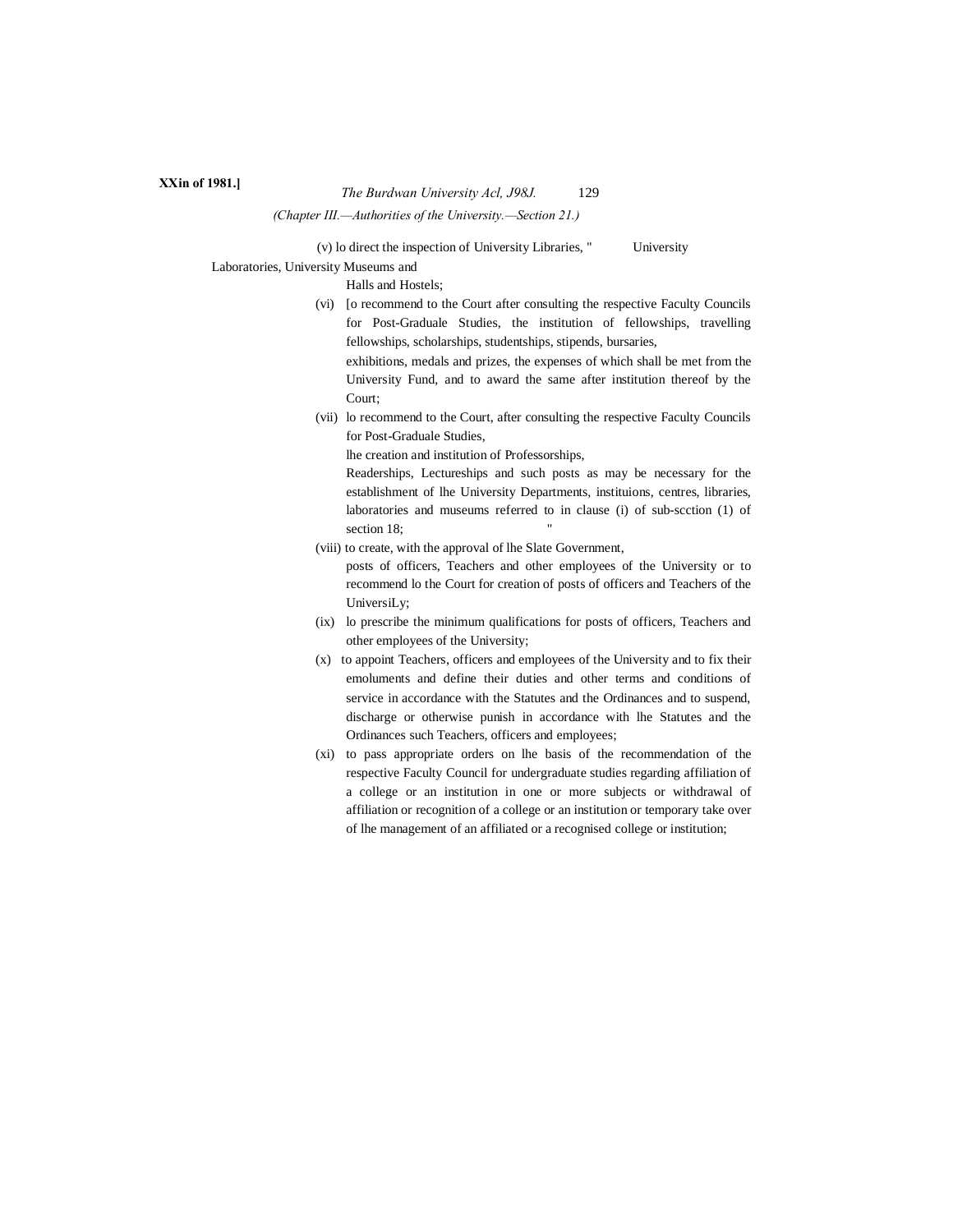#### **[West Ben. Act 130** *The Burdwan University Acl. 1981.*

*(Chapter III.—Authorities of the University.—Section 21.)*

- (xii) to make draft of Statutes on lhe recommendation of the respective Council for undergraduate studies, for colleges, other than Government Colleges the constitution, powers and Functions of their Governing Bodies;
- '(xiii) lo determine, with the approval of the Stale Government, the terms and conditions of service of Teachers, Librarians and non-teaching staff of colleges other than Government Colleges;
- $2$ (xiv) to make rules for Teachers' Council for ail affiliated colleges and, with the approval of the Slate Government, rules for provident fund for affiliated colleges other than Government Colleges;
- (xv) to prescribe and collccl fees or charges for the registration of students and their admission lo courses of studies organised by the University, for holding examinations, for the grant of degrees, diplomas and certificates, and for other like purposes;
- $(xvi)$ , to recommend lo lhe Court, after consulting the respective Faculty Councils for Post-Graduale Studies,

the institution of degrees, lilies, diplomas, certificates and other academic distinctions;

(xvii) to recommend to the Court on the advice of the appropriate body, the conferment of degrees, titles,

diplomas, certificates and other academic distinctions on persons who have pursued prescribed courses of studies or have been exempted therefrom in the prescribed manner, and have passed such examinations,

or have carried on research under such conditions, as may be prescribed;

- (xviii) to recommend to the Court lhe con fermeni of honorary degrees and other academic distinctions;
- (xix) lo approve the constitution or reconstilulion of the respective department of teaching in the University on the recommendation of the respective Faculty Council for Post-Graduate Studies;
- (xx) to make regulations regarding lhe courses of studies and (he division of subjects after obtaining and considering lhe recommendation of lhe Faculty Councils for Post-Graduale Studies and Council for

undergraduate studies in [his regard;

'Clause (iir) was substituted Tor original clause by s, 4(b)fi) of ihe Wesl Bengal University Laws (Amendment) Act, 1988 (West Ben. Acl VIII of 1988).

^Clause (xiv) was substituted for original clause by s. 4(b)(ii), *ibid.*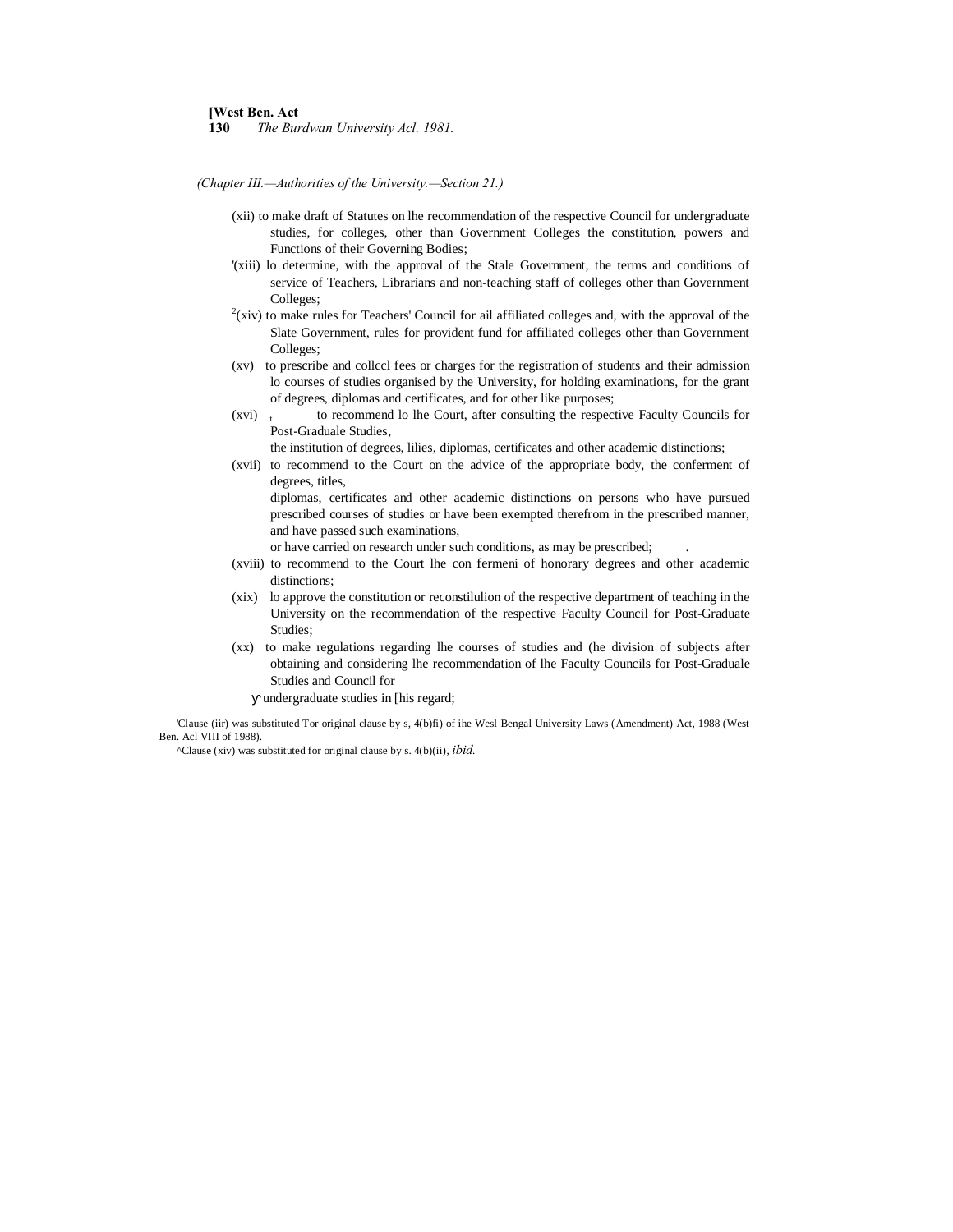#### *(Chapter 111.—Authorities of the University.—Section 2L)*

- (xxi) lo make regulations regarding the examinations which shall be recognised as the equivalent examinations held by the University;
- (xxii) to make regulations regarding the conduct of examinations held by the University and the condition under which smdents may be admitted to the different courscs of studies of and the examinations held by ihe University;
- (xxiii) to make regulations regarding all other ma iters which may be or are required to be prescribed or provided for by regulations;
- {.xxiv) Lo provide for co-operation and reciprocity among colleges, institutions and laboratories and the University so as to foster the development of acadcmic lire and to ensure Ihe fullest utilisation of the teaching resources available on (he recommendation of the respective Faculty Council for Post-Graduate Studies or Council for undergraduate studies;
- (xxv) to give directions regarding the form, custody and use of the common seal of the University;
- (xxvi) to acquire, hold and dispose of property, movable and immovable, and lo administer all assets, properties and funds or the UniversiLy, and to undertake all measures necessary or desirable for the conservation or augmentation of the resources of the University:
	- Provided that for the purpose of disposing of any property valued at not less than one lakh or rupees,
		- previous approval or ihe Court shall be necessary;
- (xxvii) 10 accept and administer gifis, endowments and benefactions for the furtherance of the purposes of this Act;
- (xxviii) to accept grants, wilh the approval of the State Government, and to raise or accept loans on behalf of the University and to make grants or advances from the UniversiLy Fund or other special funds maintained by the UniversiLy;
- (xxix) Lo enter into an agreement with the Slate Government or wilh the approval of the State Government wilh any other Government or with any person, body or authority for taking over by ihe University of the management of any college or institution, including its assets and liabilities, **or** for any olher purpose not repugnant lo , the provisions of this Act on ihe recommendation of

the Faculty Council Tor Post-Graduate Studies or the Council for undergraduate studies concerned;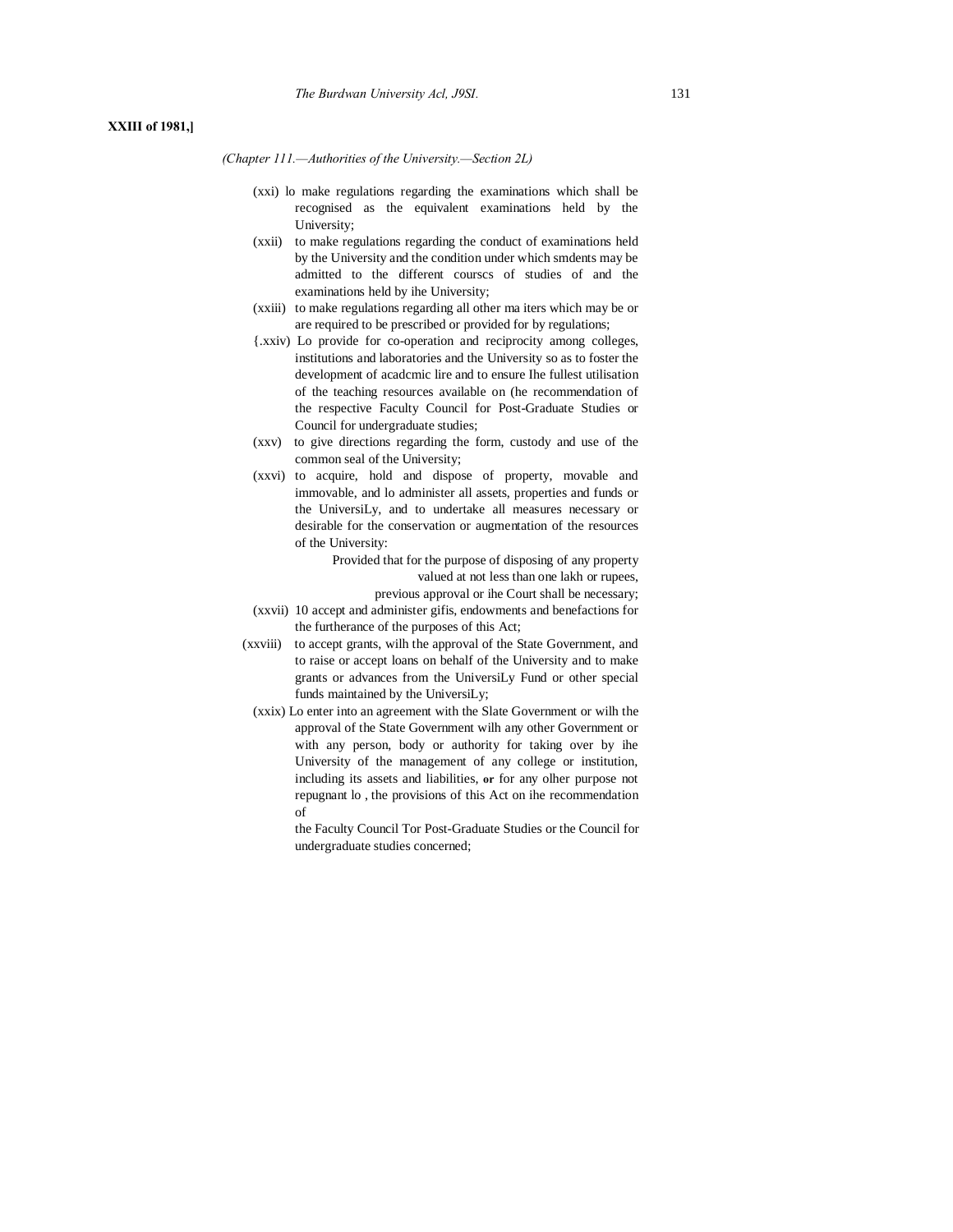#### 132 *The Burdwan University Act. 1981.*

#### **[Wesl Ben. Acl**

*(Chapter ill.—Authorities of (he University.—Section 22.)*

(xxx) lo manage the Press Establishment, the Publication ,

Bureau and the Employment Bureau oTIhe Unh'ersiLy,

..<br>mw

- if any and (o exercise general supervision over Students' Unions, University Extension Board and University Sports Board, if any, and other bodies instituted by the Court;
- (xxxi) to approve ihe Annual Statements or Accounts and the Annual Financial Estimates of llie University and to submit the same to the Coun for consideration;
- (xxxii) lo prepare lhe annual report and submit the same lo the Court Tor consideration;
- (xxxiii) to make due provision for the health, welfare, residence and discipline of students and their relationships with the University and to provide for such other training of sLudents as may be considered desirable;
- (xxxiv) to co-operate with other universities, institutions, associations, societies, or bodies on such terms and lor such purposes, not inconsistent with the purposes of this Acl, as il may determine;
- (xxxv) to make rules Tor the transaction of its own business,
- (xxxvi) to exercise all other powers and perform all other functions conferred and imposed on lhe Executive Council by or under this Act;
- (xxxvii) to exercise general supervision over the Faculty Councils For Post-Graduale Sludies and the Councils for undergraduate studies and give such directions to these Councils for the due discharge or their respective duties as il may consider necessary.

Cnunctls 22. (1) There shall be the following Councils for Post-Graduate for Posi- Studies to be known as Faculty Councils; $\hat{o}$ 

swdics<sup>,C</sup> ^ Faculty Council for Posi-Graduate Studies in Arts,

Commerce, Law, Fine Am and Music;

(b) Facuhy Council for Post-Graduale Sludies in Science; *I\* Or- if:*

(c) Frjully Council for PosL-Graduaie Sludies in Engineering -

- [and technology; and]
- $3$ (d) FaculLy Council for Post-Graduate Studies in Medicine.

''Hie word "and" was omilted by s. 2(l)(u) of the Burdwan University (Amendment) A(.(. 1993 {West Ben, Acl Xlt or 1993). !

\Vords within the square brockets were substituted for [lie words "and Technology." by s. 2(1 Kb), *ibid.*

'Clause (d) w:is inserted by s. 2(l)(e), *ibid.*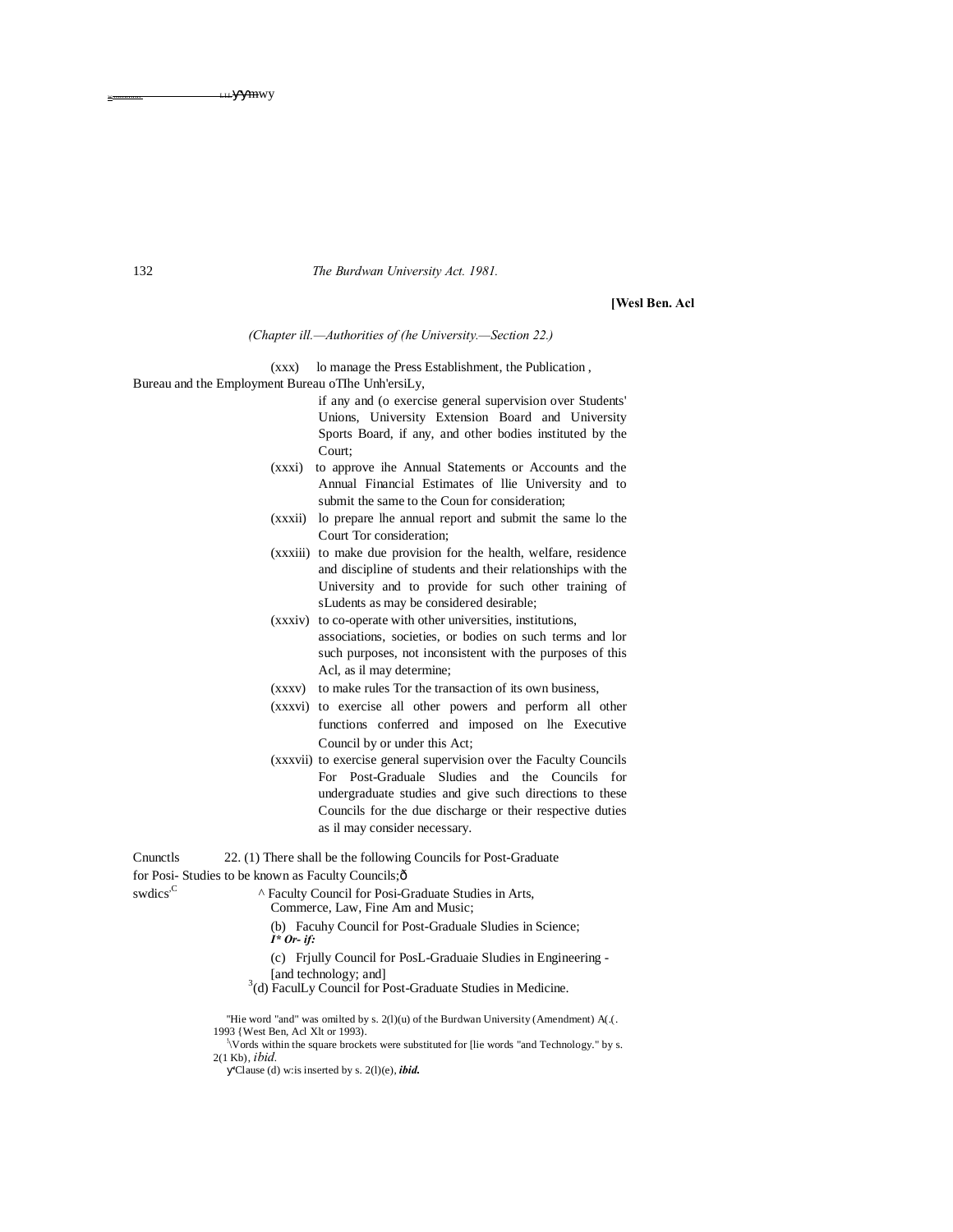*The Burdwan University Act, 198!.* 133

xxnr or i98i.]

m (ii)

*(Chapter III.—Authorities of the University.*—*Section 22.)*

### (2) Each Faculty Council for Post-Graduate Studies other than  $\acute{\textbf{B}}$  Engineering and Tech no logy '[and Medicine] shall consist of the following members: $\hat{o}$

| (iii) |                                                                                                               | the Vice-Chancellorô Chairman;                                                                                                 |
|-------|---------------------------------------------------------------------------------------------------------------|--------------------------------------------------------------------------------------------------------------------------------|
|       |                                                                                                               | the head or heads of the Department or Departments concerned, iT any;                                                          |
| Civ)  |                                                                                                               | the Professor or Professors of the Department or Departments                                                                   |
|       |                                                                                                               | concerned, ir any;                                                                                                             |
|       |                                                                                                               | five teachers participating in Post-G radii ale (caching in the subject or                                                     |
|       |                                                                                                               | subjects concerned of whomô                                                                                                    |
|       |                                                                                                               | (a) one shall be from constituent colleges or professional colleges,                                                           |
|       |                                                                                                               | nominated by the Vice-chancellor, and                                                                                          |
|       |                                                                                                               | (b) four shall be Tcachers OR [IIE University, other than Professors,                                                          |
|       |                                                                                                               | from the Departments uuder the Faculty Council for Post-Graduate                                                               |
|       |                                                                                                               | Studies concerned elected jointly by such Teachers from amongst                                                                |
|       |                                                                                                               | themselves or whom nol more than one shall belong lo one                                                                       |
| (v)   |                                                                                                               | Department;                                                                                                                    |
|       |                                                                                                               | one person having special knowledge in the subject or subjects                                                                 |
| (vi)  |                                                                                                               | concerned nominated by the Vice-Chancellor; three Teachers                                                                     |
|       |                                                                                                               | participating in Under-Graduate leaching elected by the members or the                                                         |
|       |                                                                                                               | Council for Undergraduate Studies in the subject or subjects concerned.                                                        |
|       | $(3) -$                                                                                                       |                                                                                                                                |
|       | [The Faculty                                                                                                  |                                                                                                                                |
|       | Council] for Post-Graduute Studies in Engineering and Technology shall consist of<br>the following members: ô |                                                                                                                                |
|       |                                                                                                               |                                                                                                                                |
|       |                                                                                                               | (i) the Vice-Chancellorô Chairman;                                                                                             |
|       |                                                                                                               | (ii) ihe Principal, Regional Engineering College, Durgapur;                                                                    |
|       |                                                                                                               | (iii) the head or heads of the Departments of constituent colleges or                                                          |
|       |                                                                                                               | Engineering and Technology;                                                                                                    |
|       |                                                                                                               | (iv) the Professor or Professors of the Department or Departments of                                                           |
|       |                                                                                                               | constituent colleges or Engineering;                                                                                           |
|       |                                                                                                               | (v) two Teachers olher than Professors participating in PostGraduate                                                           |
|       |                                                                                                               | teaching in ihe subject concerned from the constituent colleges of                                                             |
|       |                                                                                                               | Engineering elected jointly by teachers of such colleges;<br>(ii) and norson hoving apocial knowledge in its subject concerned |
|       |                                                                                                               |                                                                                                                                |

- (vi) one person having special knowledge in ihe subject concerned nominated by the Vice-Chancellor;
- (vii) three Teachers participating in undergraduate teaching in the subject concerned elected by such teacher-members or the Council for undergraduate studies in Engineering and Technology.

'Words within the square brackets were inscntJ by s. 2(2) or (lie Buftlwan University (Amendment) Act, 1993 (Wtst Ben. Act XII or 1993).

<sup>1</sup>Words within the square brackets were subslituicd for the words "Faculty Council" by s,  $2(3)$ , *ibid.*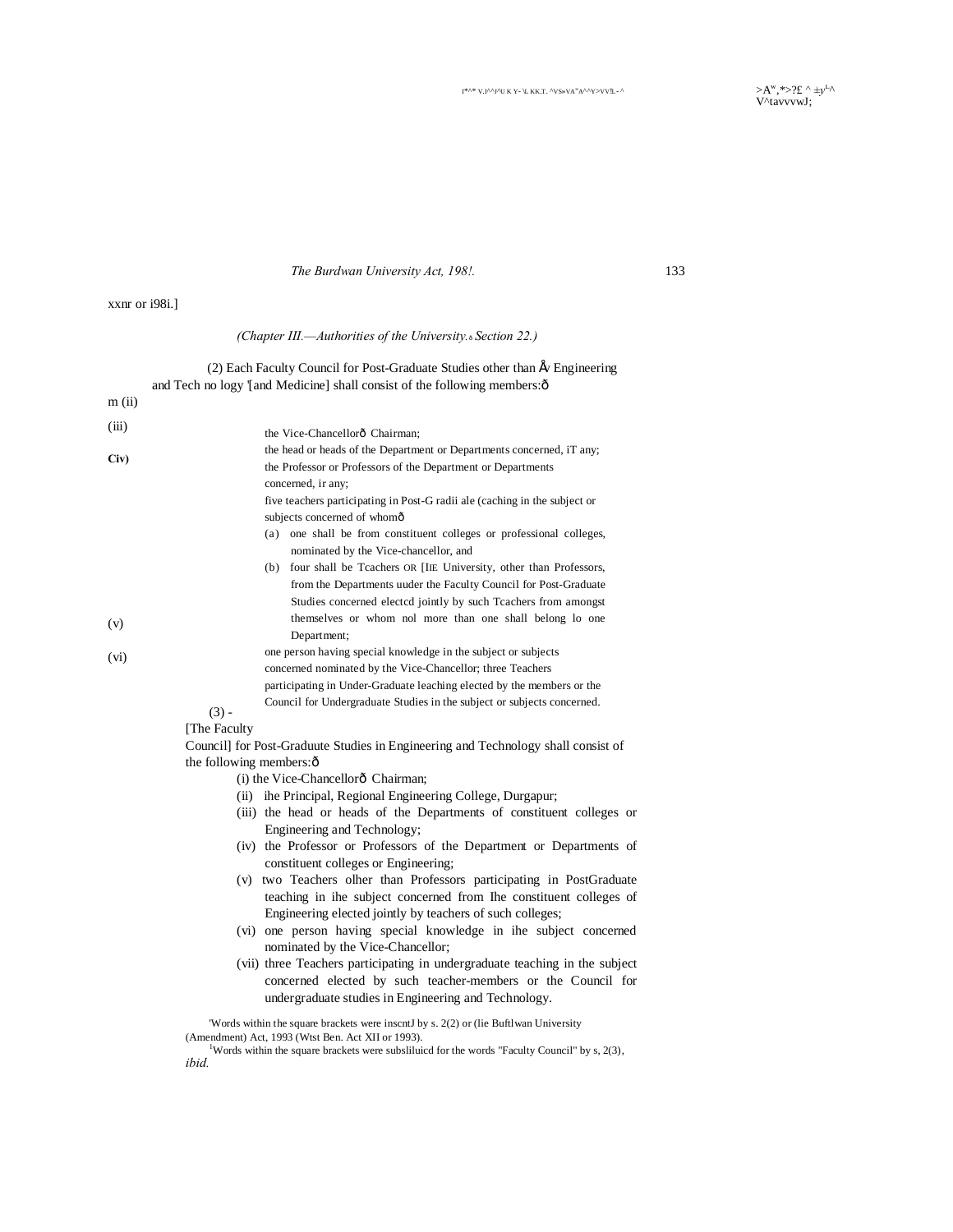*(Chapter III.—Authorities of the University.—Section 23.)*

'(3A) The Faculty Council Tor Post-Graduale Studies in Medicine shall consisL of the following members: $\hat{o}$ 

- (i) the Vice-Chancellorô Chairman;
- (ii) the Principals of the constituent colleges in which instruction is provided for courses of study in Medicine;
- (iii) the head or heads of the Department or Departments . participating in Post-Graduate leaching in constituent colleges in which instruction is provided for courses of study in Medicinc;
- (iv) Lhe Professor or' Professors of the Department or Departments participating in Post-Graduale Leaching in constituent colleges in which instruction is provided for courses of study in Medicine;
- (v) three Teachers, other than Professors, parlicipaling in Post-Graduale teaching in the subject or subjects concerned in constituent colleges in which instruction is provided for courses of study in Medicine elected by such Teachers from amongst themselves;
- (vi) one person having special knowledge in the subject or subjects concerned nominated by the Vice-Chancellor;
- (vii) iwo Teachers participating in under-graduate leaching in the subject or subjects concerned elected by the Council for undergraduate sludies in Medicine;
- (viii) the Dircclorof Medical Education, Government of West Bengal, or his nominee.

(4) One-third of Lhe lotal number of members of a Faculty Council for Posl-Graduale Studies *plus* one shall be a quorum for the meeting of lhe Faculty Council.

(5) Each Faculty Council for Post-Graduale Sludies shall have a Secretary lo be appointed by lhe Executive Council.

23. Subject to lhe provisions of this Acl and lhe Statutes, the Ordinances and the Regulations, a Faculty Council for Post-Graduale Sludies shall exercise die following powers and perform the following functions; $\hat{o}$ 

- (i) to make proposals to the Executive Council for the eslablishmenl of University
	- Departments, institutions,

centres, libraries, laboratories and museums Tor study and research lo be maintained by the University;

(ii) to recommend to lhe Executive Council lhe creation and institution of Professorships, Readerships, Lectureships and other teaching posts and the duties and emoluments thereof;

Power and fund ions of llie Fucully Council for Post-Graduale Studies.

'Sub-scciion (3A) ws\* inserted by s. 2(\*>) or Lhe UunJu'an University (Amendment) Acl. 1993 (Wesl Ben. Acl XII of 1993),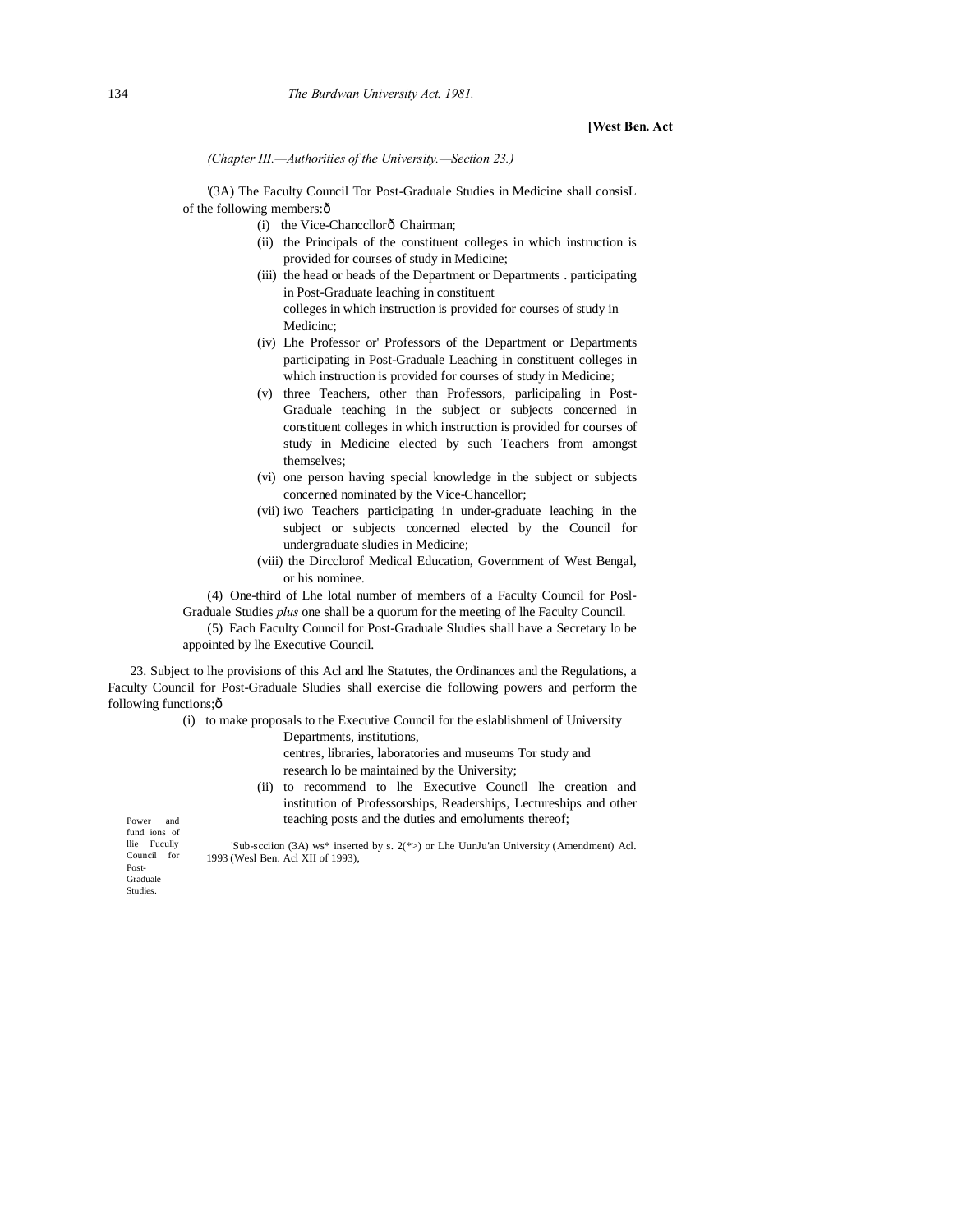# $7 - > r - > T \implies T - \gg 0$  >. => c

*The Burdwan University Act, !98L* 135

#### XXIII of 1981.]

*(Chapter III.—Authorities of the University.—Section 23.)*

(iii) to make proposals lo the Executive Council Tor Ihe .'j

promotion of research and, ihrough special committees,

- iT any, constituted for the purpose, to call for reports on such research work, from persons engaged therein, and to make recommendations to the Executive Council thereof;
- $(iv)$   $\Box$  recommend to the Executive Council the minimum qualifications for posts of Teachers of the University;
- (v) to make proposals to the Executive Council regarding provisions to be made for enabling lhe University Lo undertake specialisation of studies and for organisation of common laboratories, libraries, museums, institutes of research and other institutions, maintained by the University;
- (vi) to make proposals to the Executive Council for , constituting and reconstituting Departments of teaching;
- (vii) lo make provisions for lectures and instructions for students oF affiliated colleges, University Departments, University Laboratories and also Tor other persons who are not such students:
- (viii) to advise lhe Executive Council on the institution of degrees, titles, diplomas, certificates, and other academic distinctions;
- (ix) to hold and conduct, subjcct to general supervision by the Executive Council, University examinations leading to Post-Graduale degrees, diplomas and certificates and Co approve and publish results thereof in accordance with the regulations made in this behalf;
- (x) to provide for the inspection or lhe investigation into the affairs of any University Department or any college and submit report to the Executive Council;
- (xi) to have general supervision over the Boards of Sludies attached to the Faculty Council;  $\acute{E}$
- (xii) lo frame rules relating lo the courses or Post-Graduate Studies and division of subjects in regard thereto and to recommend to the Executive Council the making of regulation in this bchalT;
- (xiii) lo appoint, if required by the Executive Council, after considering the views of the Boards of Studies attached to lhe Faculty Council, Boards of Examiners in the subject or subjects relating to Post-Graduate Studies, including the subjects for doctoral thesis and Tor prizes and medals;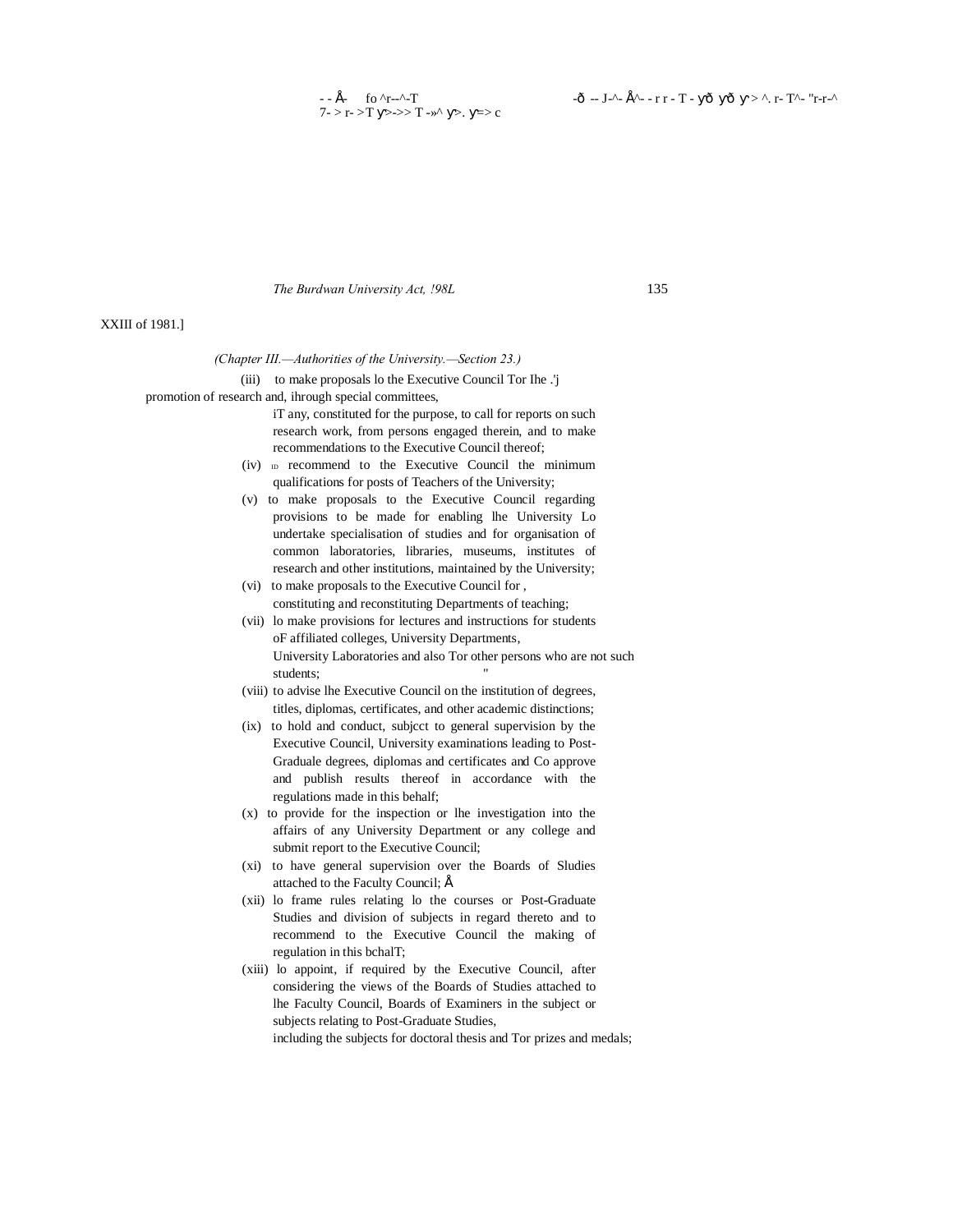*(Chapter It!,—Authorities of the University.—Section 24.)*

- (xiv) lo tall Tor such reports or information as Ihe Faculiy Council may consider necessary Tor efficient discharge of ils duties from the teaching department, research units or Boards of Studies;
- (xv) to consider any educational matter relating to the Faculty Council and in arrive at decisions or make recommendations pertaining thereto lo the appropriate authority or officer;  $\hat{E}$
- (xvi) lo maintain contact with the corresponding Council for undergraduate studies for Ihe purpose of sharing ideas and ensuring co-ordination;
- (xvii) to submit each year ils annual report lo the Executive Council;
- (xviii) to make rules for the transaction of ils own business;
- (xix) to exercise all olher powers and perform all other functions conferred and imposed on il by or under Ihis Acl;
- (xx) to delegate lo the teaching departments, research units, and Boards of Studies attached lo it the responsibility for such academic matters as respectively concern such departments, units and Boards; -
- (xxi) lo recommend lo the Executive Council the conferment of Post-Graduate degrees, diplomas and certificates.
- 24. (1) There shall be the following Councils for undergraduate studies: $\hat{o}$ (i) Council Tor undergraduate studies in Arts, Science,
	- Commerce, Law, Fine Arts and Music;
	- (ii) Council for undergraduate studies in Engineering and Technology; and
	- (iii) Council for undergraduate studies in Medicine,

(2) The Council for undergraduate studies in Arts, Science,

Commerce, Law, Fine Arts and Music shall consist of the following members: $\hat{o}$ 

(i) the Vice-Chancellorô Chairman;

"

- (ii) the Deans of the Faculty Councils for Post-Graduate Studies in Arts and Science;
- (iii) the Principal, Hooghly Mohsin College;
- (iv) the Principal, Durgapur Government College;
- (v) ten Teachers or affiliaied colleges olher than medical and engineering colleges, of whom one shall be from a teachers' traning college, elected by such Teachers;

The Councils for undergraduate studies.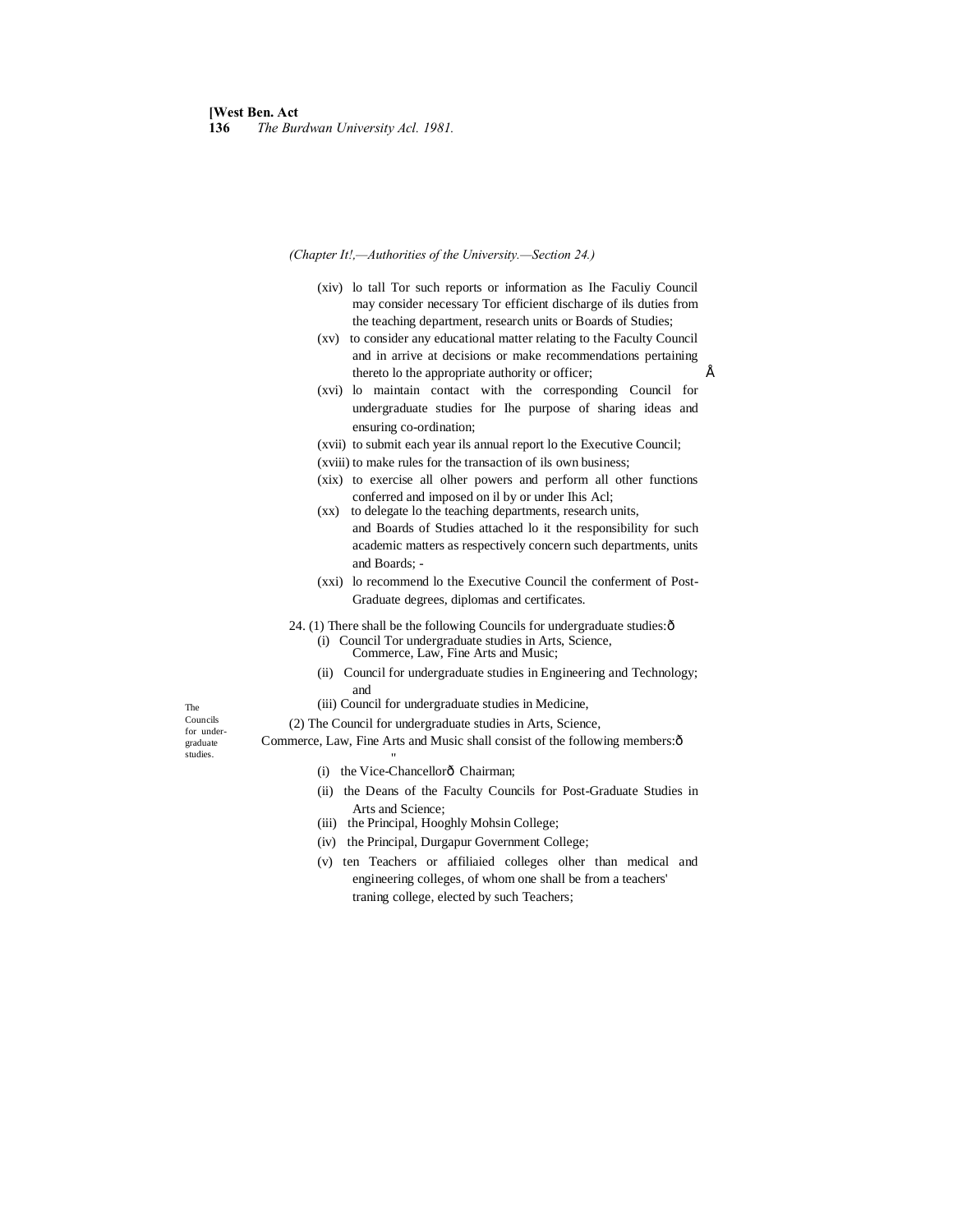'

*(Chapter III.—Authorities of the Universin,'.—Section 24.)*

- (vi) iwo Teachers participating in Post-Graduale Teaching in (he subject or subjects concerned elected by Die members of the concerned Faculty Council for Post-Graduate Studies from amongst themselves;
- (vii) four Principals, of whom three shall be from undergraduate Colleges oT Aits, Sciencc, Commerce and Law and one shall be from a teachers' training college;
- (viii) two persons having special knowledge in ihe subject or subjects nominated by the Vicc-Chaneellor.
- (3) The Council Tor undergraduate studies in Engineering and
- Technology shall consist of ihe following members: $\hat{o}$ 
	- (i) the Vice-Chancellorô Chairman;
	- (ii) the Dean of the Faculty Council for Post-Graduate Studies in Engineering and Technology;
	- (iii) the Principal, Regional Engineering College, Durgapur;
	- (iv) the Heads of departments of teaching of Regional Engineering College, Durgapur;
	- (v) three Teachers not belonging **Lo** the same department elected jointly by the leachers of colleges imparling instruction in engineering or technology affiliated to the University;
	- (vi) one person nominated by the Director of Technical Education, West Bengal;
	- (vi) [wo persons having knowledge in the subject concerned nominated by the Vice-Chancel lor.

(4) The Council for undergraduate studies in Medicine shall consist or the following members: $\hat{o}$ 

- (i) the Vice-Chancellorô Chairman;
- (ii) the Principal, Burdwan Mcdical College;
- (iii) the Heads of departments or leaching or Burdwan Medical College;
- (iv) five teachcrs or the Burdwan Medical College and colleges affiliated to the University imparting instruction in
- $\acute{E}$  medicine, if any, elected by such teachers from amongst themselves;
- (v) one person nominated by the Director of Health Services, West Bengal;
- (vi) two persons having knowledge in the subject concerned nominated by ihe Vice-Chancellor.

(5) All elections to ihe Councils for undergraduate studies shall be held in the manner prescribed by Statutes.

(6) Each Council Tor undergraduate studies shall have a Secretary lo be appointed by the Executive Council.

(7) One-third of the total number of members of a Council for undergraduate studies *plus* one shall be a quorum for a meeting of the . Council.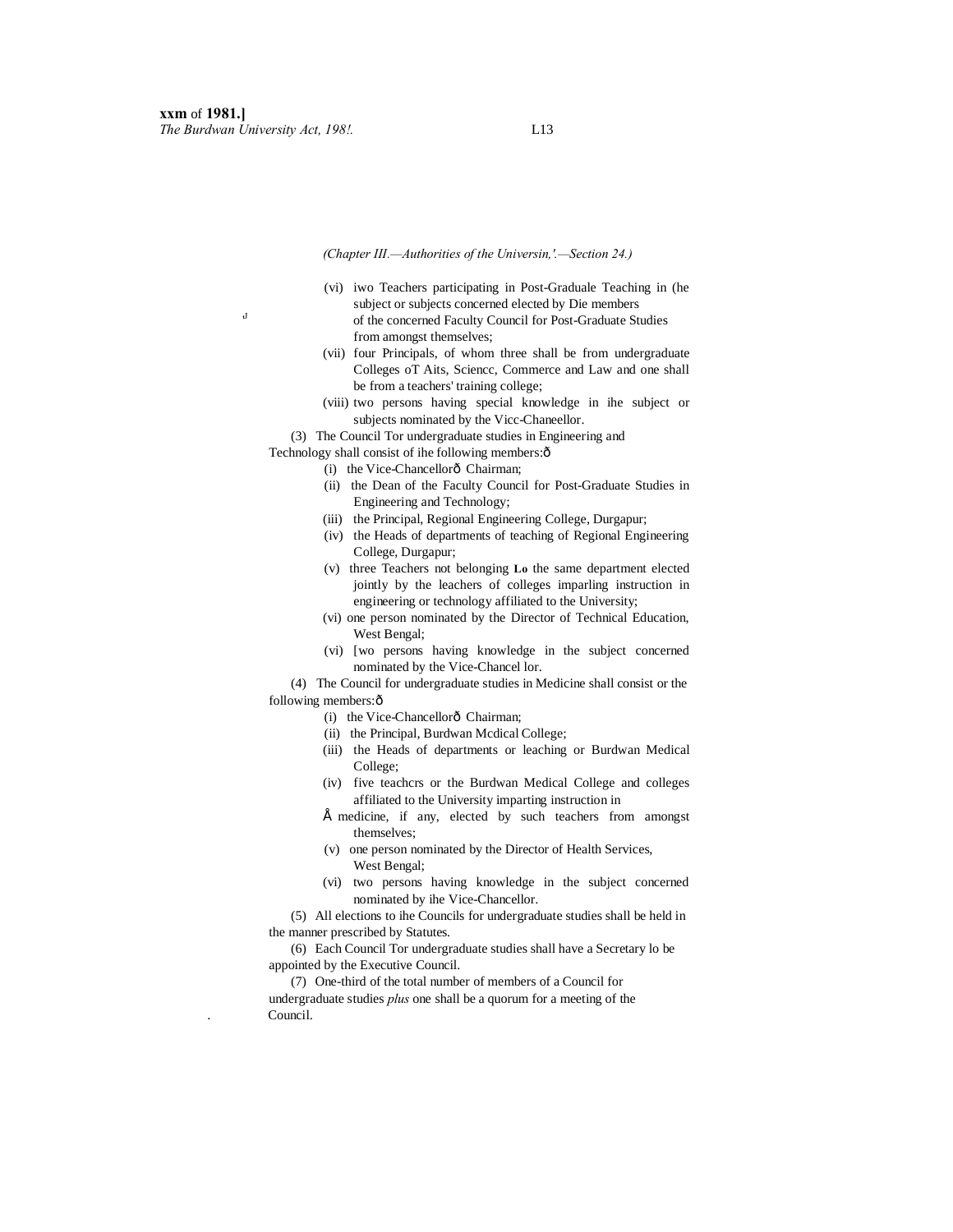138 *The Burdwan University Act, J98L*

**[West Ben. Acl**

#### *(Chapter HI.—Authorities of the University.—Scction 25.)*

Poivcrs and 25. (1) Subjcct to the provisions of this Acl, and the Statutes, the [h"couiic°l Ordinamuuces a nil the Regulations, a Council for Undcrigraduate<br>for under- studies shall exercise the following powers and perform the following Gracuaic <sub>r</sub> .<br>Studio. functions:ô

> (i) to recommend  $\omega$  the Executive Council the affiliation of a college or an institution in one or more subjects;

> > (ii) lo ensure annual inspection of colleges;

- (iii) to exercise genera! supervision over [he colleges to ensure that Lhe conditions of affiliation are properly fulfilled, Lhe standard of teaching is uniformly maintained and syllabi as prescribed arc properly completed within the academic year;
- (iv) to fix the last dale of admission of students Lo different courses of sludies and the date of commence men i of examinations in consultation with other Councils for undergraduate studies;
- (v) to appoint Head Examiners, Examitiers, PapcrseUers, Scrutineers, Co-ordinaiors, Convenors, Tabulators and other persons under the general supervision of Ihe Executive Council;
- (vi) to hold and conduct examinations and lo approve and declare the results of ihe examinations within such period as may be prescribed;
- (vii) to recommend to the Executive Council the disaffiliation or withdrawal of affiliation of any college in respect of any subject or subjects, if, on receipt of written report from a team of lnspeciors appointed by the University, the Council is of opinion that proper standard of teaching is noi maintained or conditions of affiliation are not properly fulfilled or the results of the candidates sent up by the collcgc for any examination arc unsatisfactory or the college has failed lo comply with die directives of the Council;
- (viii) lo establish, maintain and manage halls and hostels of undergraduate colleges;
- (ix) to recommend to the Executive Council the temporary Lake over of the management of an affilialed or a recognised college or institution, olher than a Govern mert College in consultation with the Executive Council in order to ensure thai proper standards of teaching,training or instruction are maintained therein;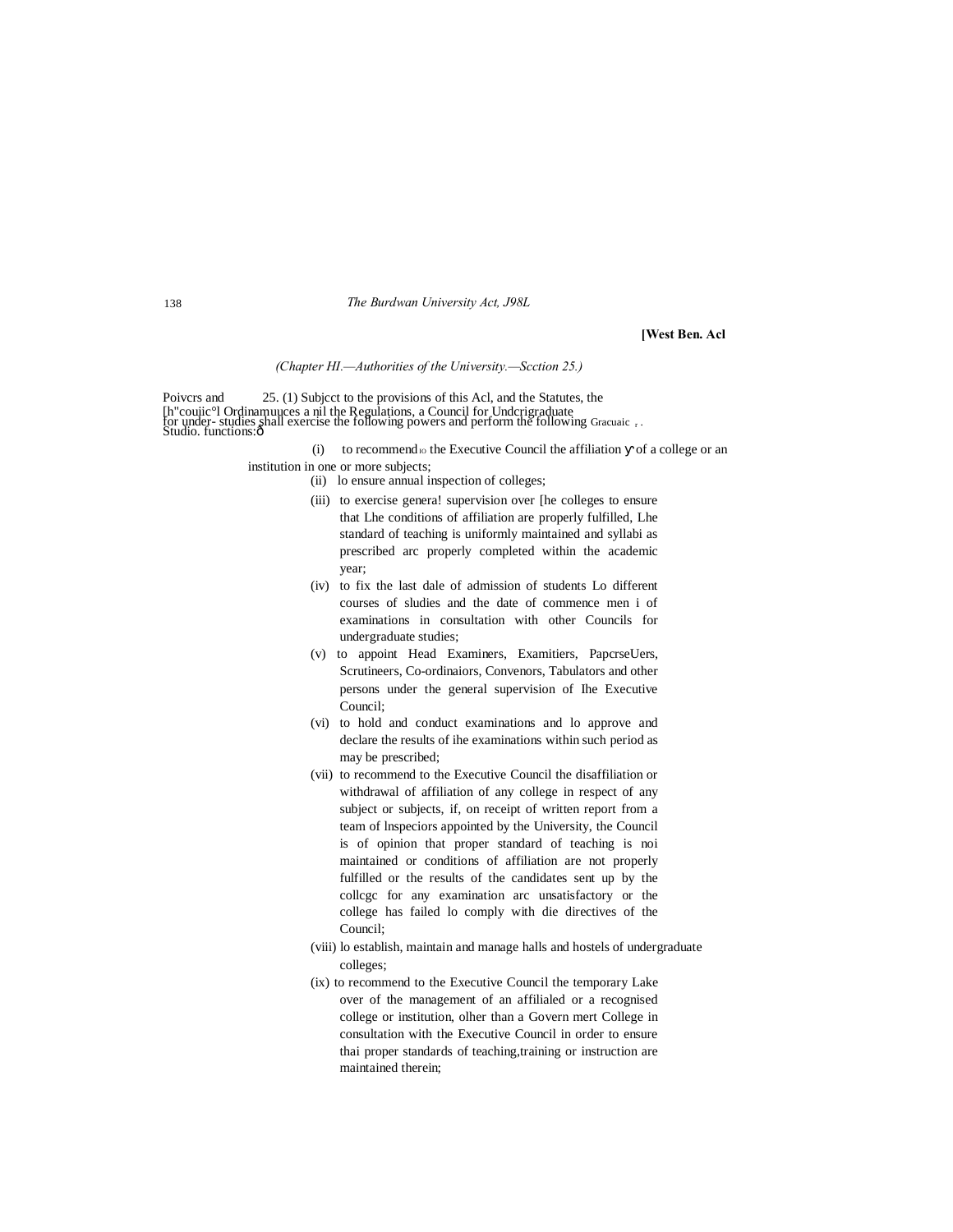#### **XXHI of 198L]**

*The Burdwan University Act, 1981.* **139**

*(Chapter III.*—*Authorities of the Universiry.—Section 25.)*

(x) to provide for Ihe inspection or investigation into Lhe .. affairs of undergraduate colleges or institutions

- recognised by lhe Council or affiliated to the University and to exercise general supervision and control over ihem;
- (xi) to make due provision for health, welfare, residence, and discipline of students and their relationship with the colleges and the University and to provide for such training of students as may be considered desirable;
- (xii) lo recommend to the Exccutivc Council the dissolution of lhe Governing Body of an affiliated college, or institution, other than a Government College and pending reconslilulion of the Governing Body, lhe appointment of an Administrator oran adhoc Governing Body;
- (xiii) to collect fees for examination, condonation of short percentage for appearing ai an examination as non- collegiate student, markshcei, late admission, change of examination centre, scrutiny of nnswerscript, and change of name or surname, and any other charge for registration and migration of students and grant of diplomas, certificates or any other documents at such rale as may be prescribed by the Executive Council;
- (xiv) to exercise supervision to ensure that all properties and funds of the Council are properly controlled and administered;
- (xv) to supply promptly such information, returns, reports and other materials as may be required by the Court;
- (xvi) lo extend facilities and olher assistance including exhibits of records, books of accounts, ledgers and any other documents to officers deputed by the Court Tor inspection;
- (xvii) to approve the annual report of the activities of the Councils during the previous academic year and submit the same to the Executive Council on or before such date as may be fixed by the Executive Council;
- (xviii) to abide by, and implement promptly, the decisions LhaL may be arrived at by the Court from time to time in regard to the Council;
	- **(xix) to follow the guidelines and lhe rules framed by the** Court **from time to Lime;**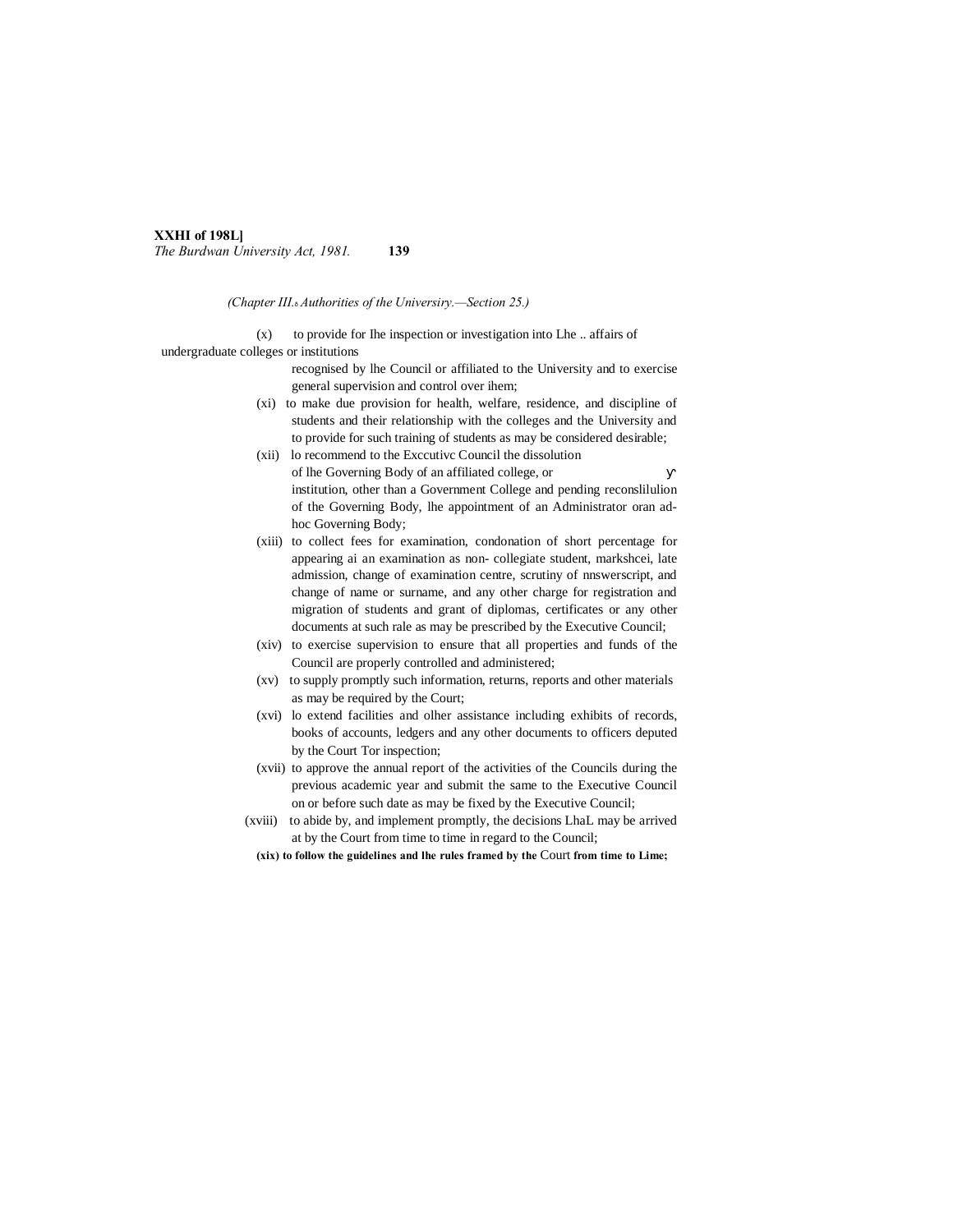**[West Ben. Act**

*{Chapter III,—Authorities of (he University. —Section 26.)*

- (xx)to have general responsibility Tor academic affairs in relation lo undergraduate studies wilh which lhe Council is concerned;
- (xxi) lo have general supervision over lhe Boards of Studies attached to the Council in accordance with (he rules framed for the purpose;
- (xxii) to maintain contact wilh lhe corresponding Council for Post-Graduate sLudics for lhe purpose of sharing ideas and ensuring co-ordination;
- (xxiii) lo frame rules relating to courses of undergraduate studies and the division of subjects in regard thereto and to recommend to lhe Executive Council the making of regulations in this behalf. '

(2) Notwithstanding anydiing contained in sub-section (1), the Council for undergraduate studies in Medicine shall have the following additional powers: $ô$ 

> (i) to h a ve gen eral respon s i bi I i (y for acade mi c a ffairs o f med i c al college or colleges affiliated to ihe UniversiLy relating to entrance requirements, curricula, instructions, examinations,

discipline, student activities, athletics, college libraries and similar other mailers;

- (ii) to frame rules and make regulations relating to courses of undergraduate studies in Medicine and the division of subjects in regard [hereto subject to approval of the Executive Council;
- (iii)to advise affiliated college orcolleges regarding provisions to be made for and the administration and supervision of the academic affairs mentioned in sub-clause (i), to provide for inspection of the college or colleges and to call for from such college or colleges reports or other information in connection (herewith.

Dean 26. (1) There shall be a Dean for each Faculty Council for PosL-

Graduale studies who shall be a Professor of [he University.

(2) The Dean shall be elected by the members of lhe Faculty Council for Post-Graduate studies and shall act as Lhe Vice-Chairman of the Faculty Council For Post-Graduate studies,

(3) The seniormost Dean shall acl as the Vice-Chairman of a Council for undergraduate Studies.

(4) The Dean shall hold office Tor such term as may be prescribed by Statutes,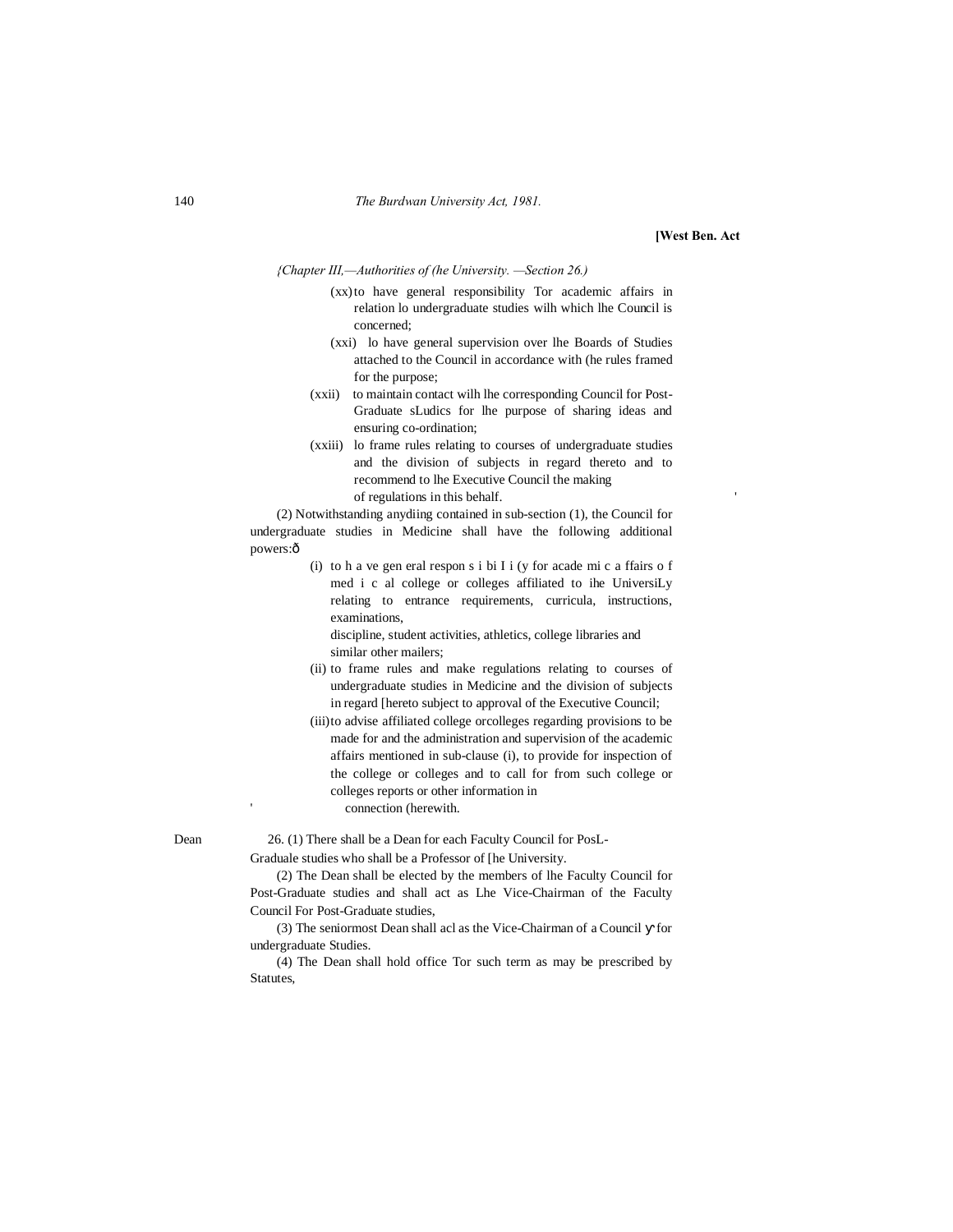## *The Burdwan University Acr, 1981.* 141 *(Chapter III. —Authoritics of the University.—Sections 27-30.)*

XXin of 1981. There shall be Boards of Sludies attached to every Faculty The Boards Council for Post-Graduate sludies or Council for undergraduate studies. <sup>orslU(I</sup>i«. The constitution of the Boards of Sludies shall be prescribed by the Statutes and lhe powers and functions of the Boards shall be prescribed by Ihe Regulations.

28. There shall be a Finance Committee with the Vicc-Chancellor The Finance as the Chairman. The constitution, powers and functions of the Finance Comnutleix Committee shall be prescribed by (ha Statutes and its procedure in financial matters, including the delegation of its powers, shall be prescribed by Ordinances.

29. (1) A University Professor shall be appointed by lhe Executive Sclcciion Council on the recommendation of a Selection CommiUec consisting  $f c<sup>o</sup> r^2$ ,  $f c^2 c^2$  aciiin£ of posts,

- (i) lhe Vice-Chancellor as Chairman;
- (ii) the Dean or the Faculty Council concerned;
- (iii) a person, not holding any office of profit under lhe University and having special knowledge of the subject which the Professor will teach, nominated by the Chancellor;
- (iv) two pen;OTO, IIOL holding any office of profit under the University and having spccial knowledge of the subject which the Professor will teach, nominated by the Executive Council.

(2) A University Reader or a University Lecturer shall be appointed by the Executive Council on the recommendation of a Selection Committee consisting of—

- (i) the Vice-Chancel lor as Chairman;
- (ii) the Dean or the Faculty Council concerned;
- (iii) the Head of the Department concerned, if any;
- (iv) a person, not holding any office of profit under LheUniversily and having special knowledge of the subject which the Reader or the Lecturer will Icuch, nominated by the Chancellor;
- (v) two persons, not holding any office of profit under the University and having special knowledge of the subject which the Reader or the Lecturer will leach, nominated by the Executive Council.

30, (1) Three members, of whom ai least Iwo shall be persons pjocedurc having special knowledge in the subjeel concerned, shall be a quorum for holding for a meeting of a Selection CommiUec. the state of the selection committee. *Committee.*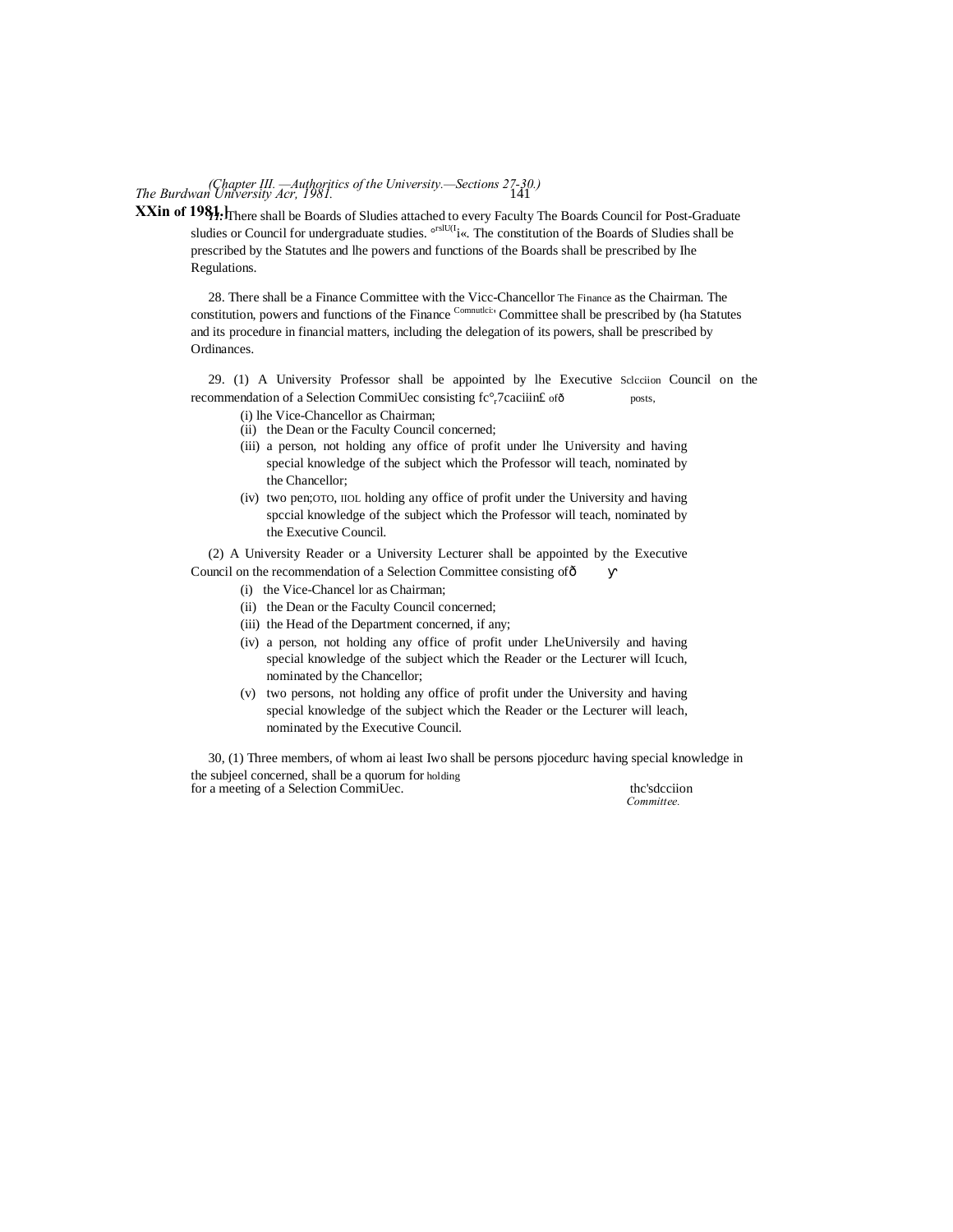**[West Ben. Act 142** *The Burdwan University Acl. 1981.*

#### *(Chapter III.—Authorities of the University.—Sections 31-33.)*

(2) If the Ex ecu live Council does not accept lhe recommendation of a Selection Committee, ii shall refer lhe recommendation back lo the Selection Committee wilh reasons Tor reconsideration and if ihe Executive Council does not accept the reconsidered views of lhe Selection Commiliee, the mallei shall be referred to lhe Chancellor with reasons and the decision of lhe Chancellor shall be final.

LeHeraf 31. (1) Every Teacher, every officer and every employee of the University shall, on appointment as such, be provided wilh a letter of appointment containing such terras and conditions of appointment as may be prescribed by lhe Ordinances.

appointment of officers and

employ;^

(2) A Teacher or an officer or an employee appointed against a permanent vacancy shall be on probation ordinarily for a period of one year from lhe date of such appointment and such a period of probation may, at die discretion of the appropriate authority of the UniversiLy, be extended Tor

further period not exceeding one year.

(3) If, at any lime during the period of probation, the probationer's work is riot considered satisfactory, the probationer shall be discharged by the authority concerned. .

(4) On satisfactory completion of lhe period of probation, a Teacher or an officer or an employee, as the case may be, shall be confirmed with effect Trom the date of his appointment on probation by an order in writing made by the Court in this behalf and the fact to such confirmation shall be communicated lo the person concerned:

Provided that if, on completion of lhe period of probation, no such order of confirmation is made and communicated to lhe person concerned within a period of two months of the completion of the period or probation, lhe person concerned shall be deemed to have been con firmed with effect from lhe dale of his appointment on probation,

32. The services of a temporary Teacher or officcr or employee shall not be terminated before lhe expiration of the period for which he is appointed except after serving one months's salary in lieu thereof.

'33. The Executive Council may, subject lo the provisions of this Act, prescribe by Ordinances lhe constitution of a standing committee or standing committees for selection of persons for appoiniment to the posts of officers and to the other non-teaching posLs of lhe University and lhe procedure and the method of such selection.

'Section 33 was substituted for original seen on by s. "1(c) of ihe West Bengal University Laws (Amendment) Act, I9B8 (West Ben, Act VIII of 1988).

Terminatio n or services of temporary Teacher, officcr or employee, Standing committee

for selection of ofliccrs and nonteaching employees.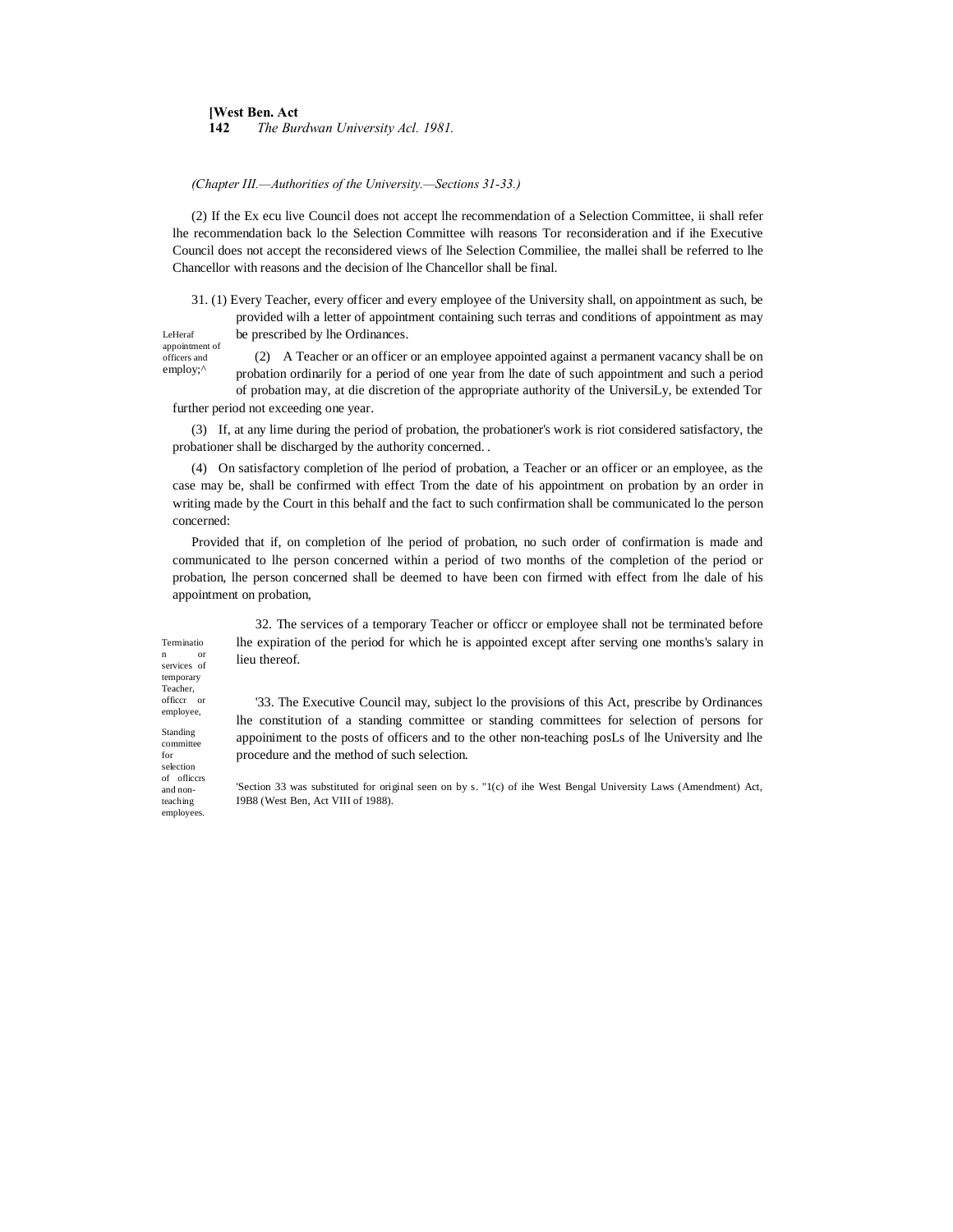*(Chapter III.*—*Authorities of the University.—Section 34.—*

*Chapter IV.*—*General provisions governing all authorities or other body of the University.—Section 35}.*

34. (1) If in the case of any dispute between lhe Court and any Tribunal. Teacher, officer or employee of the University no final order has been

passed by the Courl within a period of one year from the dale on which the dispute was referred to the Court by such Teacher, officer or employee,

such dispute shall, on the request of such Teacher, officer or employee,

be referred to a Tribunal consisting of the following members, namely:-ô

- (i) a Chairman who shall be nominated by the Chancellor in
	- consultation with lhe Minister;
	- (ii) one person lo be nominated by the Executive Council;
	- (iii) one **person** to be nominated by **Lhe** Teacher, officer or **employee** concerned.

(2) The Tribunal may call for any record, report or other information from the Court, if, in its opinion, such record, report or other information is necessary Tor efficient discharge of its functions and other information lo the Tribunal.

(3) The decision of the Tribunal shall be final and no suit or proceeding shall lie in any civil court in respect of the mailers decided by the Tribunal.

(4) Every request under sub-section (1) shall be deemed to be a submission lo arbitration upon the terms of this section, within the

**IQof IWO.** meaning of the Arbitration Acl, 1940, and all the provisions **or** thai Act with **Lhe** exception of section 2 thereof shall apply accordingly.

#### CHAPTER IV

#### **General provisions governing all authorities or other body of the University.**

35. (1) No person shall be qualified for election or nomination as Disqualifica- a member of any authority or body of lhe University or shall continue ''

as such member if heô

- (i) is of unsound mind or a deaf-mute, or
- (ii) is an undischarged insolvent, or
- (iii) has been convicted by a court of law for an offence involving moral Eurpitude.

(2) In case of any doubt or dispute, Lhe Chancellor's decision whether a person is disqualified under the provisions of sub-section (1) shall be final.

(3) No person shall be entitled to stand as a candidate for election lo any authority or body of the University from more than one constituency.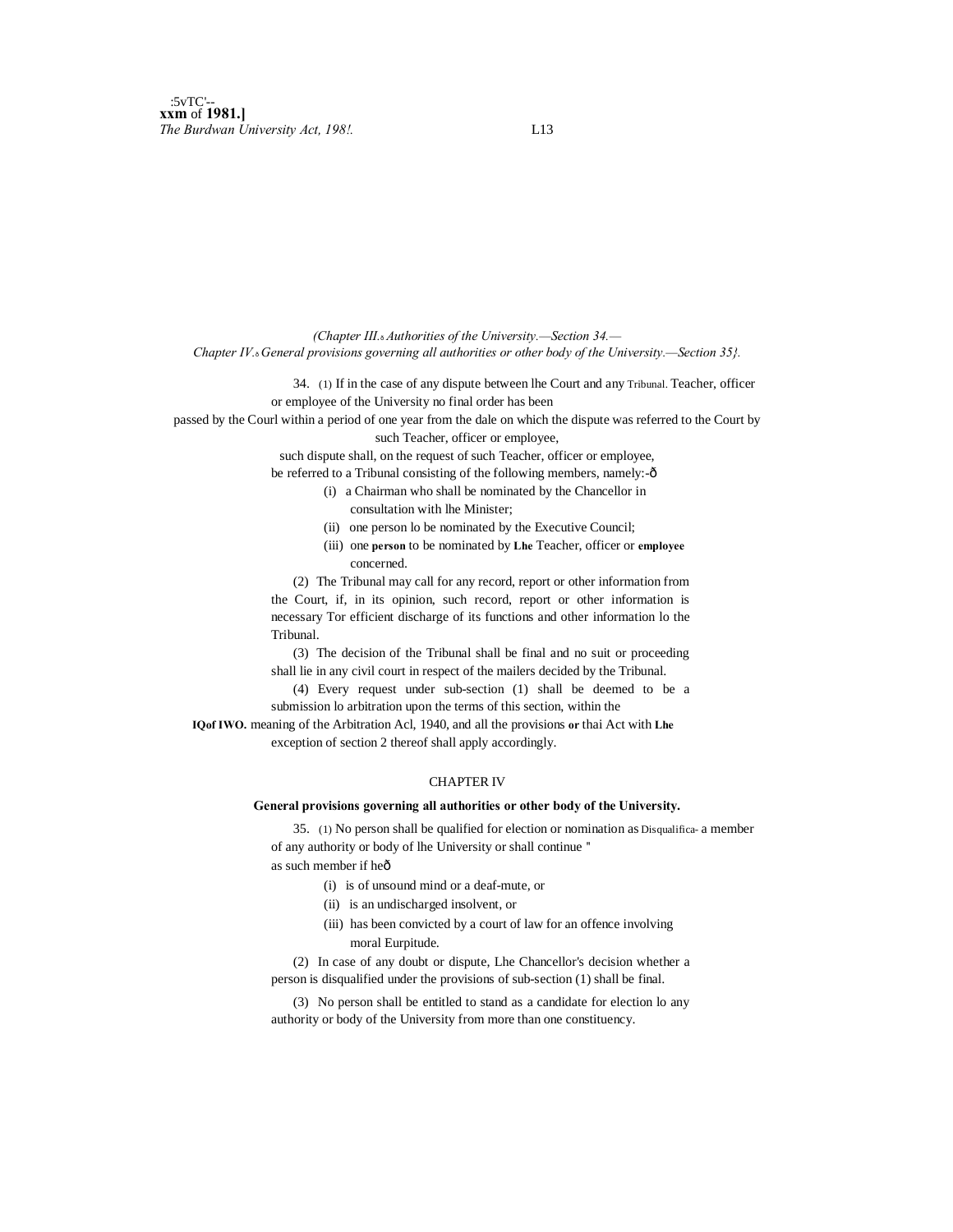#### *The Burdwan University Act, 1981.*

#### **[West Ben. Act**

*(Chapter IV.—General provisions governing all authorities or Other body of the University.—Sections 35A, 36.)*

(4) No person shall be entitled lo be enrolled as a voter for, or to cast his vote at, an election to any authority or hndy of (he University from more than one consiituency:

Provided lhat this sub-section shall not apply in [he case of an election of members of lhe Conn to the Executive Council, the Faculty Councils for PosL-Graduatc Studies, and lhe Councils for undergrduale studies.

'3SA. Notwithstanding anything contained elsewhere in this Act, no person shall, $\hat{o}$ 

- (a) if he is a Teacher, not holding any whole-time teaching post, or appointed for a specified period, or
- if he is a member of the non-teaching staff, not appointed on a regular scale of pay, or not holding any whole-time non-leaching post,

be entitled io be enrolled as a voter for, or lo cast his vote at, an election to any authority or body or Lhe University or of any college or institution affiliated lo lhe University or to be nominated to any such authority or body.

*Explanation.* $\hat{o}$  "Regular scale of pay" shall mean pay which, subject to any conditions proscribed by the University, rises by periodical increments from **a** minimum **Lo** a maximum.

36. (1) Save as otherwise provided in sub-section (4), an elected or nominated member of any authority or body of the University shall hold office for a period of four years from Ihe date of his election or nomination, as the case may be:

Provided lhat in respect of the first elections and nominations under this Acl, the said period of Tour years shall commence from the date of the first meeting of **Lhe** authority or body held after such eleelions and nominations.

(2) The terms of office of members other than *cx-officio* members of any authority or body of the UniversiLy shall be held to include any period which may elapse between the expiry of the said term and lhe **daLe** of election of new members lo suuli authority or body to fill vacancies arising by efflux of lime.

(3) When elections are held on more than one date, the last date of such dates shall be taken to be the date of election for the purposes of [his **section.**

(4) Any member elected or nominated lo fill a casual vacancy shall hold office for the unexpired portion of the term of office of the member in whose seat he is so elected or nominated.

'Section 35A was inserted by s. 4(c) of the West Bengal University Laws (Amendment) Act. 1986 (West Ben. Acl XX of 1986).

Teachers or pin -lime non leaching Staff not 10 be entitled to be enrolled as voters or to be dumi natcd.

Pan-time

144

Tamof office or members.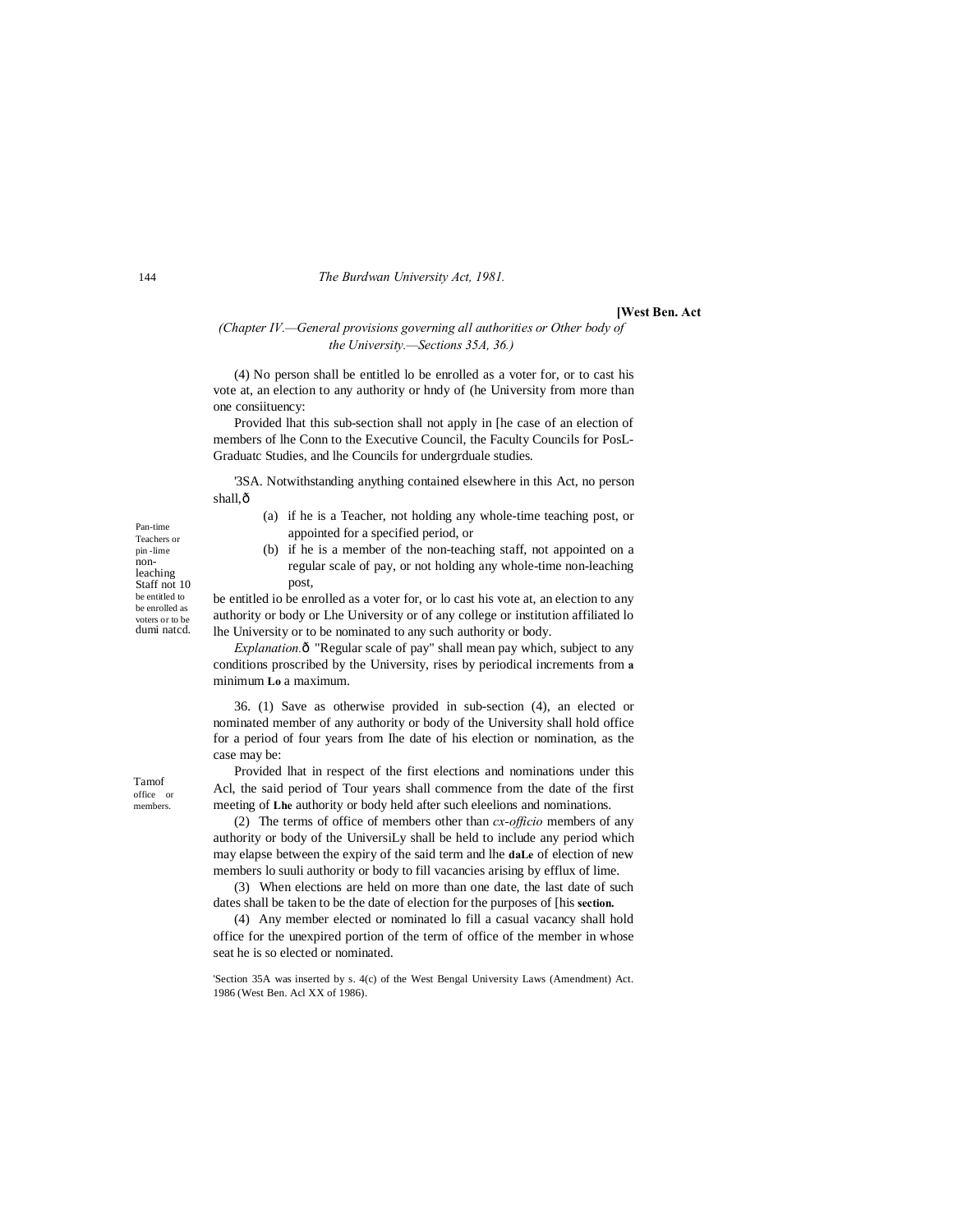#### *(Chapter IV.—General provisions governing all authorities or other body of the University.— Sections 37-40.)*

' j 37. (1) When a person is qualified lo be a member of any authority Ceosoiion or or body of lhe University by virtue of his membership of any other i^a-na^n"'' authority or body, he shall cease to be a member of the authority or body casesof the University when he ceases to be a member of the other.

(2) When a person is elected or nominated as a member of any authority or body of the University from any constituency, he shall cease to be such a member when he ceases to belong to that constituency.

38. (1) Any casual vacancy among the elected members of any Riling of authority or body of the University shall be filled, in such manner and vacancies- within such lime as may be prescribed, by election by such authority or body of a person representing the interest which the member, whose seat has become vacant, represented.

(2) Any vacancy among the nominated members of any authority or body of the University shall be filled, within such time as may be prescribed, by nomination by the person or authority thai nominated the member whose seat has become vacant.

(3) Vacancies arising by efflux of lime in the seats of elected members of any authority or body of **Lhe** University shall **be** filled by eleclion lo be held on such **date or** dates, not **laLer than** six months or such extended period so however that the aggregate period shall not exceed one year from the dale on which the vacancies arise, as the Vice-Chancellor may fix. .

39. No act or proceedings of the Court or of any authority or body of the University shall be deemed to be invalid merely by reason of the existence of a vacancy or vacancies among its members or lhe invalidity or Lhe elecLion of any of the members.

Proceedings of **Lhe** Conn or **ihc**  au ihori lies or bodies of lhe University nol invalidated by vacancies.

*Explanation*. $\delta$  For the avoidance of doubi il is hereby declared that when the office of any member of any au Lhori Ly or body of the University cannot be filled up, when such authority or body is constituted for the first time, on account of any election or appointment noL being Tor any reason feasible, there shall be deemed to be a vacancy in the office of such member until election takes place or such appointment is made.

40. (1) There shall be an Election Tribunal lo which shall be referred Election any question as to whether any person is eligible under this Act for Tribunal elecLion or nomination or has been duly elecied or nominated as, or is eniilled to be, a member of any authority or body of the University, and the decision of the Election Tribunal on such question shall be final.

(2) The constitution of Election Tribunal shall be proscribed by Statutes.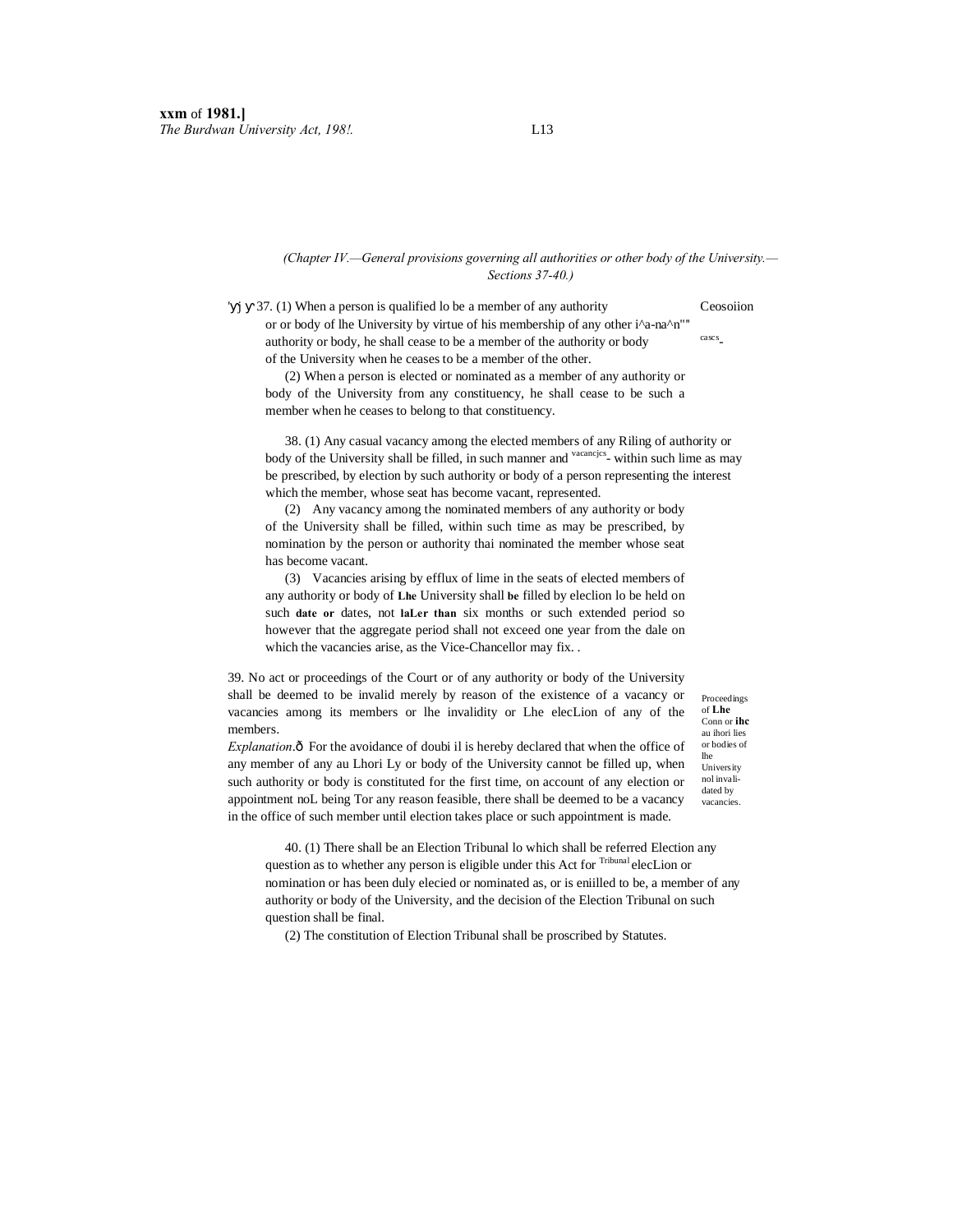..................... ...... ............ to":^""-'>v I ^ ........ '' ......................................... -^ TO;-.-.V.T.-.-".,S . . . ,, , . .

*The Burdwan University Acl, 1981.*

[West Ben. Act

*{Chapter IV.—General provisions governing all authorities or other body of lhe University.—Section 4!.—Chapter V.—Funds of the* CMjVersify, *Accounts, Audit and Inspection.—Sections 42, 43.)*

(3) if, during the progress of any election of members lo any authority or body of lhe University, lhe Election Tribunal is satisfied that such deciion is vitiated by fraud or corrupt practicc, ihe Election Tribunal may make an order annulling the proceedings in respect of such election or any part thereof and directing fresh proceedings lo be started, in accordance with lhe provisions of this Act and lhe Statutes, the Ordinances and the Regulations, from such stage as may be specified in lhe order and such order of the Election Tribunal shall be final.

(4) No suit or proceeding shall lie in any civil court against a decision or an order of the Election Tribunal under sub-scction (1) or sub-section (3), as the case may be.

Casting vole by ihc Chairman. 41. At a meeting of lhe Court, ihc Executive Council, lhe Faculty Councils for Post-Graduale Studies the Councils for undergraduate studies or any other authority or body of lhe University, the person presiding at ihc meeting shall not vole in the firsL instance, but shall have and exercise a casting vote in the case of an equality of votes.

#### CHAPTER V

#### **Funds of the University, Accounts, Audit and Inspection**

42, The University shall have a fund lo be known as lhe University Fund lo which shall be credited all its income from fees, fines, contributions, donations, loans and advances and from any other source whatsoever. The University may also create, by Ordinances made in this behalf, separate special funds for the administration of endowments, trusts or specific grant or grants for other special purposes.

Budget of the **University** 

The University Fund.

> 43. (]) The budget of the University showing the reccipt and expenditure of the University on different accounts for a financial year shall be submitted lo lhe Stale Government for approval at least four months before the beginning of such financial year in such form as may be specified by lhe Stale Government.

> (2) The State Government shall, within fifteen days of the commencement of financial year to which the budget relates, communicate its approval or otherwise of the budget to the University.

> Provided that Ihc SLate Government shall, from time to lime, release grants lo Lhe University lo incur expenditure till the budget is approved.

146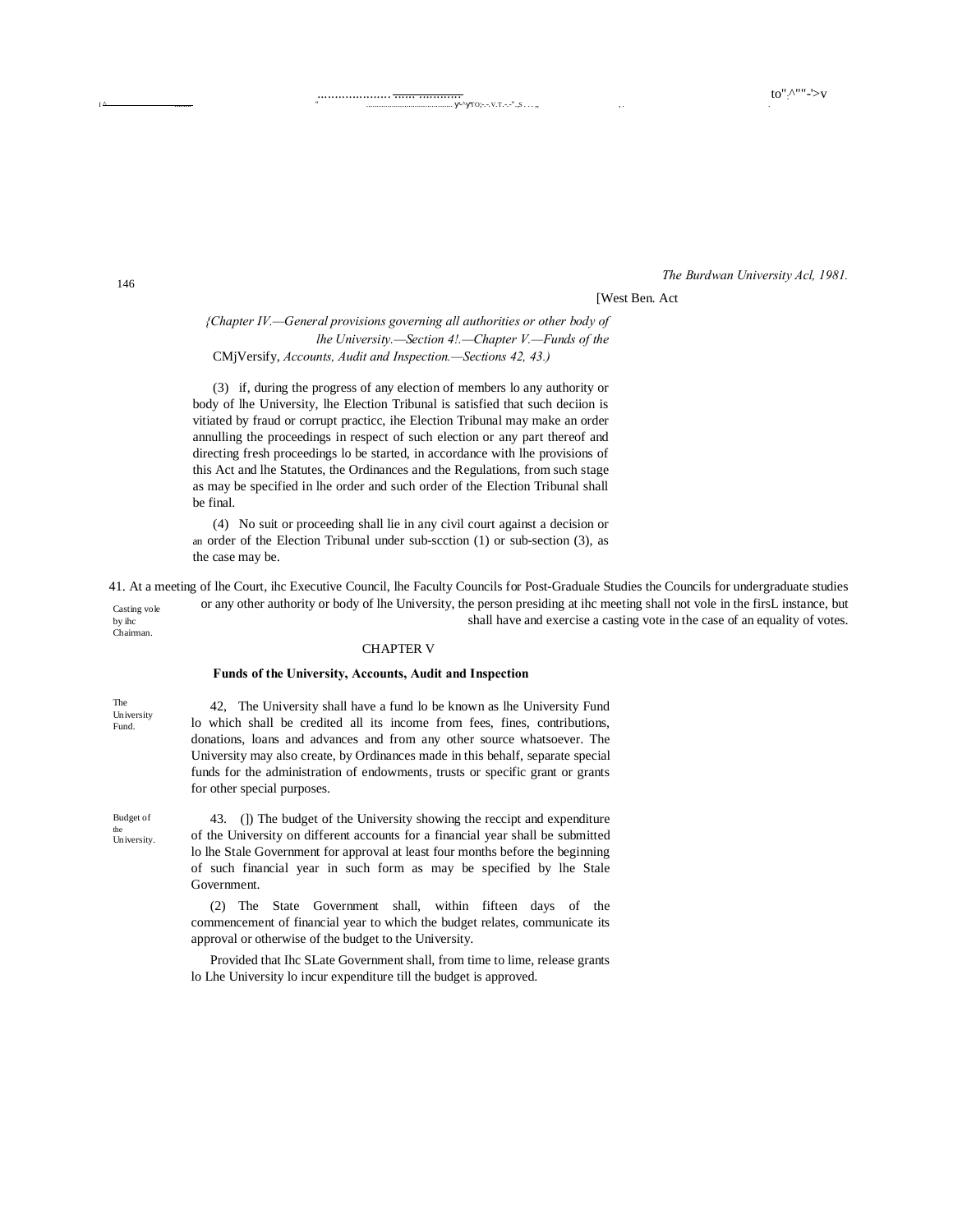#### *(Chapter V.—Funds of lhe University, Accounts, Audit and Inspection.—Sections 44- 46.)*

44. Any provident fund instituted by the University for lhe benefit 19 or 192\$. of ils employees shall be governed by the provisions of the Provident Fund Acl, 1925, as if such fund were a Government Provident Fund and the Executive Council shall have power lo frame Statutes not inconsistent wilh the provisions of that Act, for lhe administration of lhe fund.

45. (1) The Annual Slalemeni of Accounts of the University shall, after examination by the Executive Council, be subjected to such audit as the Stale Government may direct.

(2) Such Annual Statement of Accounts shall, together with copies of lhe audit report thereon, be submitted lo the Court and to the State Government and shall thereupon be published by the Court. The Court shall consider lhe audited annual accounts at a meeting and may take such action thereon as it thinks lit.

(3) The Court, shall have a continuous internal audit, and the report of such audit shall be submitted to the State Government as soon as possible after the end of ever)' financial year.

(4) The State Government may require the Court to supply to it any information in regard to the accounts and the budget and the Court shall comply with such requisition.

#### 46. (1) (i) The Stale Government shall have the right: $\delta$  inspection.

- (1) to cause an inspection lo be made, by such person or persons as it may direct, $\hat{o}$ 
	- (a) of the University, its buildings, laboratories, libraries, museums, press establishment, workshops and equipment,
	- (b) of any college or institution maintained by or affiliated to the University, and
	- (c) into all affairs of the University and of such college or institution including examination and other work conducted or done by the University or such college or institution, and
- (2) to cause an enquiry to be made into the income, expenditure, properties, assets and liabilities of the University and of any college or institution maintained by or affiliated to lhe University.

(ii) The State Government shall, in every such case of inspection or enquiry, give previous notice to the University and if the inspection relates to a college, both to the University and lhe college affiliated lo it, as the case may be, of its intention lo cause such inspection or inquiry.

Provident Fund,

Annual Accounts and Audit.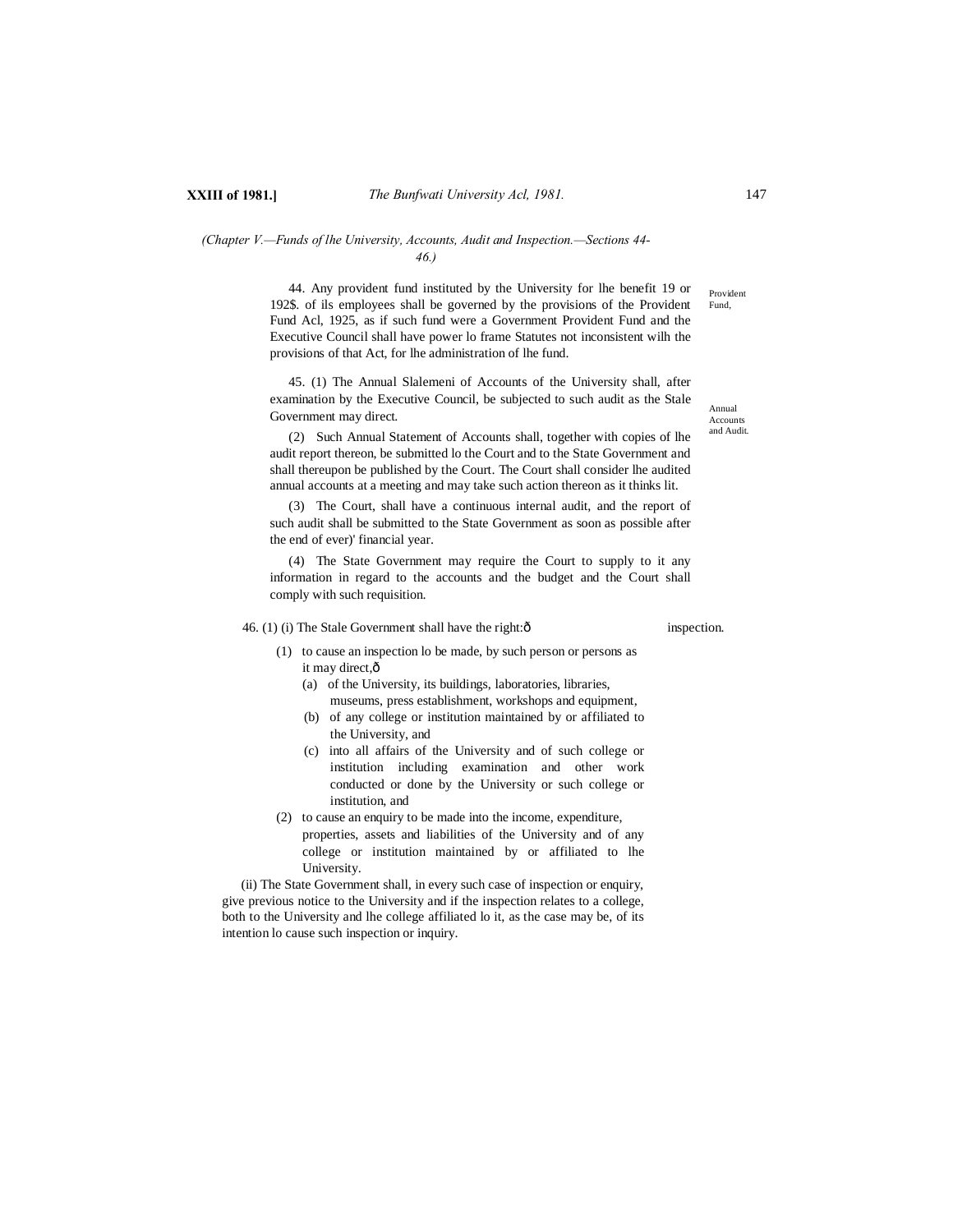#### J48 *The Burdwan University Acl, (981.*

#### **[West Ben. Acl**

#### *(Chapter Vi.—Statutes. Ordinances, Regulations and Rules.—Section 47.)*

(2) The State Government shall communicate lo the Court and the . Executive Council ils views on the results of such inspection or inquiry and may, after considering the opinion of the Court and the Executive . Council or or such college or institution thereon, advise Lhe University or such college or institution regarding the aclion which the State Government considers fit lo be taken by the UniversiLy or by such college or institution in lhe matters concerncd and lhe University or such college or institution shall report to the Slate Government, within such lime as the Slate Government may direct Lhe aclion which is proposed to be taken or has been taken by the University or by such collcge or institution to give cffect Lo such advice of the State Government,

#### **CHAPTER VI Statutes, Ordinances, Regulations and Rules**

- 47. Subject to the provisions of Lhis Act, Statutes may be made to provide for all or any of the following mailers: $\hat{o}$ 
	- (a) lhe declaration of posts as posts of officers of lhe University referred lo in sub-clause (iv) of section 7;
	- (b) the establishment of authorities of the University referred to in clause (7) of scclion 16;
	- (c) lhe conslitulion, duties and powers of the subordinate .

authorities which may be constituted by ihe University;

- (d) lhe subordinate authorities of which lhe Vice-Chancellor shall be an *ex officio* member and Chairman;
- (e) the filling of vacancies of members of lhe subordinate authorities and all olher mailers relating to those authorities;
- (0 the appointment, powers and dulies of lhe officers of the University other ihan the Vice-Chancellor;
- (g) the constitution of a pension, insurance or provident fund for the benefit of the officers, Teachers, and olher employees of lhe University;
- (h) the conferment of honorary degrees;
- (i) the withdrawal or degrees, diplomas, certificates and other academic distinctions;
- (j) lhe establishment and abolition of Faculties, Departments of Studies, colleges, libraries, museums and other institutions;
- (k) the maintenance of registers of Government Colleges, constituent and affiliated colleges;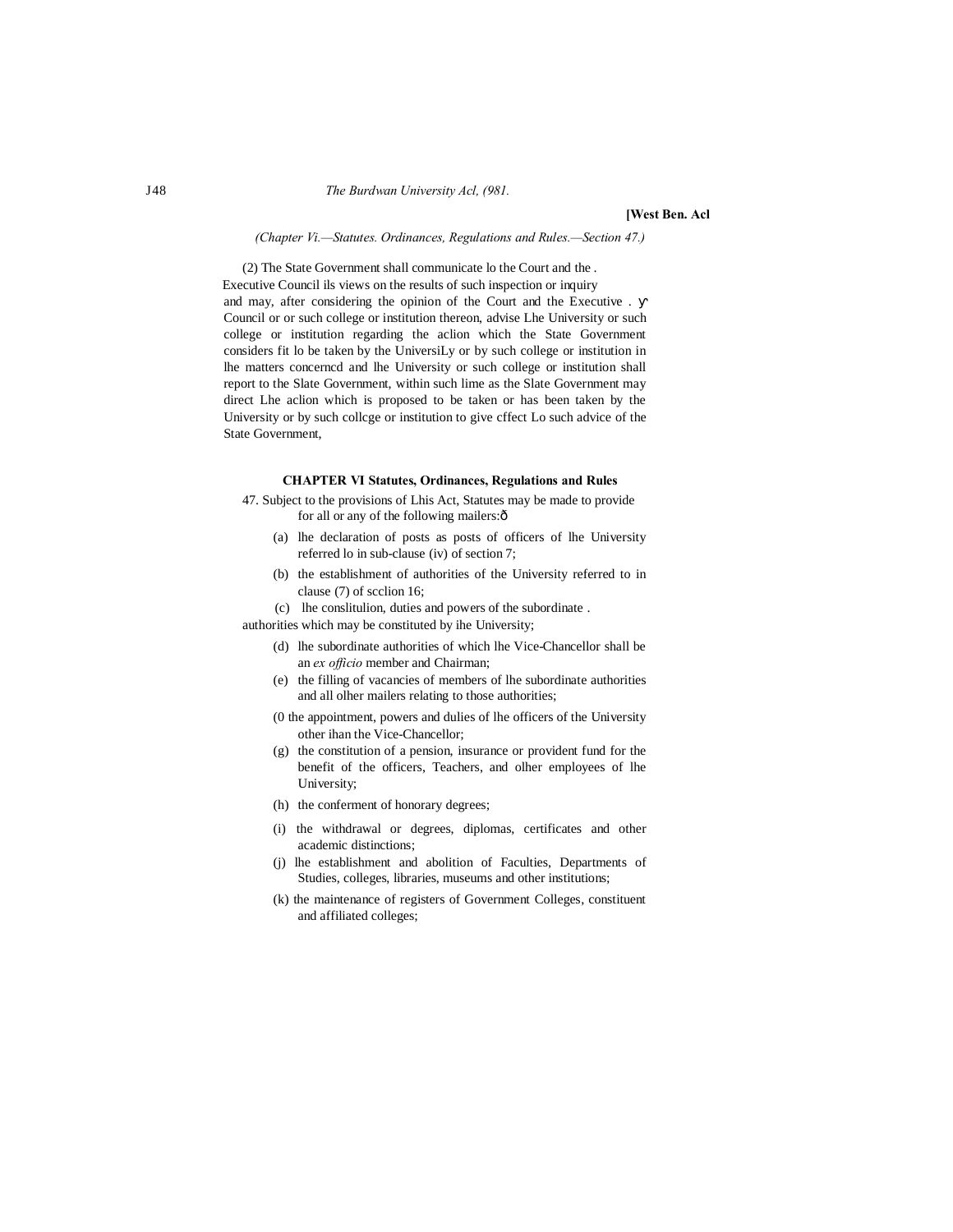**XXIII or 1981.]**

#### *(Chapter VI.—Statutes, Ordinances, Regulations and Ru les.—Scction 48. j*

 $(1)$  lhe maintenance of a register of: $\delta$ 

- (i) Professors of [he University,
- (ii) Teachers other limn Professors of the University,
- (iii) Principals of affiliated colleges,
- (iv) Teachers not being Principals of affiliated college;,,
- (v) full-lime students of ihe University and affiliated colleges,
- . (vi) officers and non-Leaching staff of the University and non-teaching slarf of affiliated colleges and the procedure to be Followed Tor the election of the members of Lhe Court referred to in c In uses (viii) to  $(x)$  and  $(xiii)$  to  $(xvii)$ of sub-section (1) of section 17,
- (m) the conditions under which college and other institutions may be recognised or affilialed by the University, and ilie withdrawal of such recognition or affiliation;
- (n) the constitution, powers and functions or the Governing Bodies of colleges, other than Government Colleges;
- '(o) the terms and conditions of service of Teachers, Librarians and no ii-leaching staff of affiliated colleges other than Government Colleges;
- (p) Ihe institution of fellowships, scholarships, studentships, exhibitions, medals and prizes;
- (q) the calling of meetings of the Court and die giving or notice thereof **Lo** the members **or** lhe Court and the quorum and procedure at such meetings;
- (r) contracts by **Lhe** University and the execution thereof (;;} annual report of lhe University;
- (**l**) qualifications of teachers including Teachers of the University;
- (u) the fees lobe charged for courscs of study in the University and .in colleges and for admission lo the examinations for degrees and diplomas or lhe University;

(v) the manner of exemption from study referred to in subclause (a) of clause (11) of section 4; and (w) all other matters which by or under this Act are or may be provided for by Statutes.

48. (1) The Executive Council may of ils own motion, and shall,

How io make Siaiuies.

when required by die Court, make a draft of any Statutes and submit the same to lhe Court. The draft so submitted shall be considered by the Court ai a meeLing or meetings to be held within a period of six weeks

> 'Clause (o) wassubMilulcd for original cl.iusc by s. 4(d) of Lhe Wesl Bcnj;;il University Laws (Amendment) Acl. 1988 (Wesl Hen, Act VII! of 1988), w.i.f. 15.4.1984,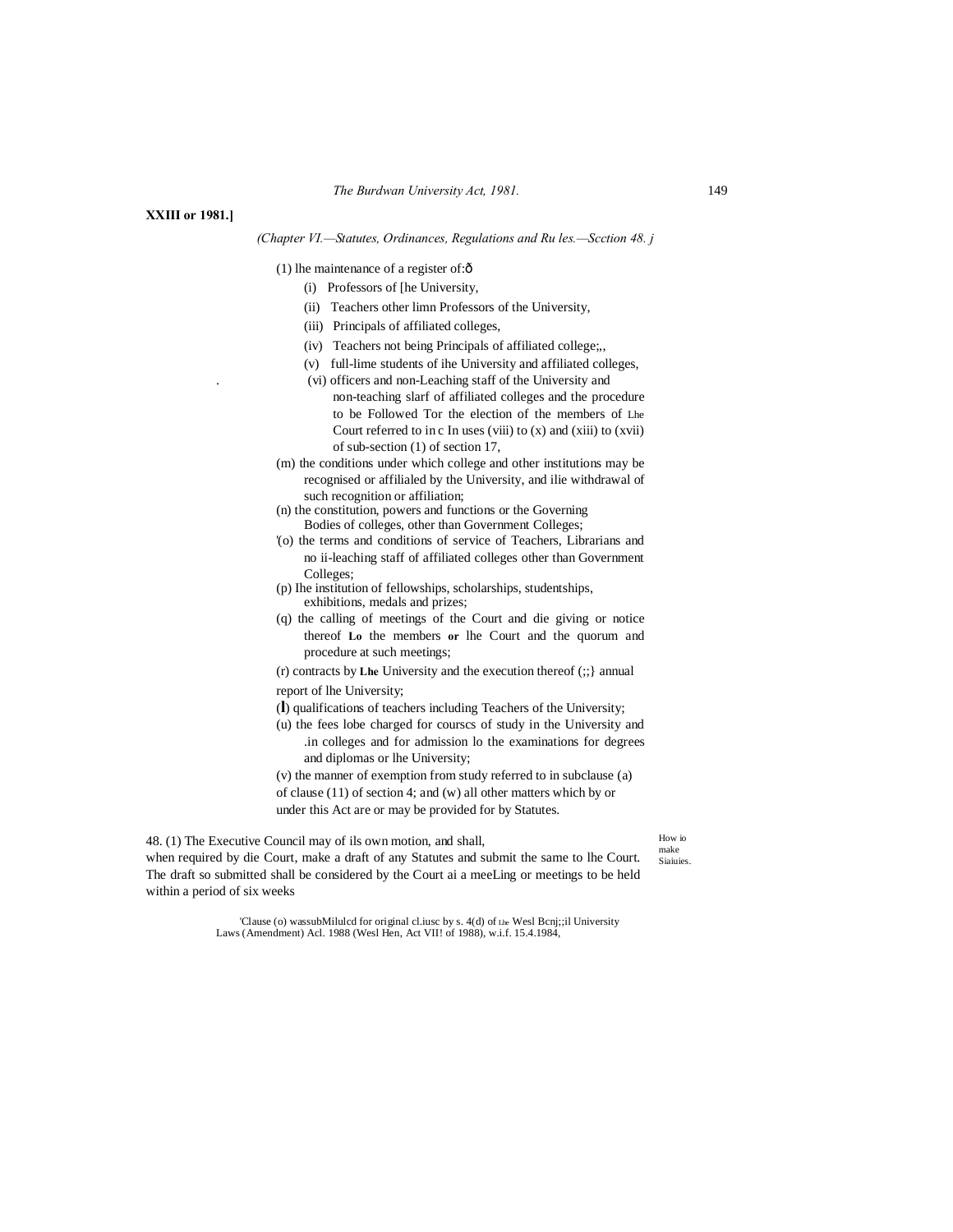#### **[West Ben. Act**

#### *(Chapter VI.—Statutes, Ordinances, Regulations and Rules.—Section 49.)*

150 *The Burdwan University Act, 1981.* and lhe draft so submitted shall, unless rejected or amended by lhe Court before from the dale of such submission (hereinafter referred lo as the said period), lhe expiry or lhe said period by a majority of the lolal number of its members existing at the time, be deemed lo have been passed by the Court. If Lhe Court so rejects or amends the draft of any Statutes, it shall be sent back lo the Executive Council with the views of the Court for reconsideration. Thereupon, the Executive Council shall reconsider the drafl and resubmii it to the Court wilh such changes as it may deem nccesary. On such resubmission of the drafl, it shall again be considered by the Court at a meeting or meetings lo be held within a period of six weeks from lhe dale of such submission (hereinafter referred to as the latter period) and Lhe draft so resubmitted shall, unless rejected by the Court before the expiry of lhe latter period by a majority of lhe total number of Us members existing at lhe lime, be deemed to have been passed by the Court without any amendment, or be passed by the Court with such amendment as it may deem fit LO make therein wilhin lhe Jailer period and by the same majority as aforesaid.

> (2) A Statute, passed in the manner provided in sub-section (1), shall be presented lo lhe Chancellor for assent and shall come into force on being assented to **by Lhe** Chancellor in consultation with the Minister.

> (3) A Statute shall remain in force until repealed or amended by a **new** Statute similarly passed and assented to by the Chancellor,

Ordinances 49. SubjecL to the provisions of this Act and [he Statutes, Ordinances may be made to provide for all or any of the following matters: $\hat{o}$ 

- - (a) lhe admission of students or Lhe University and their enrolment as such;
	- (b) Lhe courses of study to be laid down for all degrees, diplomas and certificates of the University;
	- (c) the degrees, diplomas, certificates and other academic distinclions to be awarded by the University, the qualifications for the same, and the examinations and papers, if any. to be passed and submitted relating lo the granting and obtaining of the same;
	- (d) the conditions of lhe award of fellowships, scholarships, studentships, exhibitions, medals and prizes;
	- (e) lhe conduct of examinations, including the terms of office and manner of appointment and Lhe duties of examining bodies, examiners and moderators;
	- (0 the maintenance of discipline among the students of the University and the colleges;
	- (g) the conditions of residence of students at the University and the colleges;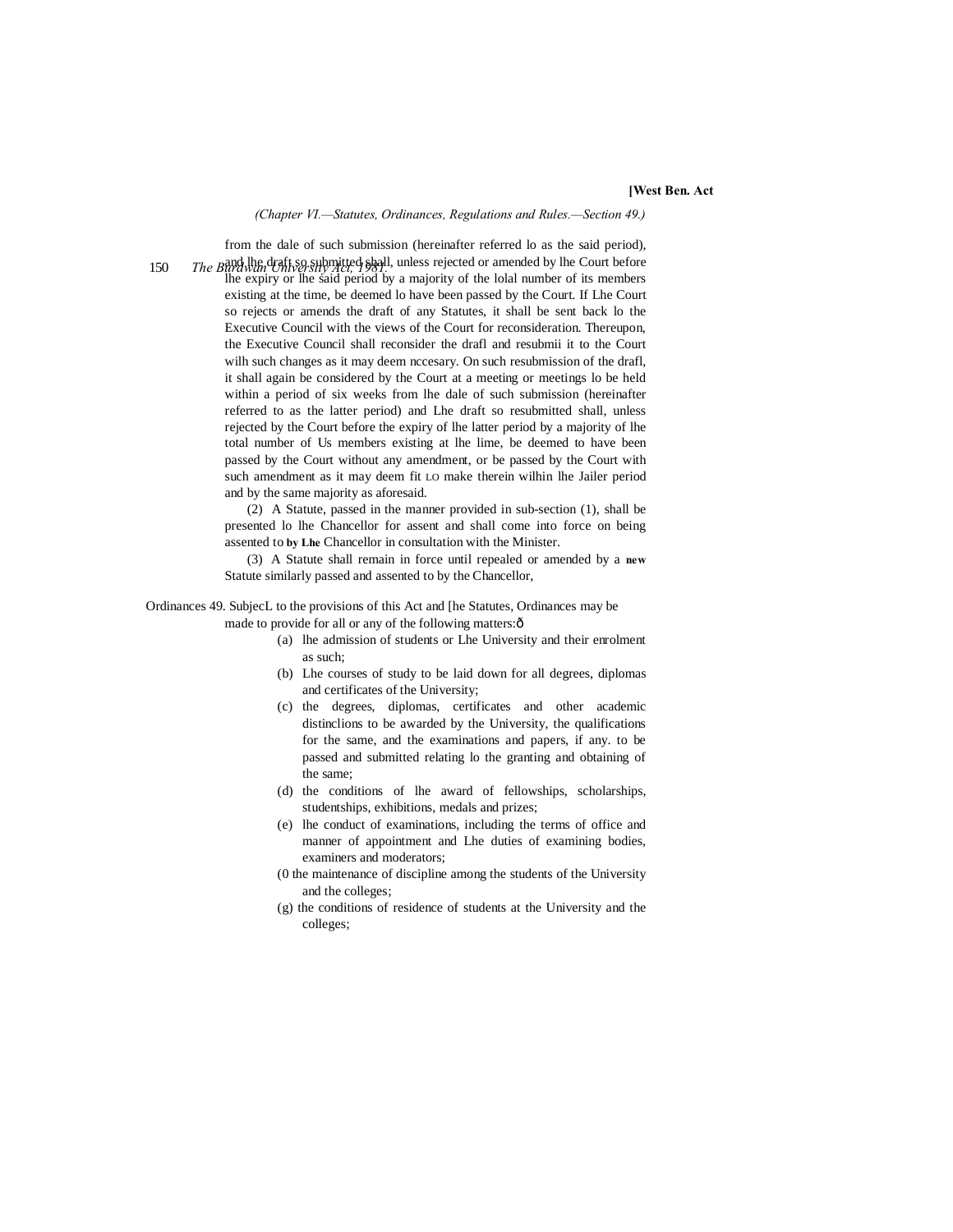xxin or i98i.j

#### *(Chapter VS.—Statutes, Ordinances, Regulations and Rules.—Sections 50. 5i.)*

**(h)** lhe special arrangements, ir any, which may be made - for lhe residence, discipline and leaching of women

students, and (he prescribing for them special courses of sludy;

- **(i) the emoluments, and Lhe terms and conditions of service,** of Teachers or the University;
- (j) Ihe managemeni of colleges and other institutions founded or maintained by the University;
- (k) [he supervision and inspection or colleges and other institutions; and
- (I) all other matters which by this Act or the Statutes are to be or may be provided for by Ordinances.

**50. (1)** The Executive Council shall lake **in** consideration drafts **or** Ordinances proposed lo be passed, after notice thercor has been given lo the members of **Lhe** Executive Council at least three weeks in advance of the date fixed for consideration of the same by die Executive Council. The Vice-Chancel lor may direct a shorter notice in "a matter which in **his** opinion is of an emergent nature.

> (2) An Ordinance shall be deemed to be passed by the Executive Council if it is agreed to by a majority of the total number of members of Lhe Executive Council existing at the time.

> > HowLO make Ordinances.

(3) An Ordinance passed by the Executive Council in the manner provided hereinbefore in this section shall be submitted to the Chancellor forassenl and shall come into force on being assented **Lo** by **Lhe** Chancellor and shall be reported **Lo** the Court at its next meeiing,

(4) The Chancellor may direct ihai the operation of any Ordinance shall be suspended until such time as the Conn has had an opportunity **of** considering lhe same.

(5) An Ordinance unless cancelled or modified by the Chancellor shall remain in farce until repealed or amended by a new Ordinance similarly passed and brought into force.

51, Subject to lhe provisions of this Act and Lhe Statules and Lhe Reguiuiions. Ordinances, Regulations may be made to provide for all or any of the following matters: $\hat{o}$ 

> **(a) the procedure to be observed at Lhe meetings of a subordinate authority and the number of members required lo from a quorum;**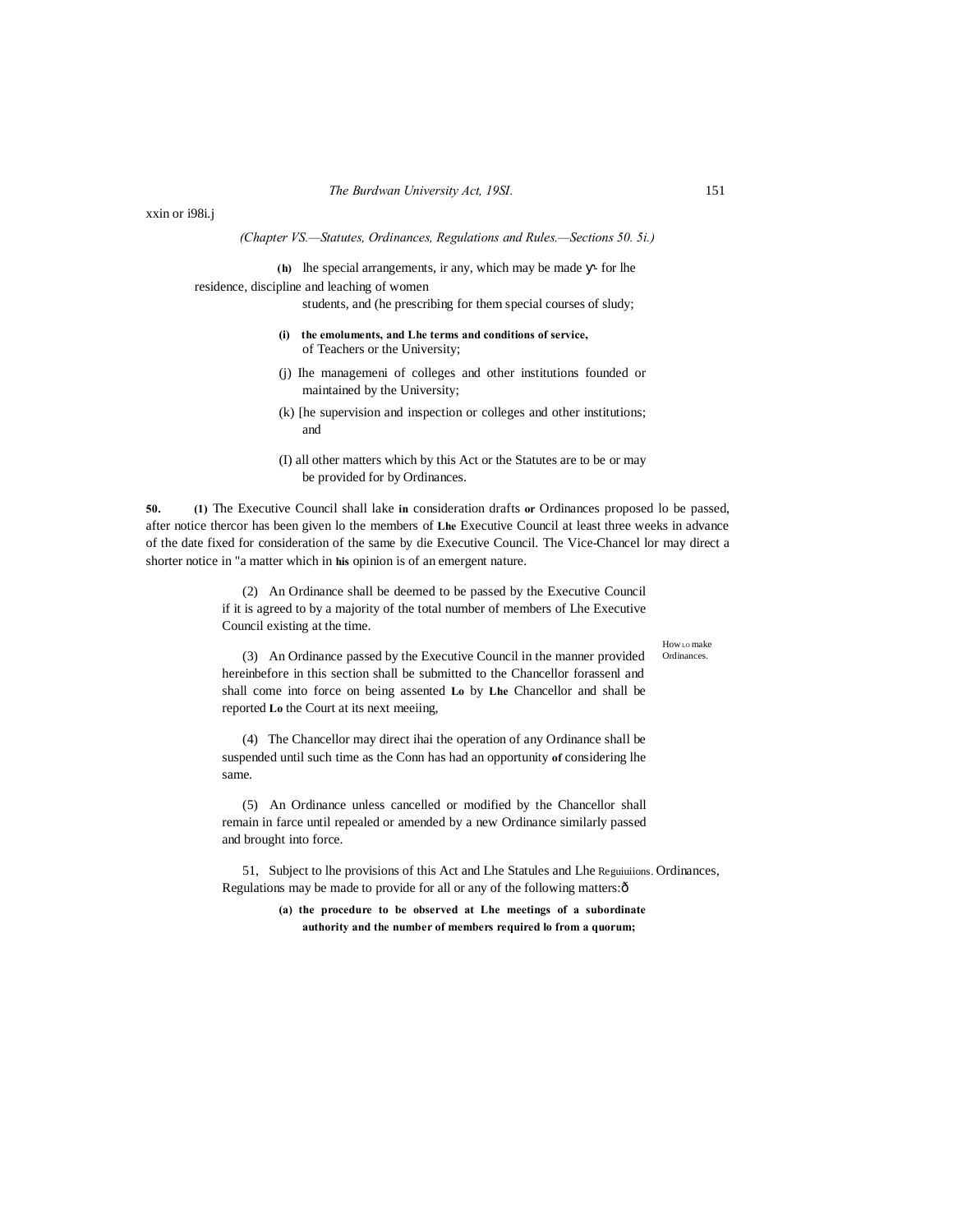#### (52 *The Burdwan University Act, J98J. '*

#### **["West Ben. Act**

*(Chapter Vi.*—*Statutes, Ordinances, Regulations and Rules.—Seel ions 52, 53.)*

- (b) lhe calling of meetings of such subordinate authority, and lhe giving of notice lo ils members of lhe dales of lhe meetings and of lhe business lo be considered thereat and for the keeping of a record of the proceedings of such meetings;
- (c) matters which by this Acl, the Statutes or the Ordinances arc required lo be prccribed by Regulations; and
- (d) all olher matters solely concerning a subordinate authority or committee appointed by it and not provided for by this Acl, the Statutes or lhe Ordinances.

make<sup>"</sup> ^ The Executive Council or a Commiliee appointed by it shall Regulations, take into consideration drafts of Regulations, consistent wilh this Acl and lhe Statutes and the Ordinances after notice of the proposed Regulations has been given to the members of the Executive Council at least three weeks in advance of the date fixed for consideration of the same by the Executive Council or Hie Committee appointed by it. The Vice-Chancellor may direct a shorter notice in a mailer which in his opinion is of an emergent nature.

> (2) A Regulation shall be deemed lo be passed by lhe Executive Council iT it is agreed to at a meeting of the Executive Council by a majority of lhe total number of members of the Executive Council existing at the lime. A Regulation shall come into force immediately on being passed unless otherwise directed by the Chancellor.

> (3) The Court shall have the power, by a resolution passed by a majority or its total number of members existing at the time, to cancel or modify any Regulation.

> (4) A Regulation shall, unless cancelled or modified by lhe Court under sub section (3), remain in force until repealed or amended by a new Regulation similarly passed and brought into force.

Ruli:s<sub>-</sub> 53. Subject to the provisions of this Act and the Statutes, the

Ordinances and lhe Regulations, Rules may be made for lhe purpose of duly carrying out the provisions of, or exercising the powers conferred by. this Actor to provide formatters which by the Statutes, lhe Ordinances or the Regulations, are required to be prescribed by Rules.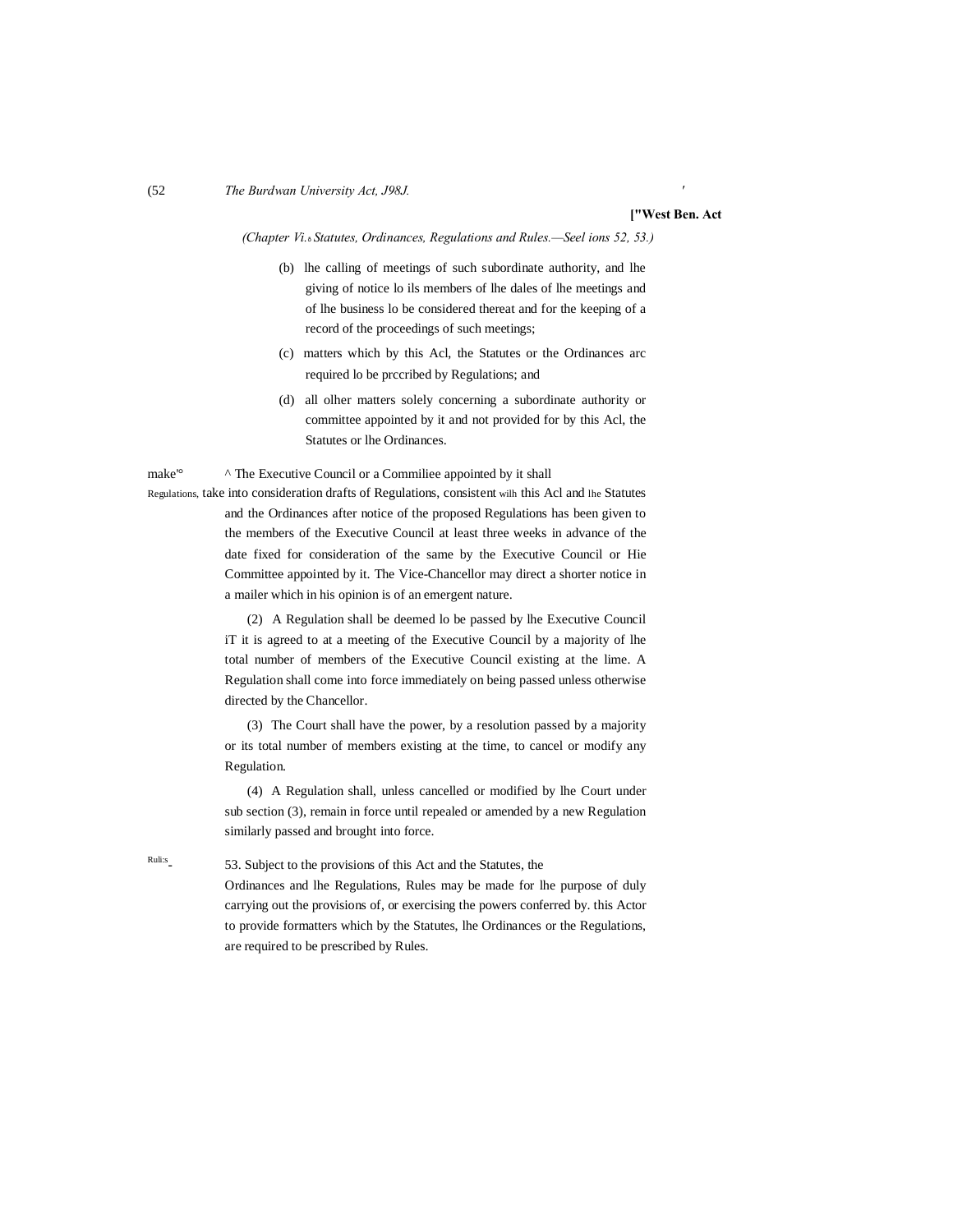<sup>s</sup>"'^: v~v-- s- <-

#### **xxin of 19S1-]** *The Burdwan University Act, 1981.* 153

*(Chapter VII.—Miscellaneous and Transitory Provisions.—*

*Section 54.)*

#### CHAPTER Vn

#### **Miscellaneous and Transitory Provisions**

54. (1) The Vice-Chanccllor **or,** with the **approval of lhe** Vice- **Delegation.** Chancellor, **the** Registrar may, **subjeel lo Lhe provisions of Lhis** Act,

delegate such of his powers or duties conferred or imposed by or under this Acl as may be prescribed by the Statutes to an officer of lhe University under his direct administrative control.

(2) Subject to lhe provisions or this Acl, ô

or

- (a) the Court may delegate any of its powers or duties, conferred or imposed by or under this Act, loô
	- (i) the Vice-Chancel lor,
	- (ii) lhe Executive Council,
	- (iii) a committee constituted from among iis own members,
	- (iv) a committee appointed in accordance with ihc Statutes;
- (b) the Executive Council may delegate any of its powers or duties, conferred or imposed by or under this Act, toô
	- (i) the Vice-Chancel lor,
	- (ii) a commiLtec constituted from among its own members,
	- (iii) a committee constituted in accordance with the Statutes or the Ordinances,
	- (iv) any of the Faculty Councils Tor Post-Graduale Studies or Councils for undergraduate studies, or
	- (v) the Finance Committee;
- (c) the Faculty Council for Post-Graduate Sludies or the Council for undergraduate studies may delegate any of its powers or duties, conferred or imposed by or under this Act, toô
	- (i) the Vice-Chance I lor,
	- (ii) a committee constituted from among its own members,
	- (iii) a committee constituted in accordance with Lhe Regulations, or
	- (iv) any or the Boards of Studies;
- (d) the Finance Committee may delegate any of its powers or duties, conferred or imposed by or under this Act, toô (i) the Vice-Chancel lor, or
	-
	- (ii) Lo a committee constituted from among its own members.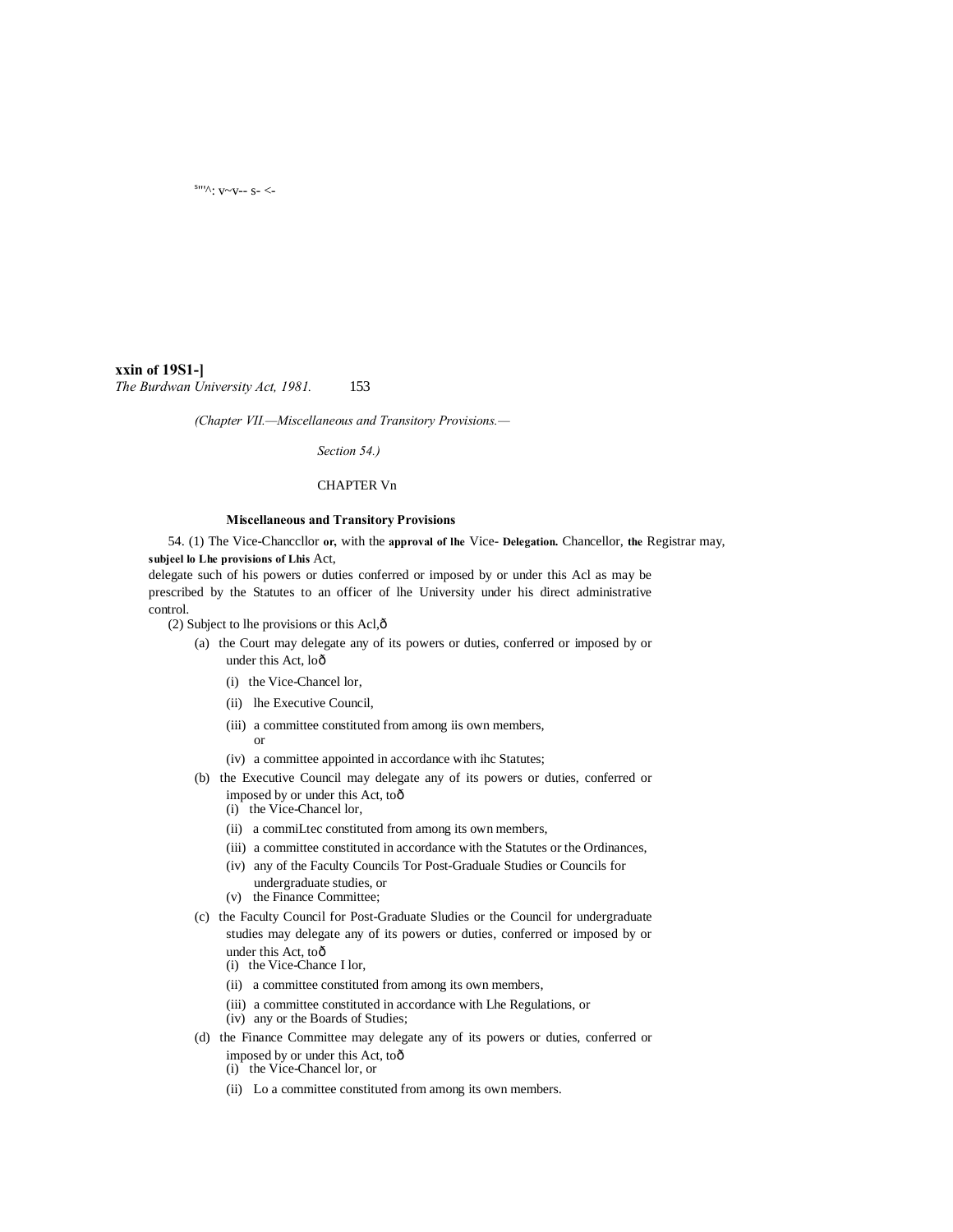#### *(Chapter VII.—Miscellaneous and Transitory Provisions.— Sections 55-57.)*

154 *The Burdwan University Aci, 1981,* 55. All properties and all rights of whatever kind used, enjoyed or possessed by, and all interests of

#### **[West Ben. Act**

whatever kind owned by or vested in or held in trust by or for, Ihe University of Burdwan as constituted prior to the appointed day (hereinafter referred to as the former University) as well as all liabilities legally subsisting

against the former University shall pass to the UniversiLy as constituted under this Act.

Pissing of properties and rights, *ci c.*

56. Notwithstanding anything contained in this Act, Lhe Statutes, the Ordinances and lhe Regulations, any student of a college affiliated to the former University, who was studying for any examination of the former University, shall be permitted Lo complete his course in preparation therefor and the University shall hold for such students, examinations, in accordance wilh the curricula orsLudy in force in the former University for such period as may be prescribed.

Completion oTcourscs of Studies in  $Collect="text{Collect}^1$ affiliated tu [he fanner University.

57. (I) The Vice-Chancellor holding office at Ihe date of publication of this Act in the *Official Gazette* shall be die first Vice-Chance I lor of the University and shall be deemed-to have been appointed under this Act and shall hold office for a period of two years from the date or publication of this ACL in the *Official Gazette* or Lill he attains the age of 65 years, whichever is earlier,

(2) The first Vice-Chancellor shall, wilh the approval of the Chancellor and wilh the assistance of a committee consisting of not less than nine members nominated by lhe State Government, cause the Statutes, the Ordinances and the Regulations of Lhe former University to be reviewed and, if he considers it necessary, cause them to be amended.

TYwiiory provisions rind repeal.

'(3) The first Vice-Chancellor shall, within six months from the date of publication of Ihis Act in the *Official Gazette* or within such longer period as the State Government may, from lime to time, by

notification direct, cause arrangements to be made so as lo complete, within the period or his office as the first Vice-Chancellor appointed under subsection (1), the constitution of the Court, the Executive Council, Ihe Faculty Councils for Post-Graduate Studies, the Councils for Undergraduate Studies and lhe Boards of Studies in accordance wilh the provisions of Ihe Statutes, the Ordinances and the Regulations of the former UniversiLy as reviewed or amended under sub-seclion (2), as if they had already come inlo force.

 <sup>&#</sup>x27;Sub-scclion (3) was v.ilui[iil<x! for original sub-scclion by s, 6(a) of the riiirdw-n University (Amendment) Act. 1983 (West Ben. Act XVI] of 19S3).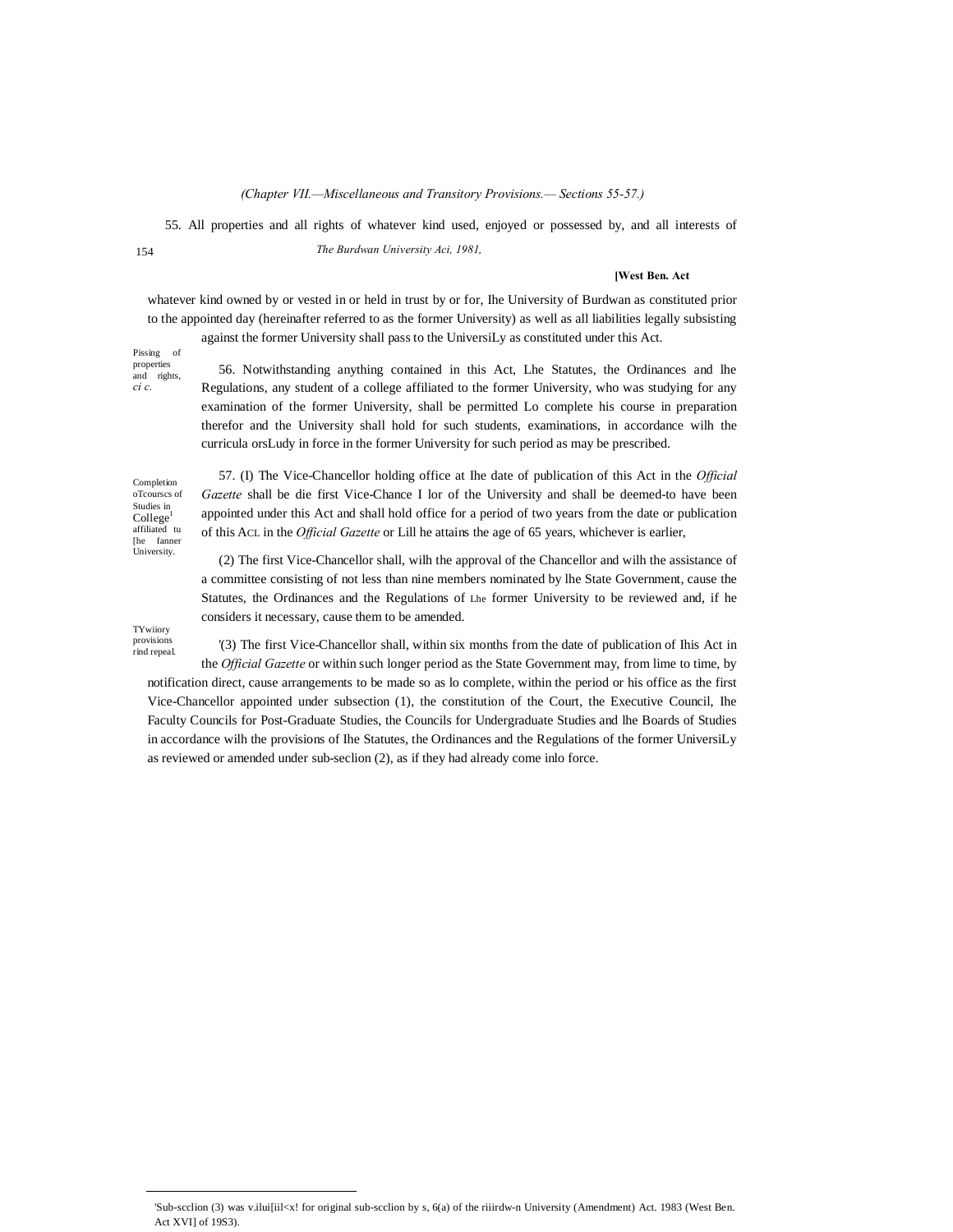#### *(Chapter VII.—Miscellaneous and Transitory Provisions,— Section 57.)*

- (4) If, Tor any reason, $\hat{o}$ 
	- (a) ihc constitution of lhe Court, [he Executive Council and other bodies referred lo in sub-section (3) cannot be com pie lad within ilie period of office oT ihe first Vicc-Chanceilor appointed under sub-section (1), then, on the expiry of such period, the Chancellor may, in consultation with the Minister, on such terms and conditions as he thinks fit, appoint ihe first Vice-Chancellor whose period of office has expired or other person to be lhe Vice-Chancellor for the purposes of this section for such period not exceeding one year as the Chancellor thinks fit, or
	- (b) a vacancy occurs in the office of the first Vice-Chancellor before the expiry of the periods of his office, then, the Chancellor may, in consultation with the Minister, on such terms and conditions as he thinks fit, appoint another person lo be the Vice-Chancellor for the purposes of ihis section for the unexpired portion of such or such further period nol exceeding one year as the Chancellor thinks fit,

.

and references in this Act lo the first Vice-Chancellor shall be deemed to include references to the Vice-Chancellor appointed under this subsection. "

(5) The State Government shall, by notification in the *Official Gazette,*  appoint a date and on and from such dale, the Court, the Executive Council, the Faculty Councils for Post-Graduate Studies, the Councils for undergraduate studies and the Boards of Sludies shall commence to exercise their respective functions and the Statutes, the Ordinances and the Regulations of the former University as reviewed or amended under sub-sccdon (2) shall come into force '[and shall be lhe first Statutes, the first Ordinances and the first Regulations of the University.)

ATV?O" (6) (a) The Burdwan University (Temporary Supersession) Acl, 1978 I97g (hereinafter referred to in this sub-section as lhe said Acl), shall stand repealed with effect from ihe date of publication of this Acl in the *Official Gazette.*

> (b) (i) Notwithstanding such repeal, until the appointed day, the Burdwan University Council, referred to in clause (b) of section 4 of the said Act, shall continue to exercise all the powers and perform all ihe duties in the manner and on lhe terms and conditions provided in the said Act.

> (ii) Notwithstanding such repeal, anything done or any action taken under the Burdwan University (Temporary Supersession) Act, 1978, shall be deemed lo have been validly done or taken under this Act.

> 'The words wilhin ihc square brackets were subsliluled Tor the words "and shall be ihe siaiutM, ihc Ordinances and ihc Regulations of ihc University." by *s,* 6(b) of the Burdwan University (Amendment) Acl, 1983 (Wesl Ben. Act XVII of 1983).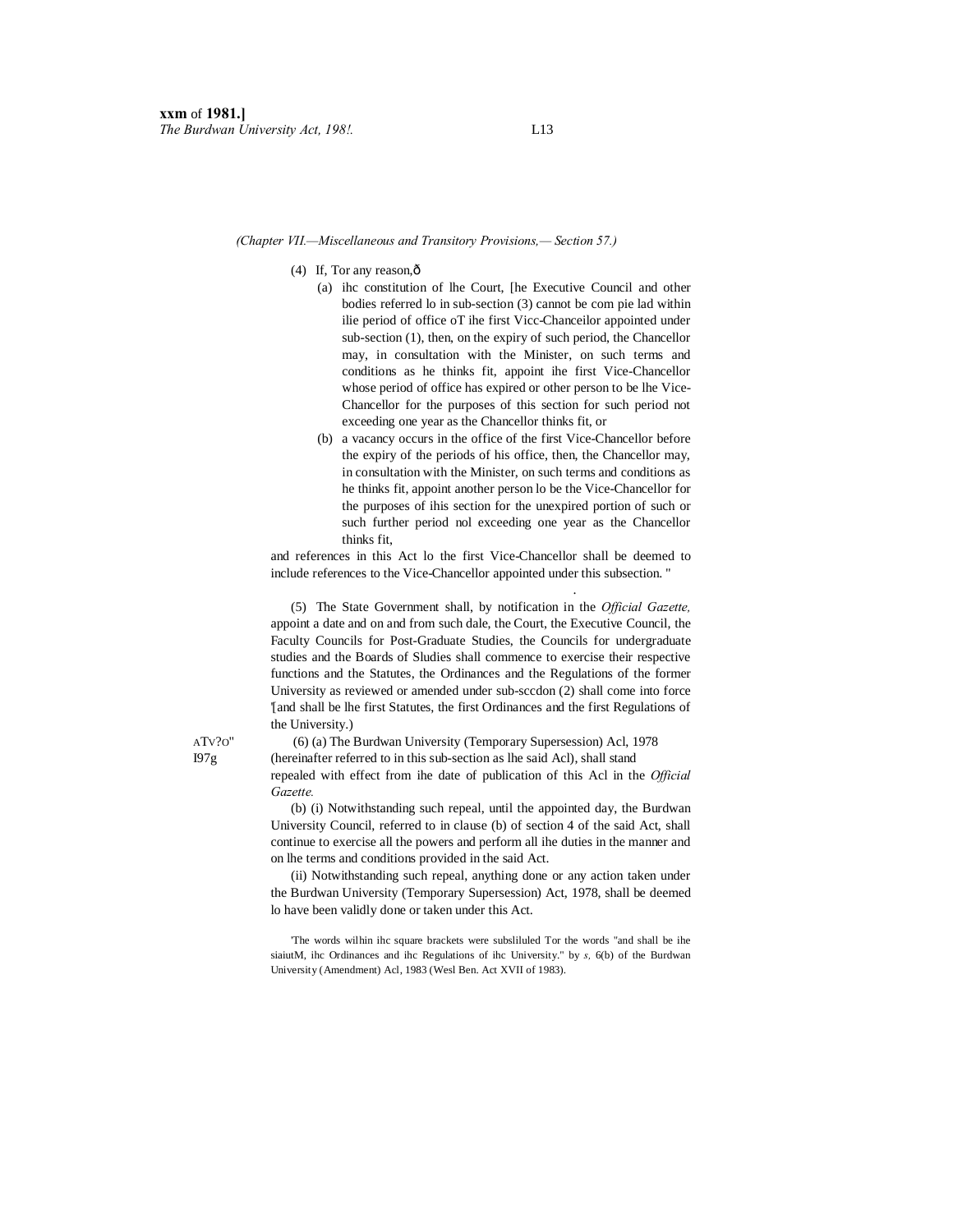#### **[Wesl Ben. Act**

#### *(Chapter VII.—Miscellaneous and Transitory Provisions.— Section 57.)*

(7) The first Statutes, the first Ordinances and tlie first Regulations of the University shall remain in force until new Statutes, new Ordinances and new Regulations are made under the provisions of Ihis Acl.

(8) The first Vice-Chanccllor m;iy, suhjeet to the approval of the Chancellor, appoint such administrative, clerical and other staff as he deems necessary for giving effect to Lhe provisions of this section.

(9) On and from the appointed day [he Burdwan University Act, WcsiHcn, 1959 shall stand repealed and thereupon $\hat{O}$  on  $939^{\text{X}}$ 

- (a) [he Statutes, the Ordinances and Ihe Regulations of [he former University shall, subject [o the provisions of subsection (5), stand repealed and all authorities or bodies of the former University shall ccase lo function;
- (b) all colleges and institutions affiliated to or recognised by the former University and continuing as such immediately berore the appointed day shall be deemed to be affilia[ed to, or recognised by, lhe University;
- (c) all colleges or institutions of whatever kind established, maintained or managed by the former University prior to the appointed day shall be deemed to be colleges or institutions established, maintained or managed by lhe University under (his Ac[;
- (d) all affairs, functions or activities of the former University, including sludies and examinations, commenced and in progress before the appointed day, shall be deemed [o be in progress as if they had been commenced by the University under this Ac[;
- (e) all things done or deemed lo have been done, and all actions taken or deemed to have been taken and all appointments made by lhe former University under the Burdwan University Act, 1959, shall be deemed lo be things done or actions [aken or appointments made by the University under this Acl as if this Acl had been in force when such things were done or such actions were taken or such appointments were made:

Provided (hat unril such repeal references to Vice-Chancellor under the said Act, shall be deemed lo be references lo lhe first Vice-Chancellor under this Act.

(10) In construing the provisions of section 17, scction 20, section 22 and scviiwn 24 and in construing the provisions of the Statutes, the Ordinances and the Regulations of [he University in relation lo (he constitution, under this section, of the Court, the Executive Council, the Faculty Councils for Post-Graduate Studies, Lhe Councils for **under**graduate studies and lhe Boards of Studies, references to the heads of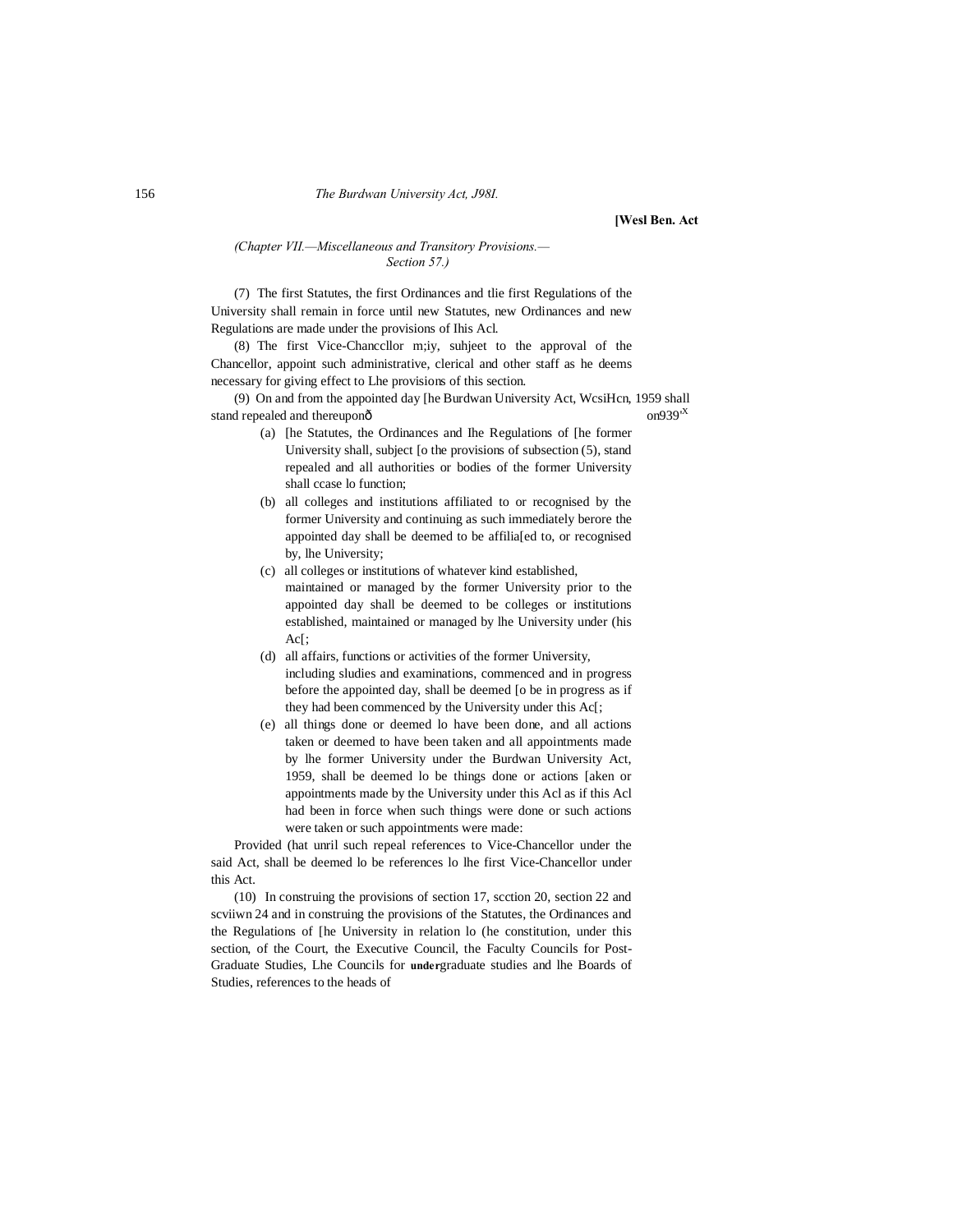#### >'•;-" •' •" -"• •'•,'"•' -'••'•• • ............................ .. " - •'• V •: •• •• •••- •••••,•.-. V-L-:O - S\* > —;\*; -\*: -7 ; »>>>:\* ;»RS^.Y

*\* The Burdwan University Act, 1981.* 157

xxm or i98i.]

#### *(Chapter VII.—Miscellaneous and Transitory Provisions.— Section 58.)*

departments of leaching of the University, the University Professors, University Readers and University Lecturers, and Teachers of the University shall be deemed lo be references lo lhe persons holding offices respectively as the heads of departments of teaching, Professors, Readers, Lecturers, and Teachers of the University or Burdwan, immediately '[before the dale of publication of final list of voters for election under this Acl and the Statutes to the Court, the Executive Council, the Faculty Councils for Posi-Graduate Studies, the Councils for Undergraduate Studies or the Boards of Studies, as the case may be.]

(11) The provisions of this section shall have effect notwithstanding anything to the contrary contained elsewhere in this Act or in any other law.

**Removal of difficulties,** 58- If on account of any lacunae or omission in the provisions of this Aci, or for any other reason whatsoever, any difficulty arises as lo the first constitution of any authority of lhe University under this Act, or otherwise in giving effect Lo ihe provisions of this Act, the State Government, as occasion may require, may, by order, do anyLhing which appears to it to be necessary for the purpose of removing the difficulty notwithstanding anything lo Lhe contrary contained elsewhere in this Act or in any other law.

> Tht words within Llie square brickcls were subslilulcd for [he oords "before the dale of appoinimcni of tbc first Viec-Qianccllor." by s. 6(c) of ihe Uurdwao University (Amendment) Aci, 1983 (Wcsi Den. Aci XVIJ of 1983).

(4) The Vice-Chancellor may resign his office by writing under his hand addressed to the Chancellor,